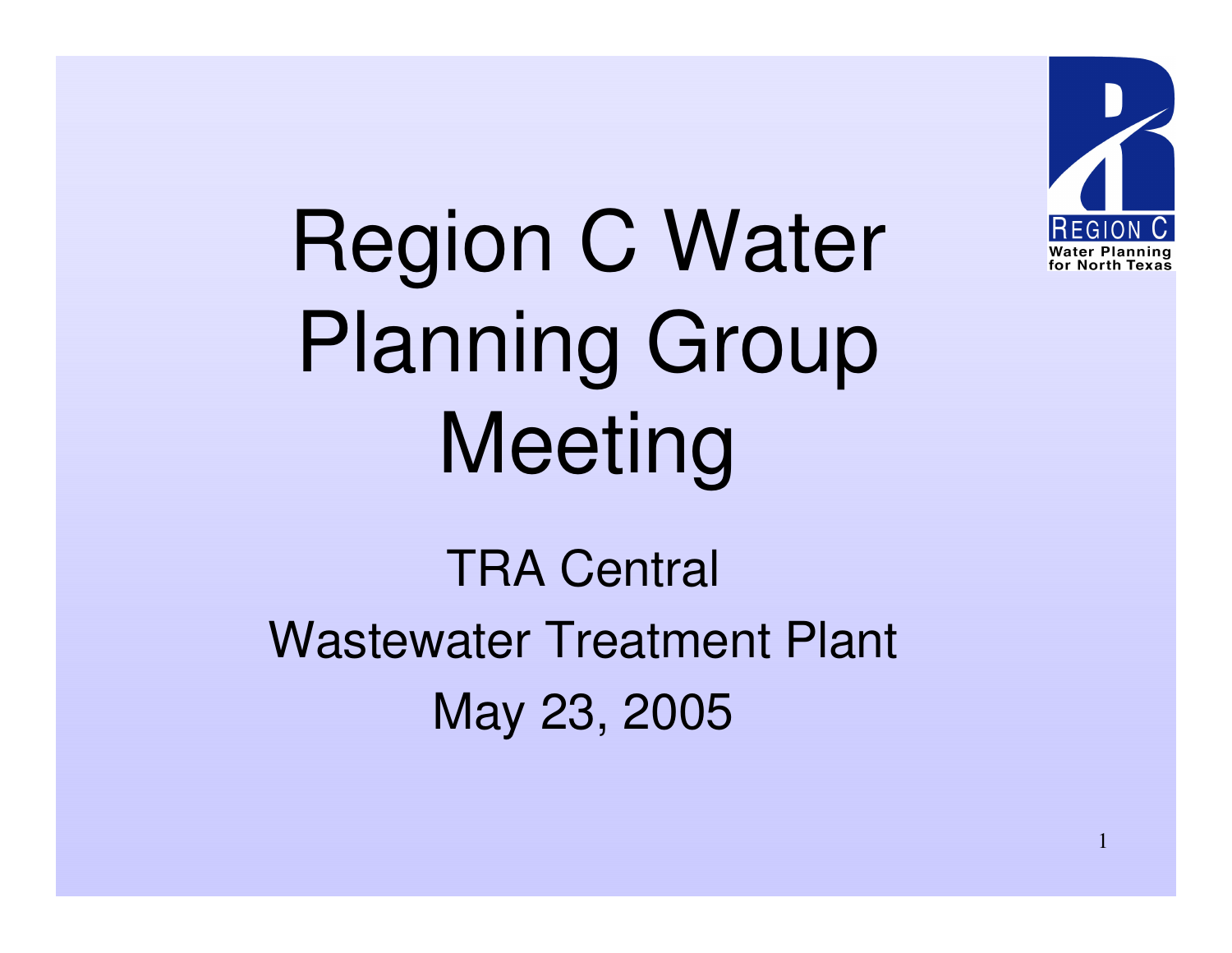# Agenda

- Action Items
	- –**Initially Prepared Plan**
	- Additional Wholesale Water Providers
	- Newsletter
	- –- Infrastructure Financing Survey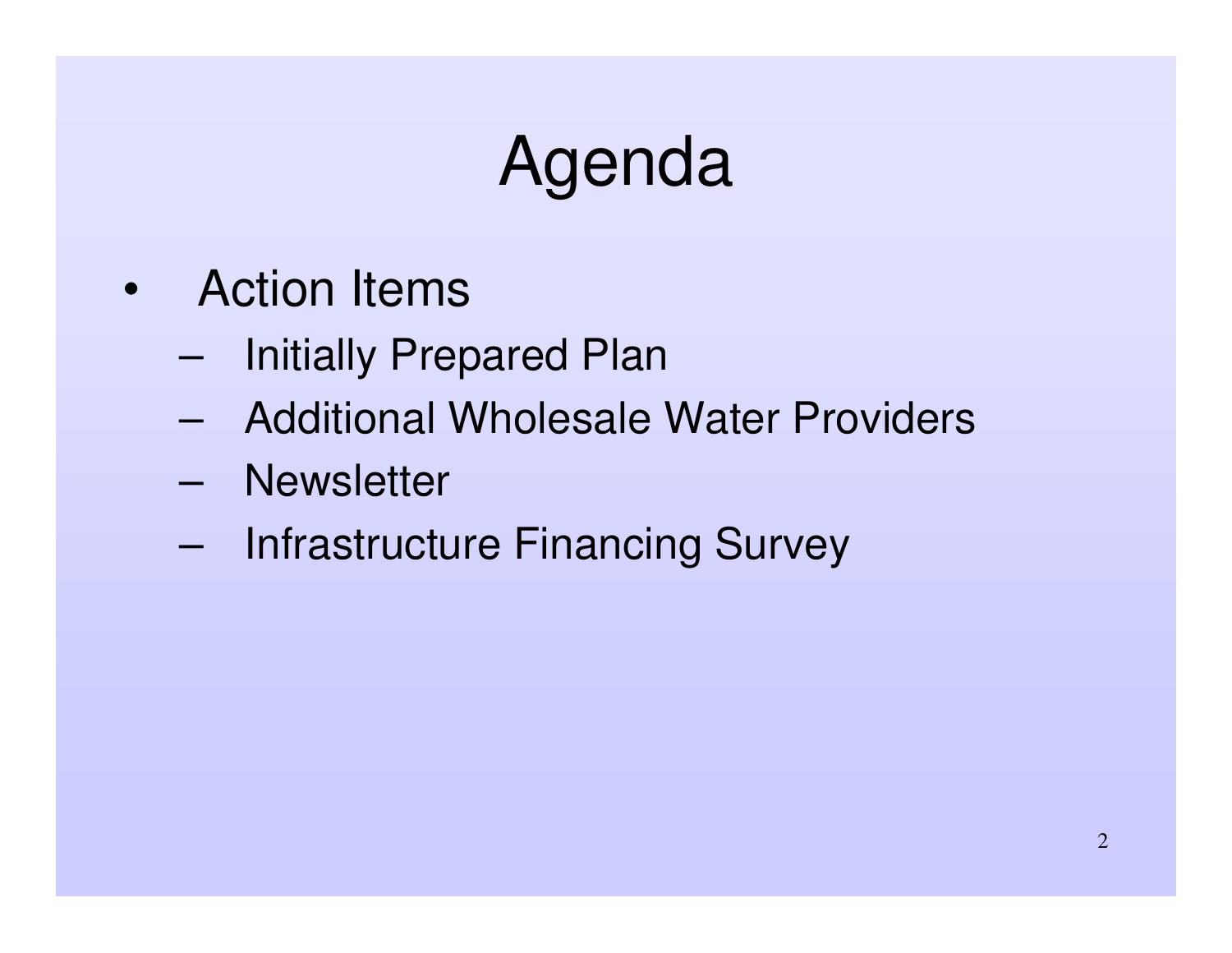# Action Item

#### Initially Prepared Plan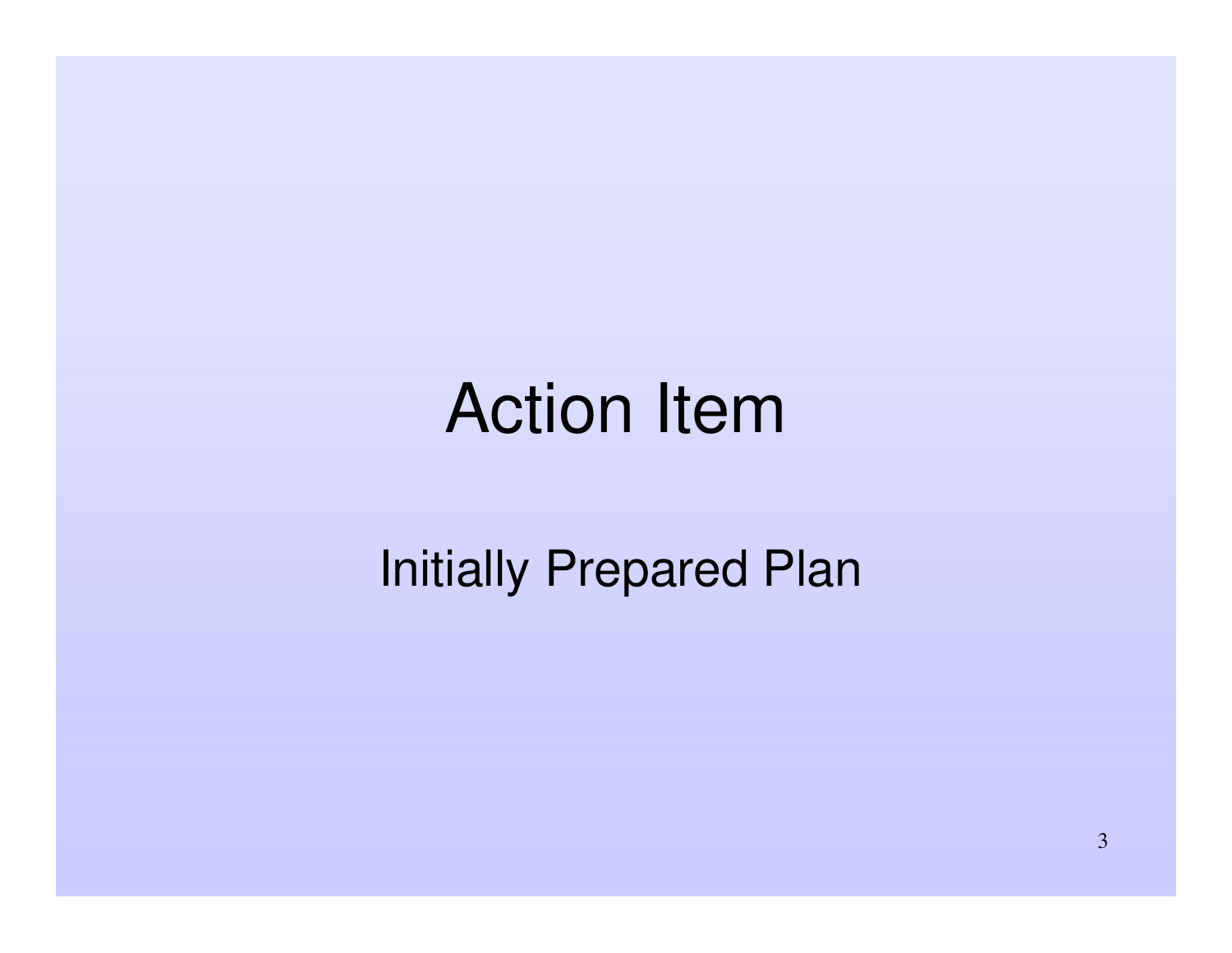- •• Executive Summary
- Introduction
- •Chapter 1 – Description of Region C
- • Chapter 2 – Population and Water Demand Projections
- $\bullet$  Chapter 3 – Analysis of Water Supply Currently Available to Region C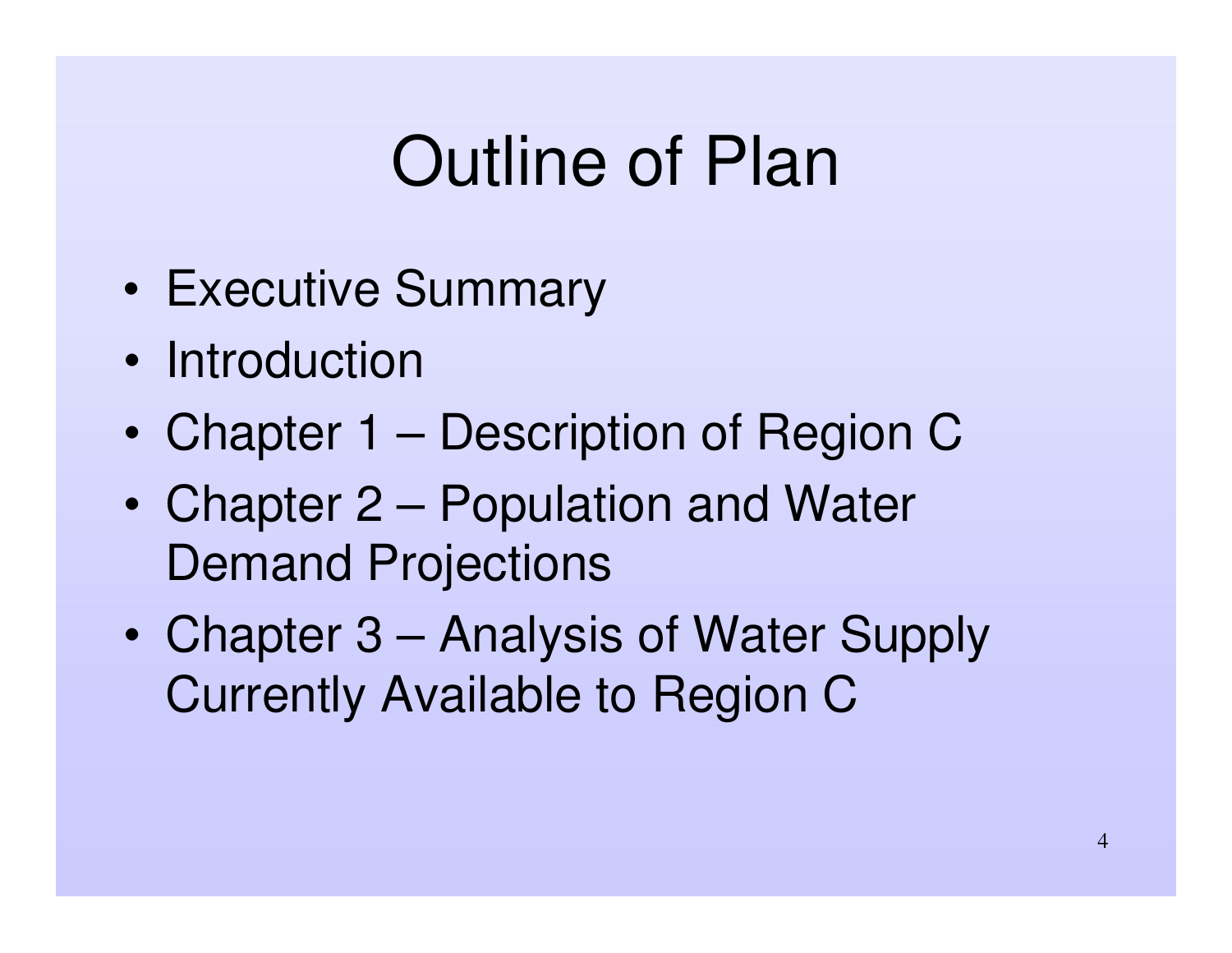- Chapter 4 Identification, Evaluation and Selection of Water Management Strategies
	- Section 4A Comparison of Current Water Supply and Projected Demand
	- Section 4B Water Conservation and Reuse of Treated Wastewater Effluent in Region C
	- Section 4C Evaluation and Selection of Water Management Strategies
	- Section 4D Evaluation of Major Water Management **Strategies**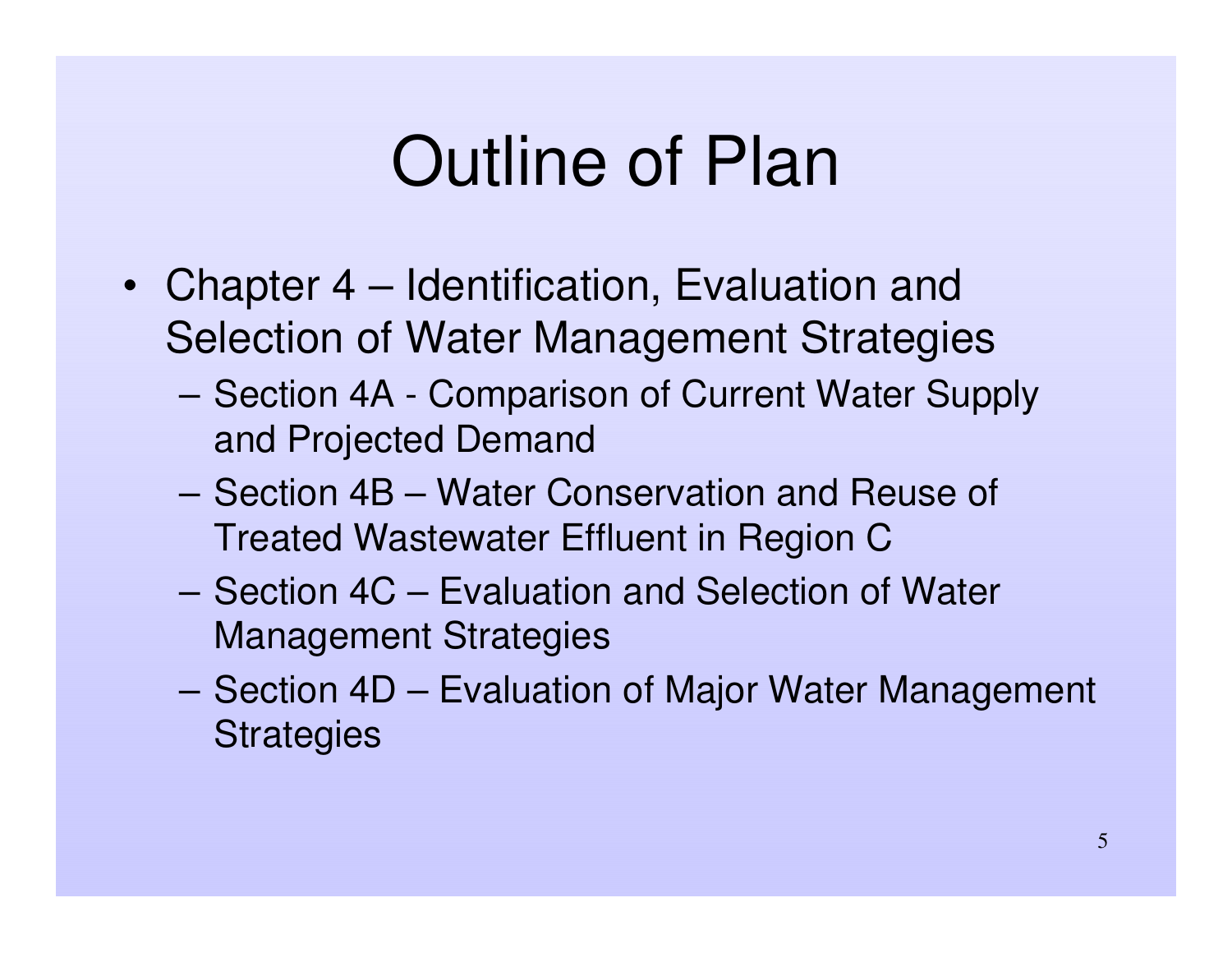- • Chapter 4, Continued
	- Section 4E Recommended Water Management Strategies for Wholesale Water Providers
	- Section 4F Recommended Water Management Strategies for Water User **Groups**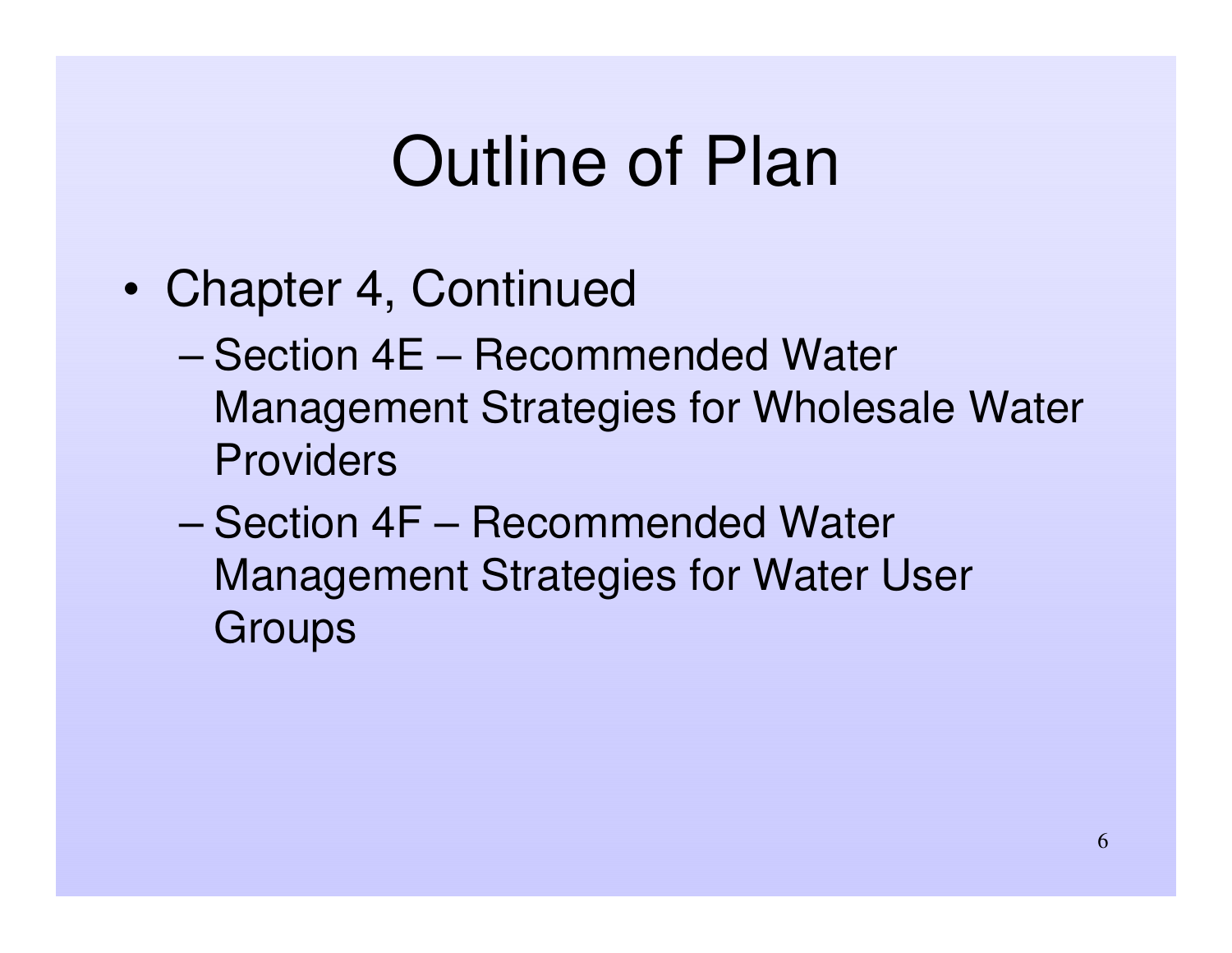- • Chapter 5 – Impacts of Recommended Water Management Strategies
- $\bullet$  Chapter 6 – Water Conservation and Drought Management Recommendations
- • Chapter 7 – Consistency with Long-Term Protection of Resources
- • Chapter 8 – Unique Stream Segments, Unique Reservoir Sites, and Legislative Recommendations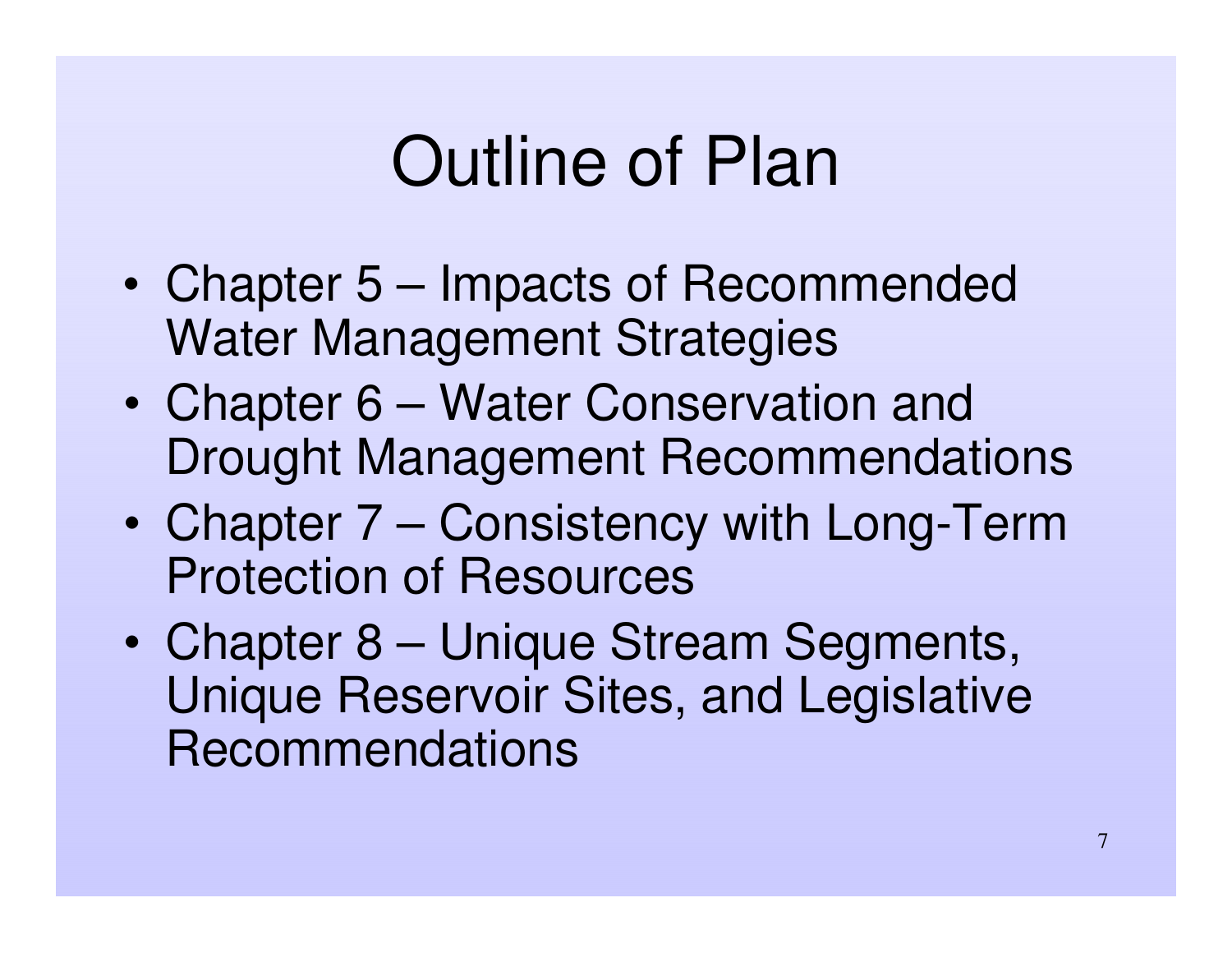- •• Chapter 9 – Infrastructure Financing **Recommendations**
- $\bullet$  Chapter 10 – Plan Approval Process and Public Participation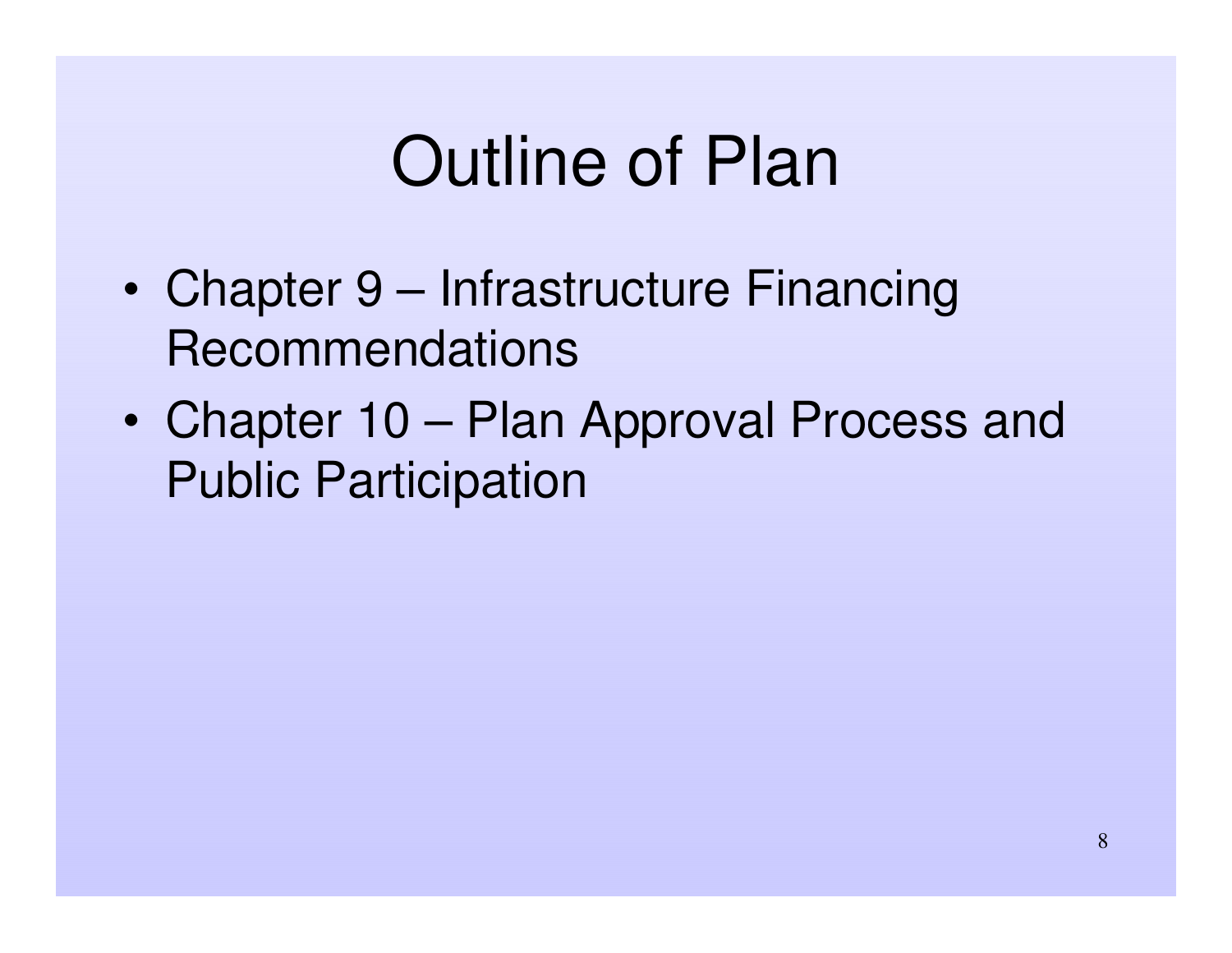- Toledo Bend Reservoir
	- –400,000 AF/Y for \$1.92 billion to Region C
	- Recommended for NTMWD and TRWD
	- Alternative for DWU and UTRWD
- Marvin Nichols Reservoir
	- –489,840 AF/Y for \$2.15 billion to Region C
	- – Recommended for NTMWD, TRWD, and UTRWD
	- Alternative for DWU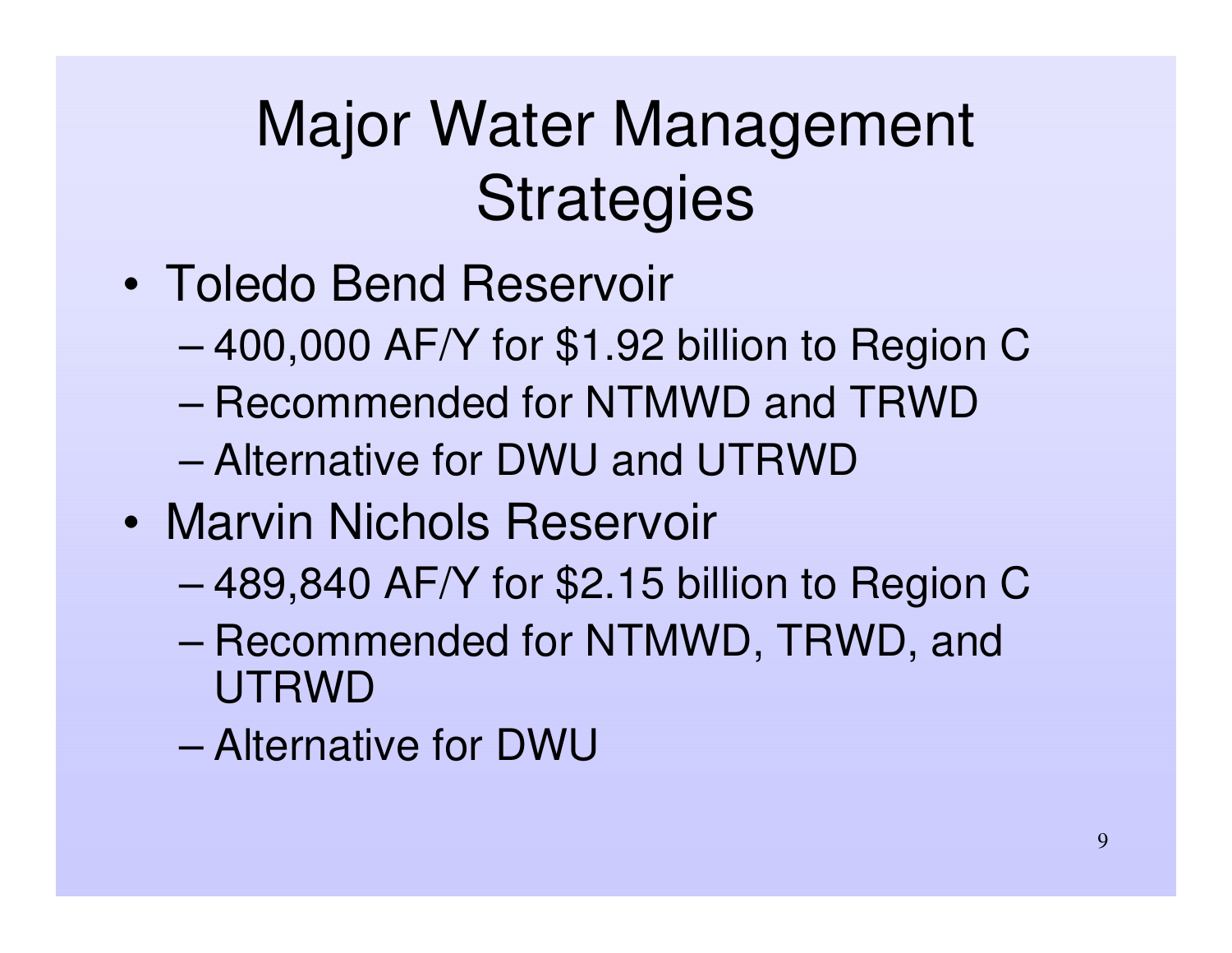- • Wright Patman Lake
	- –112,100 AF/Y for \$572 million
	- Recommended for DWU
	- –Alternative for NTMWD, TRWD, and UTRWD
- Lake Texoma
	- –169,500 AF/Y
	- Recommended for GTUA and NTMWD
	- Alternative for DWU and UTRWD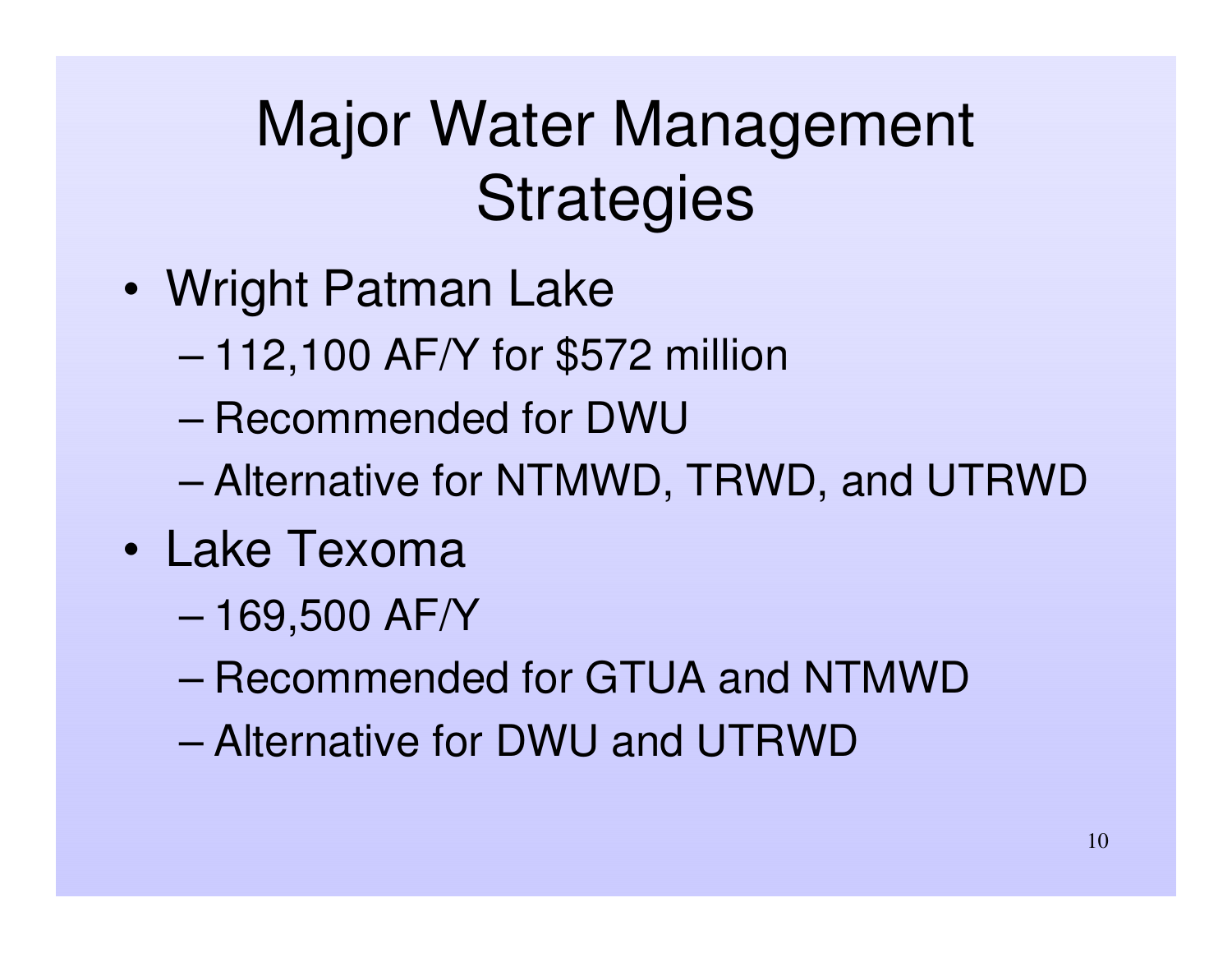- TRWD Third Pipeline and Reuse
	- –188,765 AF/Y for \$626 million
	- Recommended for TRWD
- Water from Oklahoma
	- –115,000 AF/Y for \$477 million
	- – Recommended for NTMWD, TRWD, and UTRWD
	- Alternative for DWU and Irving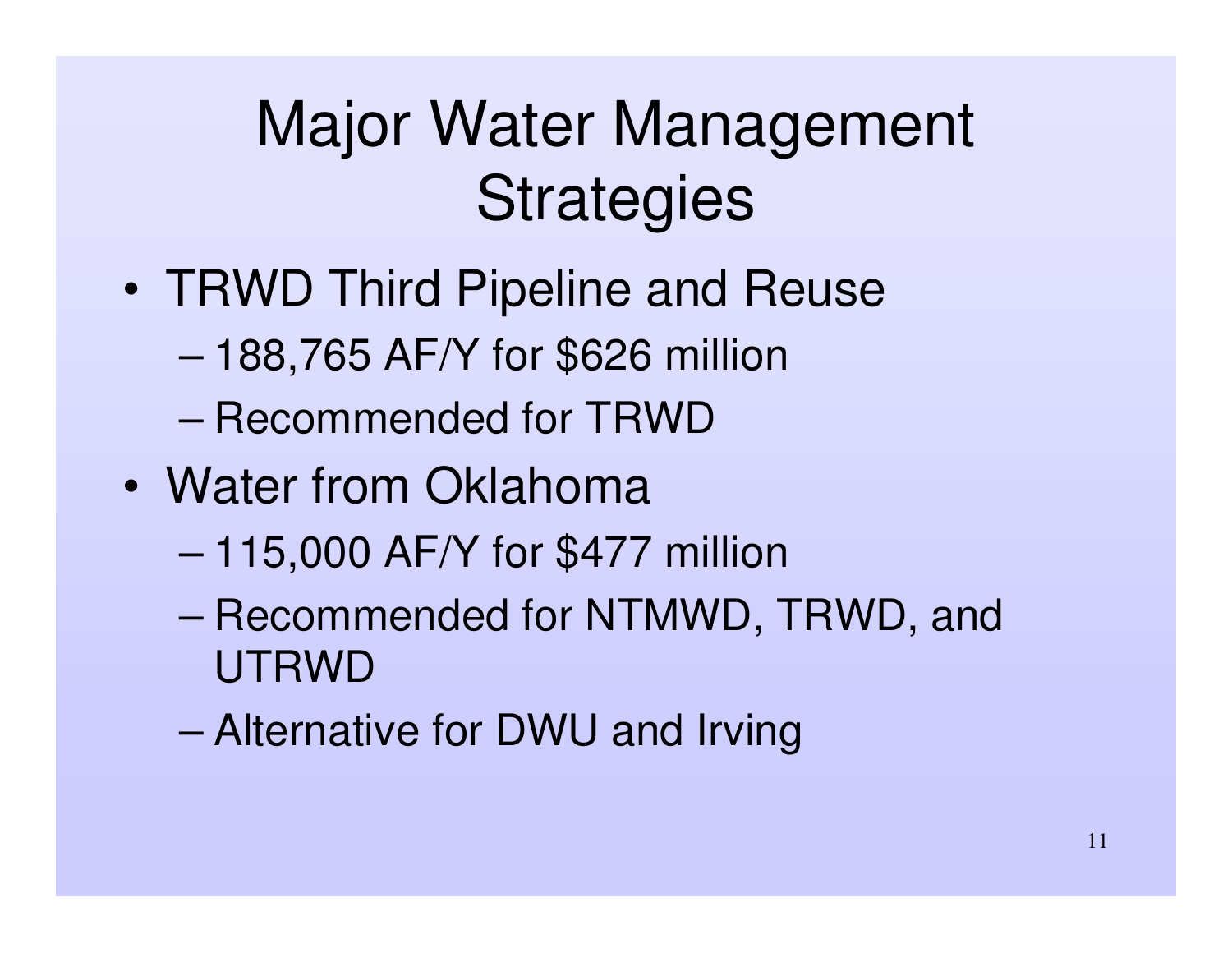- Lower Bois d'Arc Creek Reservoir
	- –123,000 AF/Y for \$399 million
	- Recommended for NTMWD
- Lake Fork
	- –120,000 AF/Y for \$363 million
	- Recommended for DWU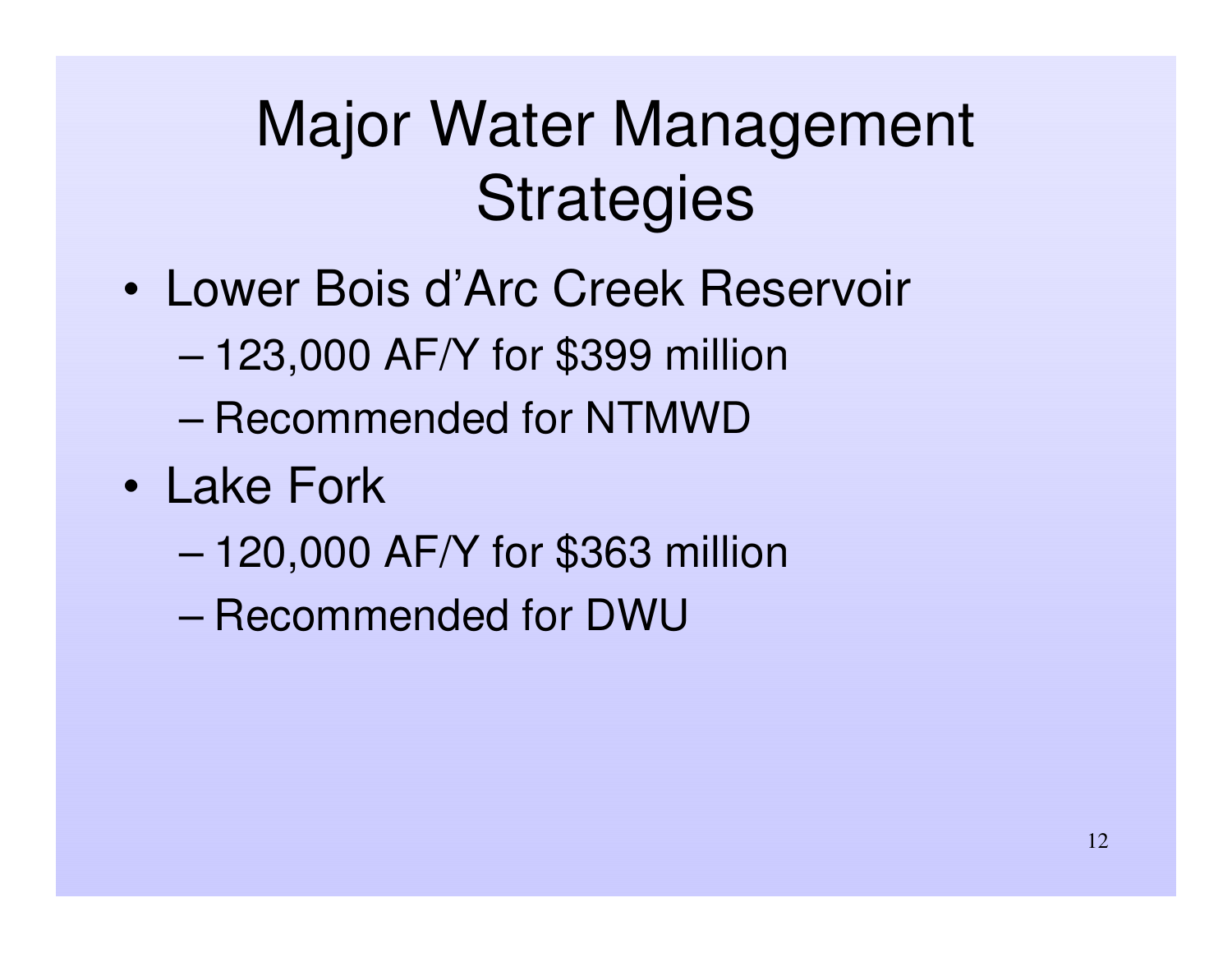- Lake Palestine
	- –114,337 AF/Y for \$502 million
	- Recommended for DWU
- Lake Fastrill
	- –112,100 AF/Y for \$426 million
	- Recommended for DWU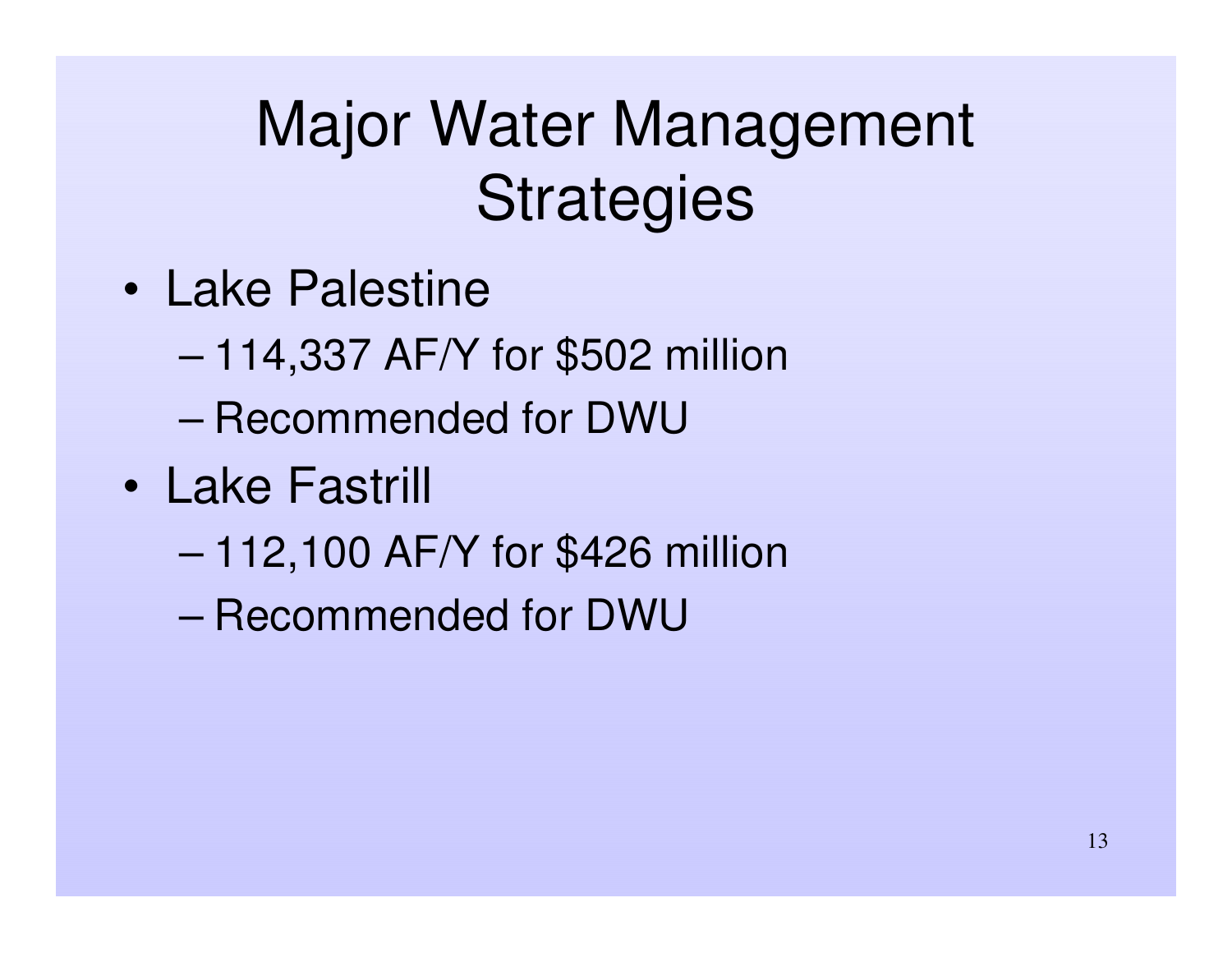- • East Fork Reuse Project
	- –102,000 AF/Y for \$289 million
	- Recommended for NTMWD
- Return Flows above DWU Lakes
	- –79,605 AF/Y for \$0 capital
	- Recommended for DWU and UTRWD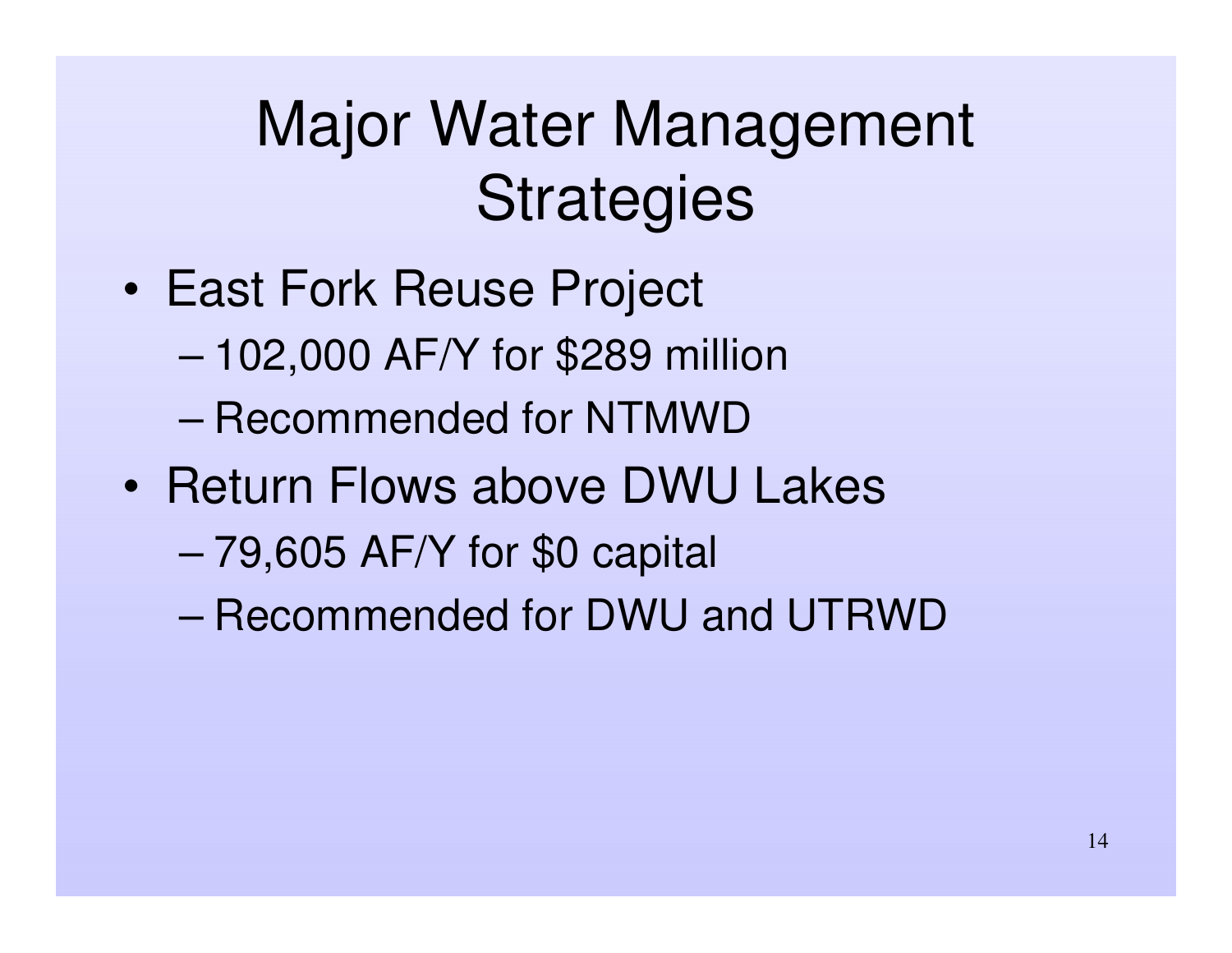- •• Southside (Lake Ray Hubbard) Reuse
	- –67,260 AF/Y for \$200 million
	- Recommended for DWU
- Lake Lewisville Reuse
	- –67,260 AF/Y for \$191 million
	- Recommended for DWU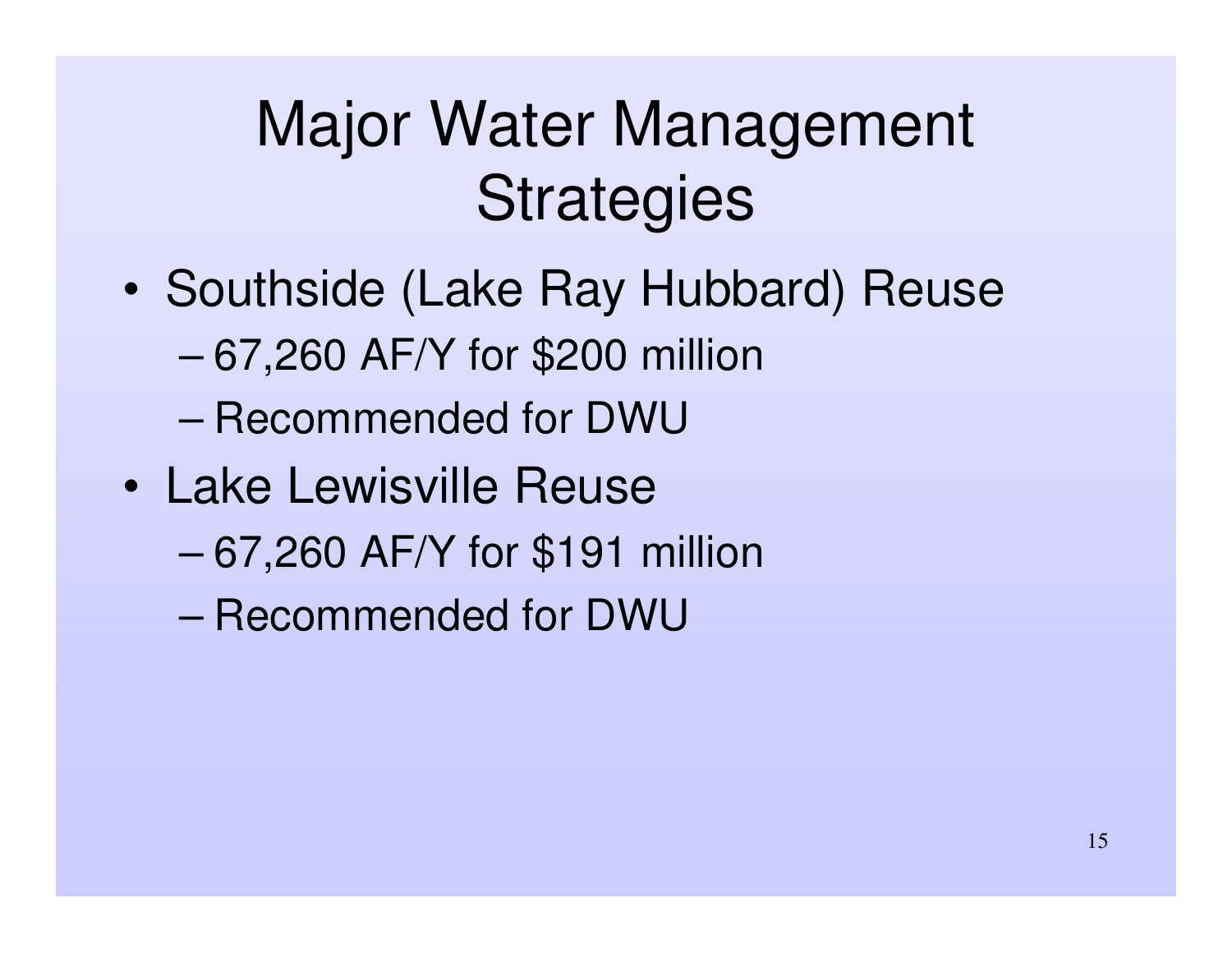- • Lake Ralph Hall and Reuse – 50,740 AF/Y for \$211 million
	- Recommended for UTRWD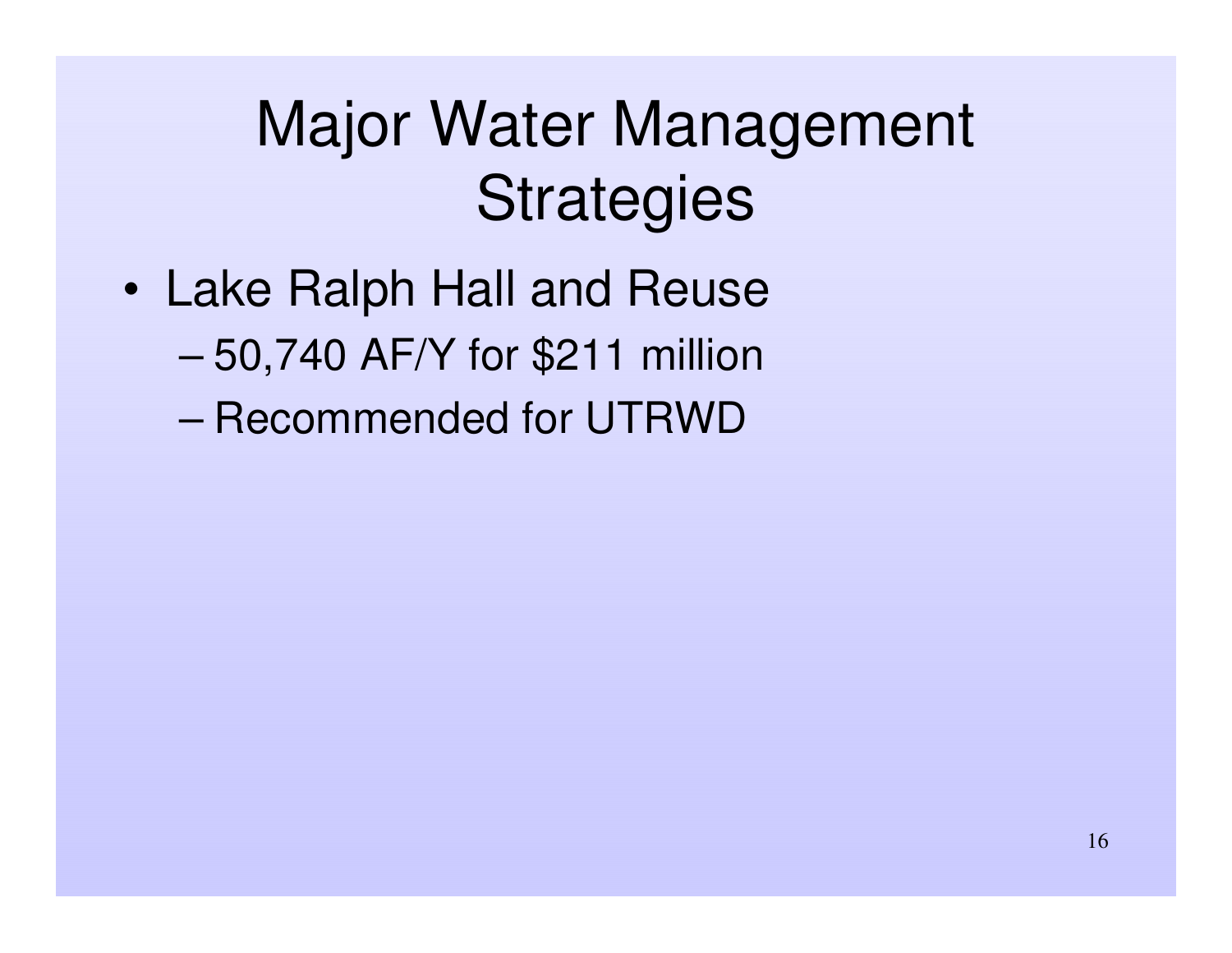# Conservation and Per Capita Water Use Memo

- • Aspects of the Water Conservation Task Force 140 gpcd Target:
	- –Applies to individual water suppliers.
	- – Applies to water supplied as potable water by the water utility to retail water users.
	- – Goals are voluntary and are to be set by the water supplier.
	- – Per capita use goal includes <sup>a</sup> credit for reuse.
	- – Per capita use goal is based on <sup>a</sup> five-year moving average.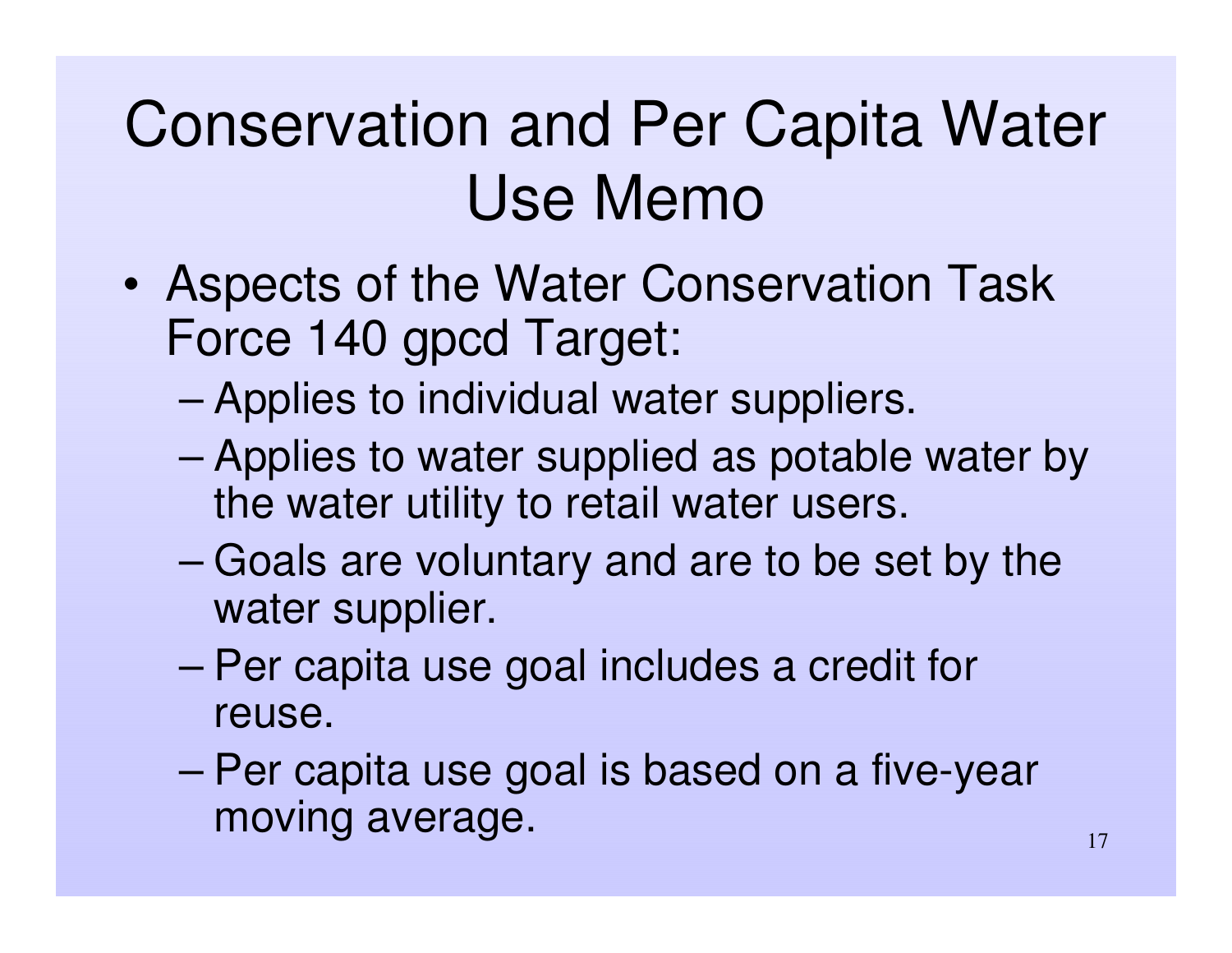#### Region C Per Capita Municipal Use

- Year 2000 municipal per capita use
	- **Harry Committee** – Overall in 2000 was 203 gpcd (dry year)
	- **Harry Committee** Credit for reuse resulted in 197 gpcd
- Year 2060 municipal per capita use
	- **However, Marketing Committee** 211 gpcd without conservation or reuse (dry year)
	- Low-flow plumbing fixtures reduce gpcd by 15
	- **However, Marketing Committee**  Recommended conservation measures reduce gpcd by 20
	- – Existing and recommended reuse reduce gpcd by 39 to <sup>a</sup> total per capita use of 140 gpcd
	- 18– Projected normal year would be 10-15% less than dry year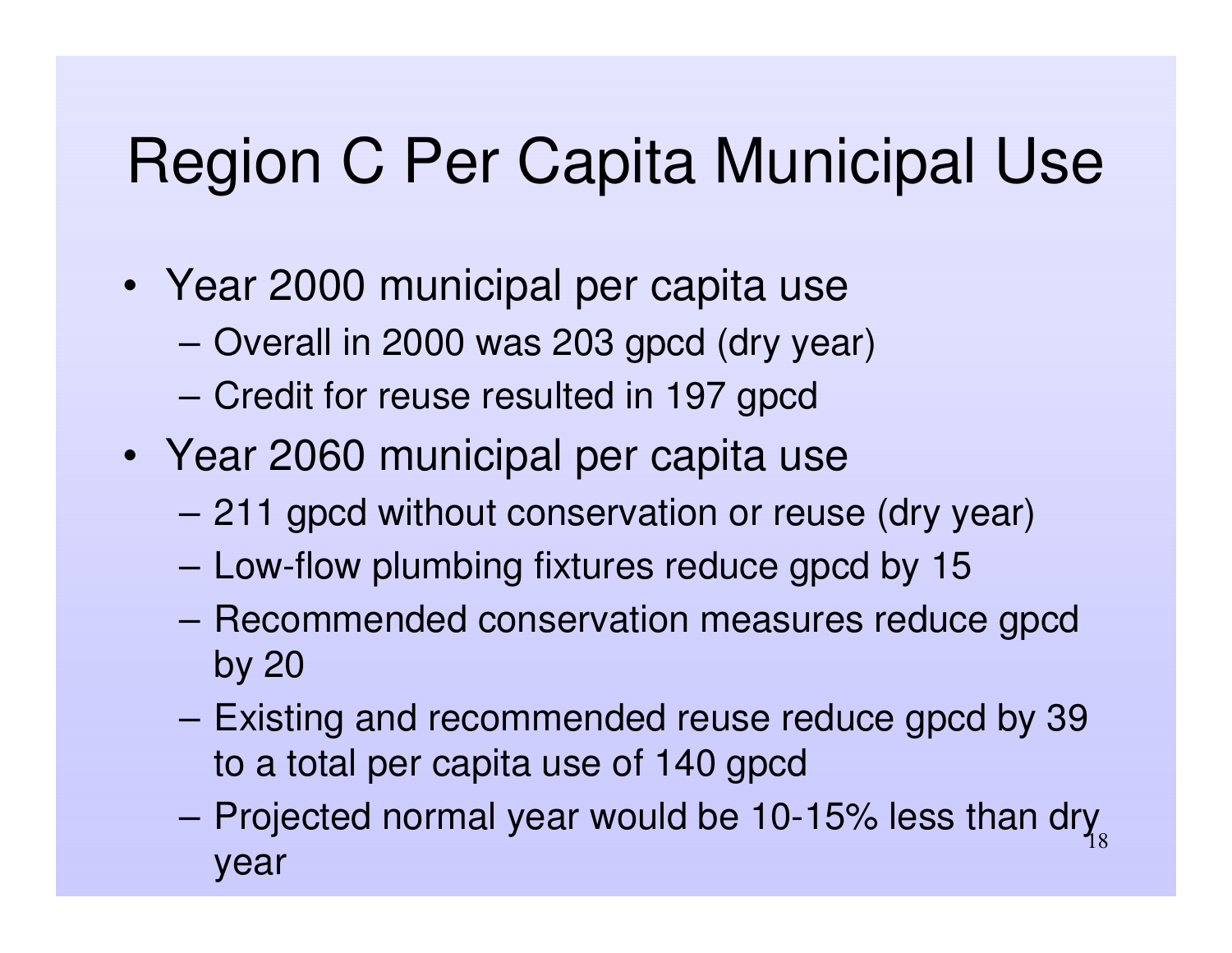



**Conservation Task Force Goal** Dry-Year with No Conservation or Reuse Dry-Year with Plumbing Code and Recommended Conservation **Comments** Dry-Year with Recommended Conservation and Reuse Normal-Year Use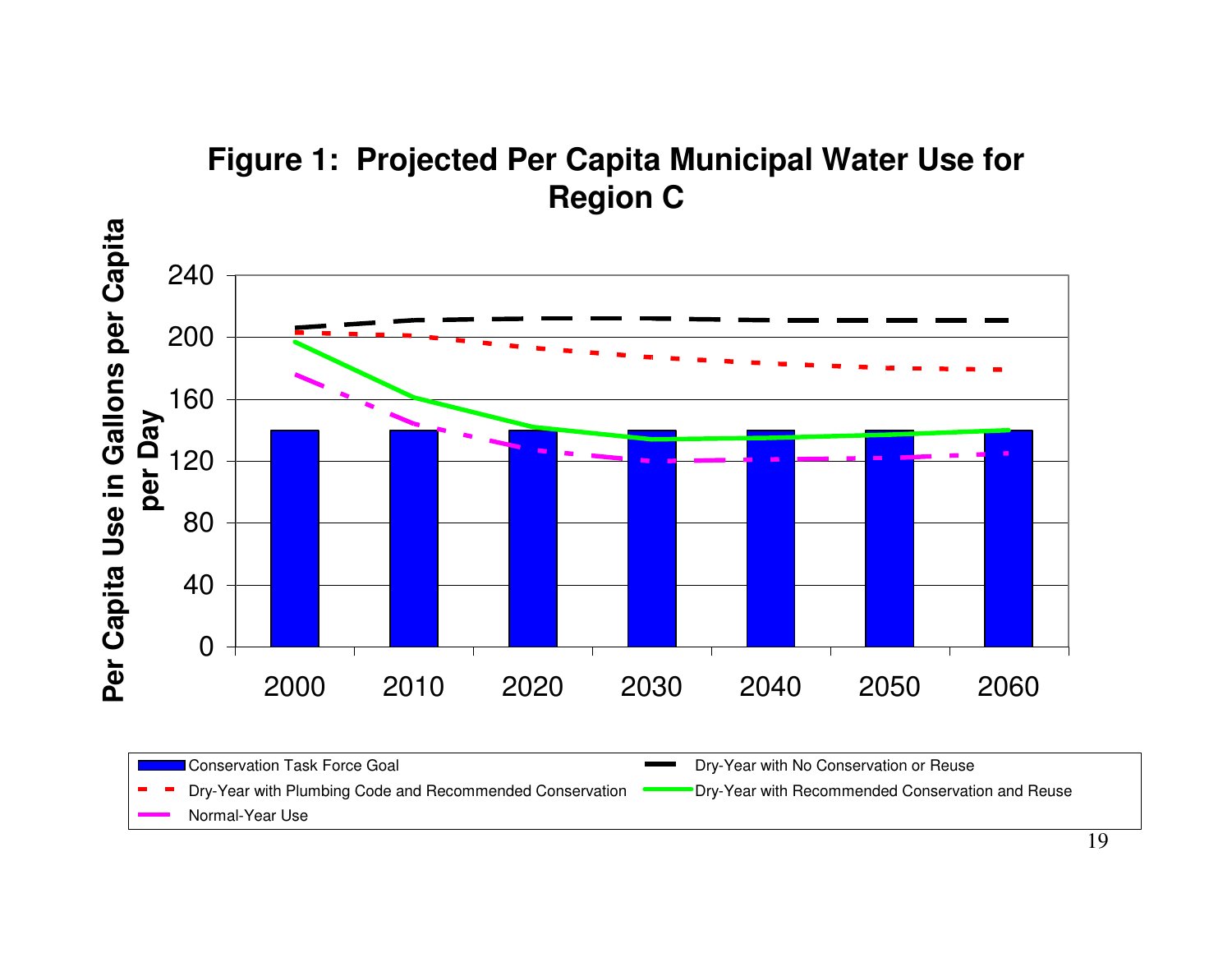# Region C Per Capita Municipal and Manufacturing Use

- • Conservation Task Force goal of 140 gpcd is based on municipal and manufacturing use supplied as potable water
- • Year 2000 municipal and manufacturing per capita use
	- –– Overall in 2000 was 213 gpcd (dry year)
	- –Credit for reuse resulted in 207 gpcd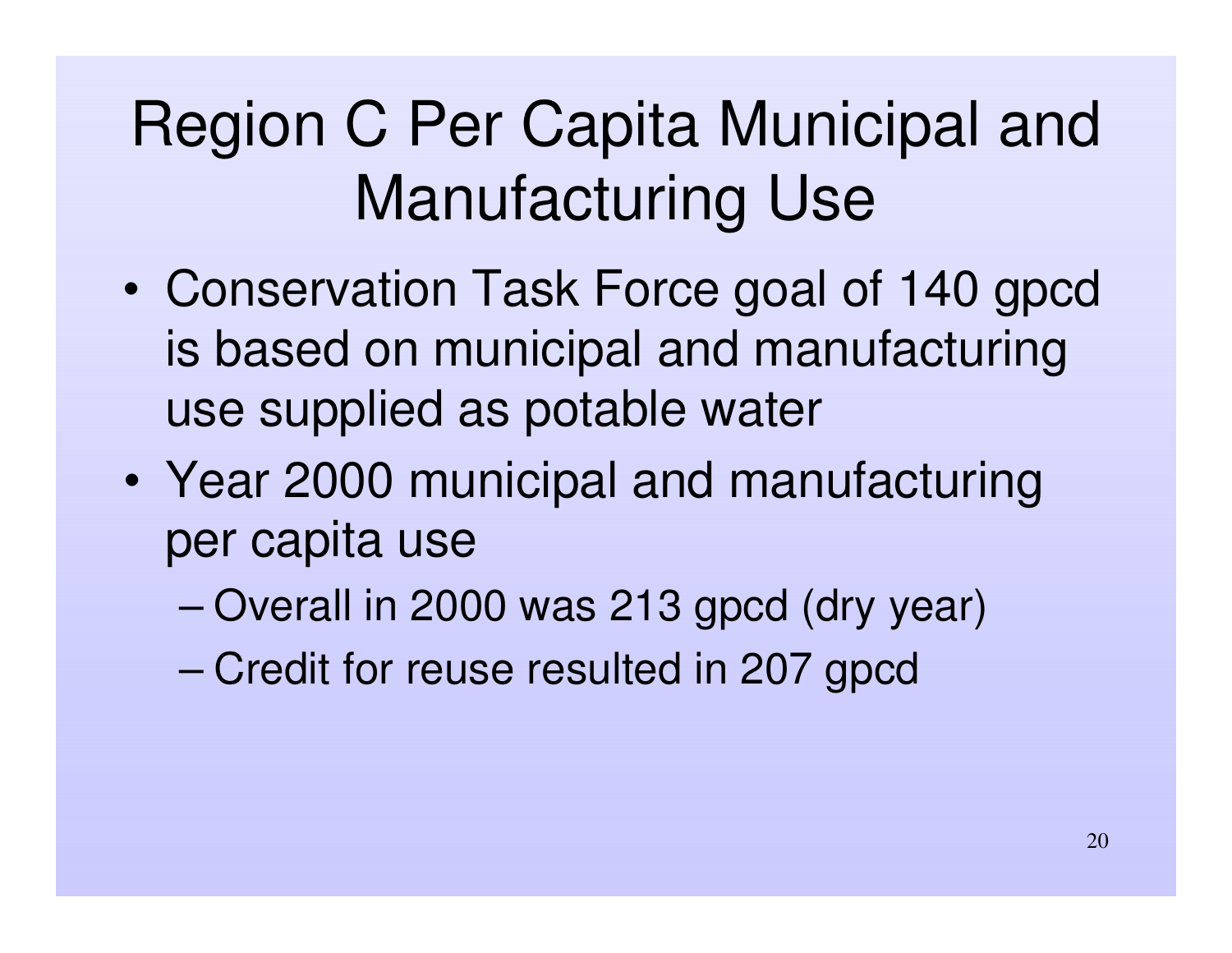# Region C Per Capita Municipal and Manufacturing Use

- Year 2060 municipal and manufacturing per capita use
	- **Hart Committee Committee** 218 gpcd without conservation or reuse (dry year)
	- Low-flow plumbing fixtures reduce gpcd by 15
	- **Hart Committee Committee**  Recommended conservation measures reduce gpcd by 20
	- – Existing and recommended reuse reduce gpcd by 40 to <sup>a</sup> total per capita use of 146 gpcd
	- **Harry Committee**  Projected normal year would be 10-15% less than dry year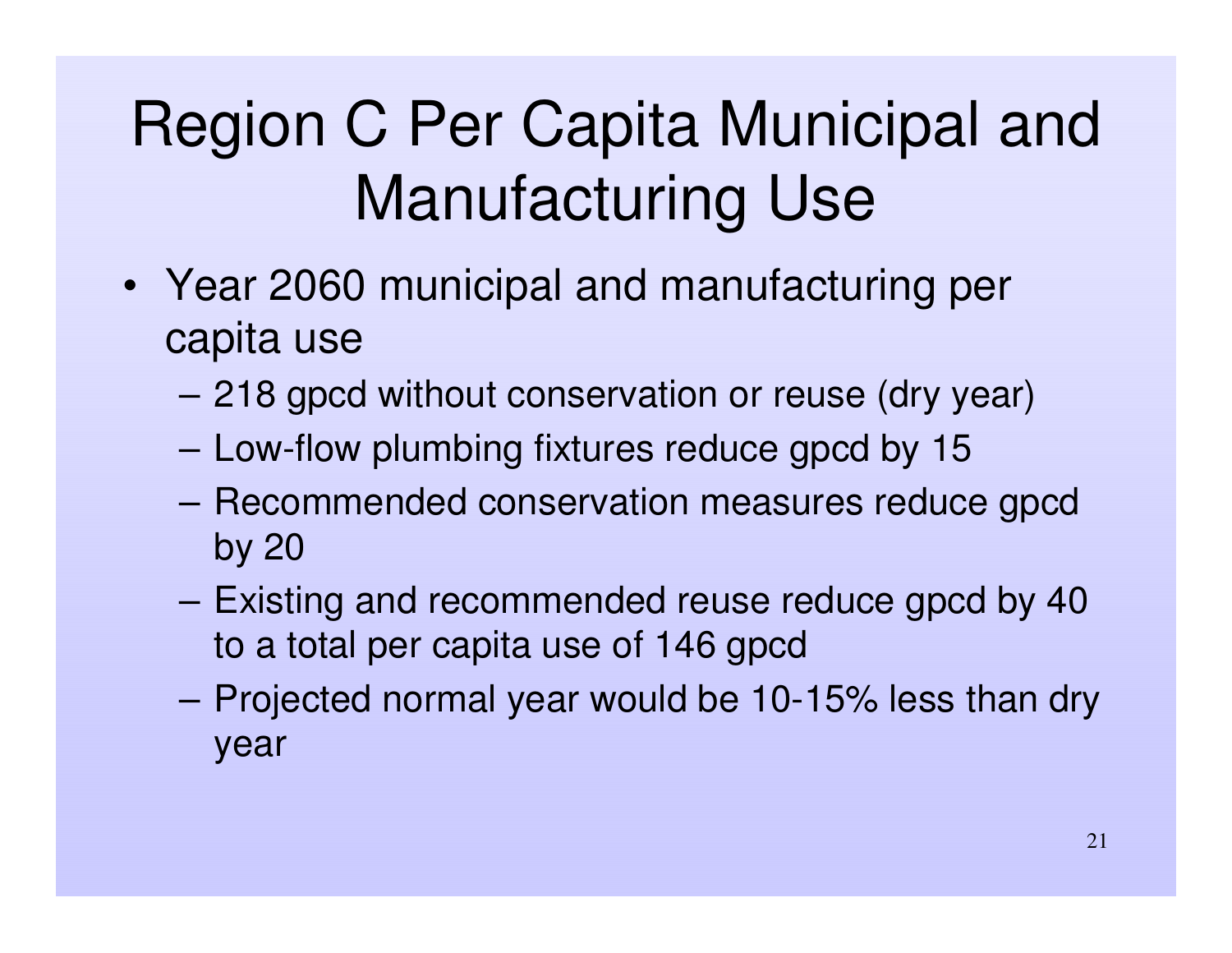#### **Figure 2: Projected Per Capita Water Municipal and Manufacturing Use for Region C**



**Conservation Task Force Goal** Dry-Year with No Conservation or Reuse Dry-Year with Plumbing Code and Recommended Conservation **Comments** Dry-Year with Recommended Conservation and Reuse Normal-Year Use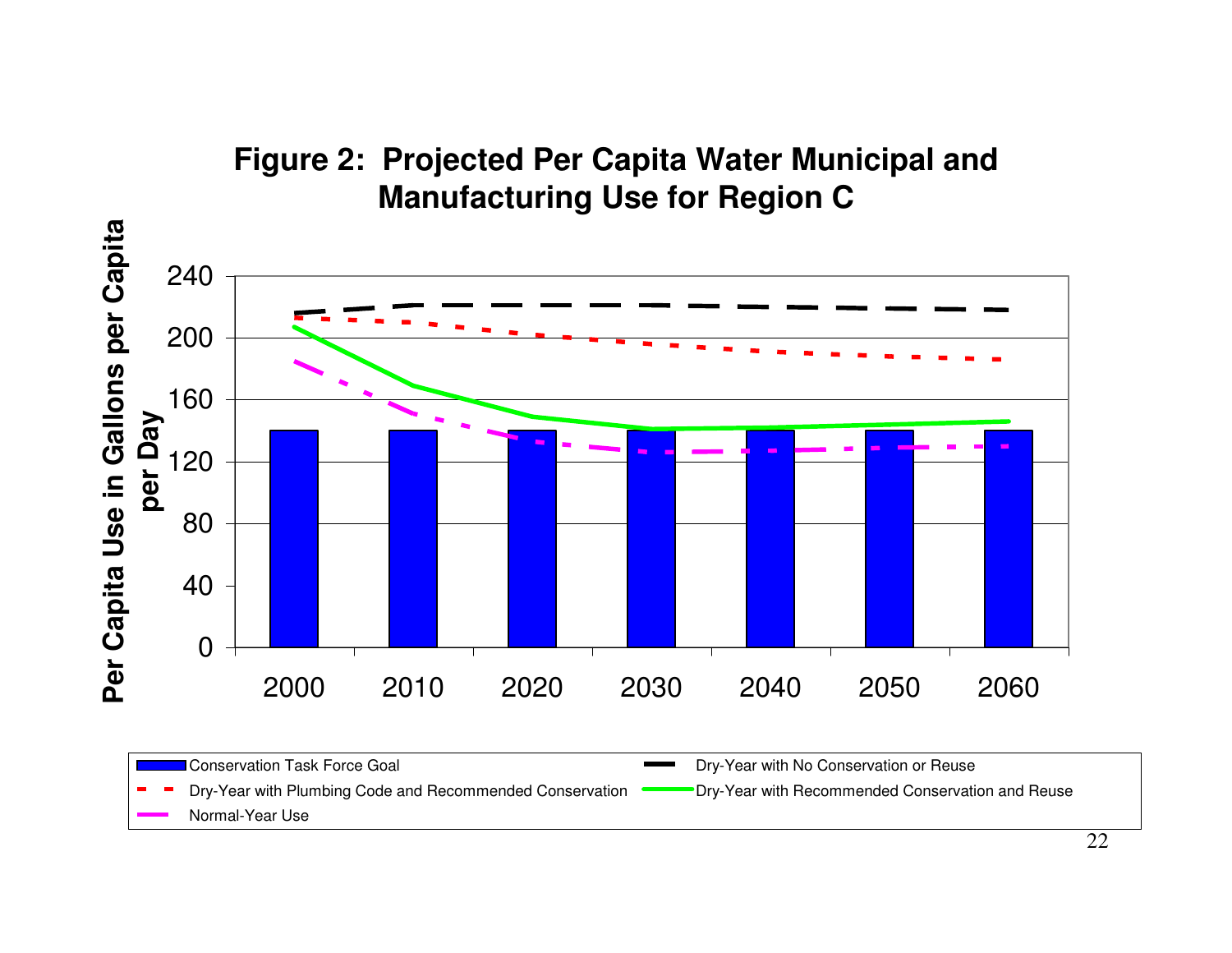# Per Capita Use Summary

- Because of the substantial conservation and reuse projects included in the 2006 *Region C Water Plan*, the Region C plan will achieve recommended goal of 140 gpcd for the region as <sup>a</sup> whole.
- • The per capita use for individual water suppliers will vary.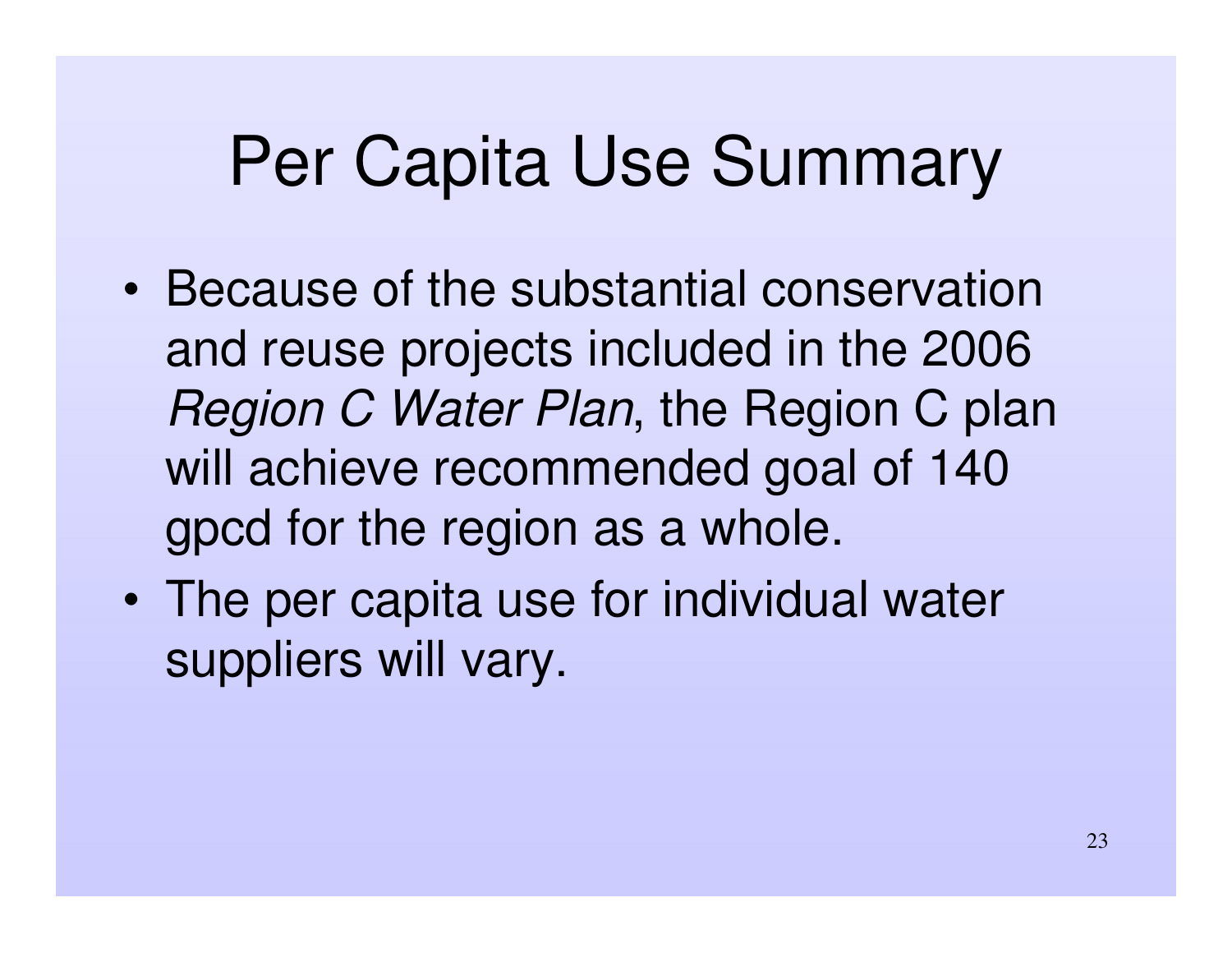#### Initially Prepared Plan

- •• Executive Summary
- Introduction
- •Chapter 1 – Description of Region C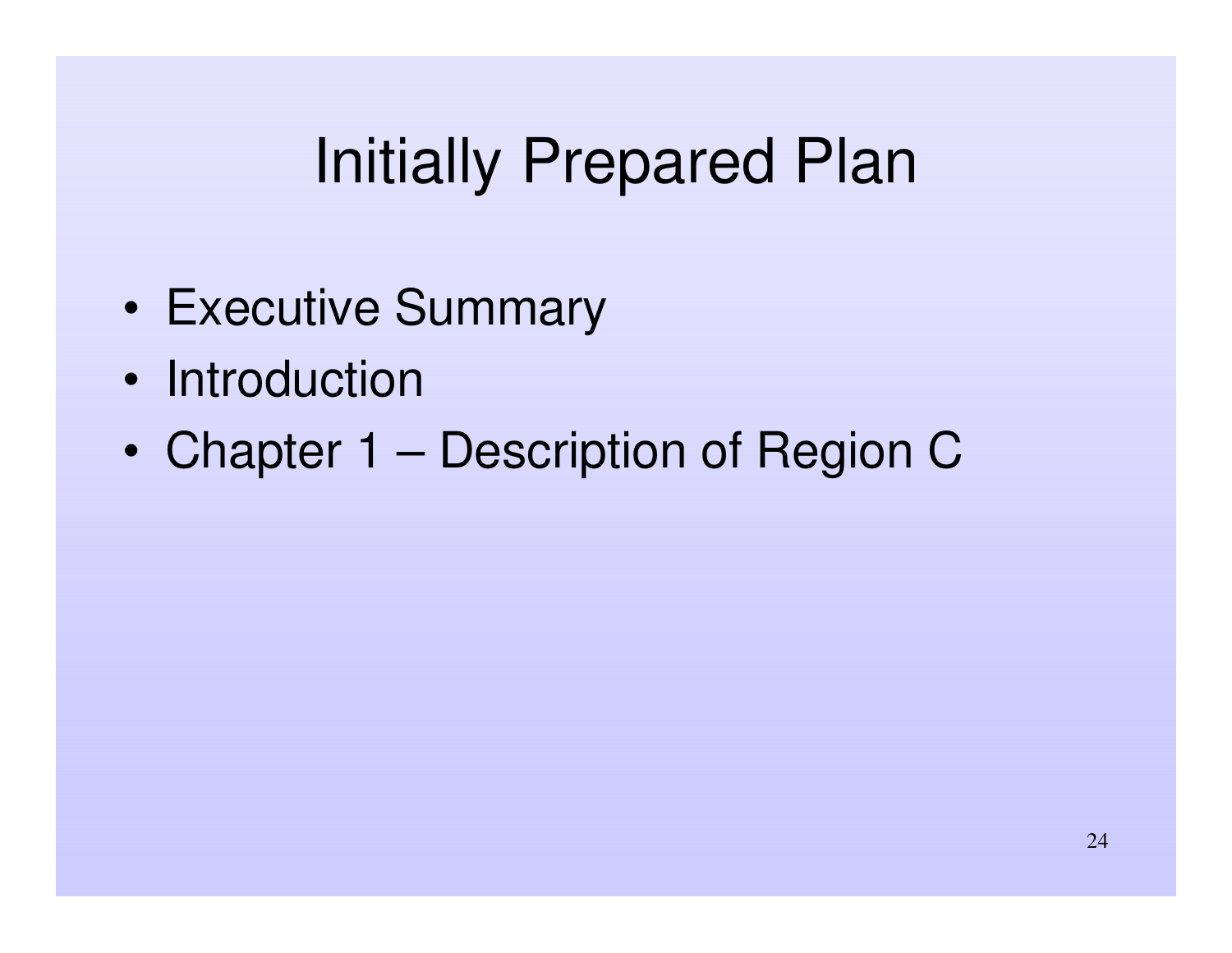# Projected Region C Demands

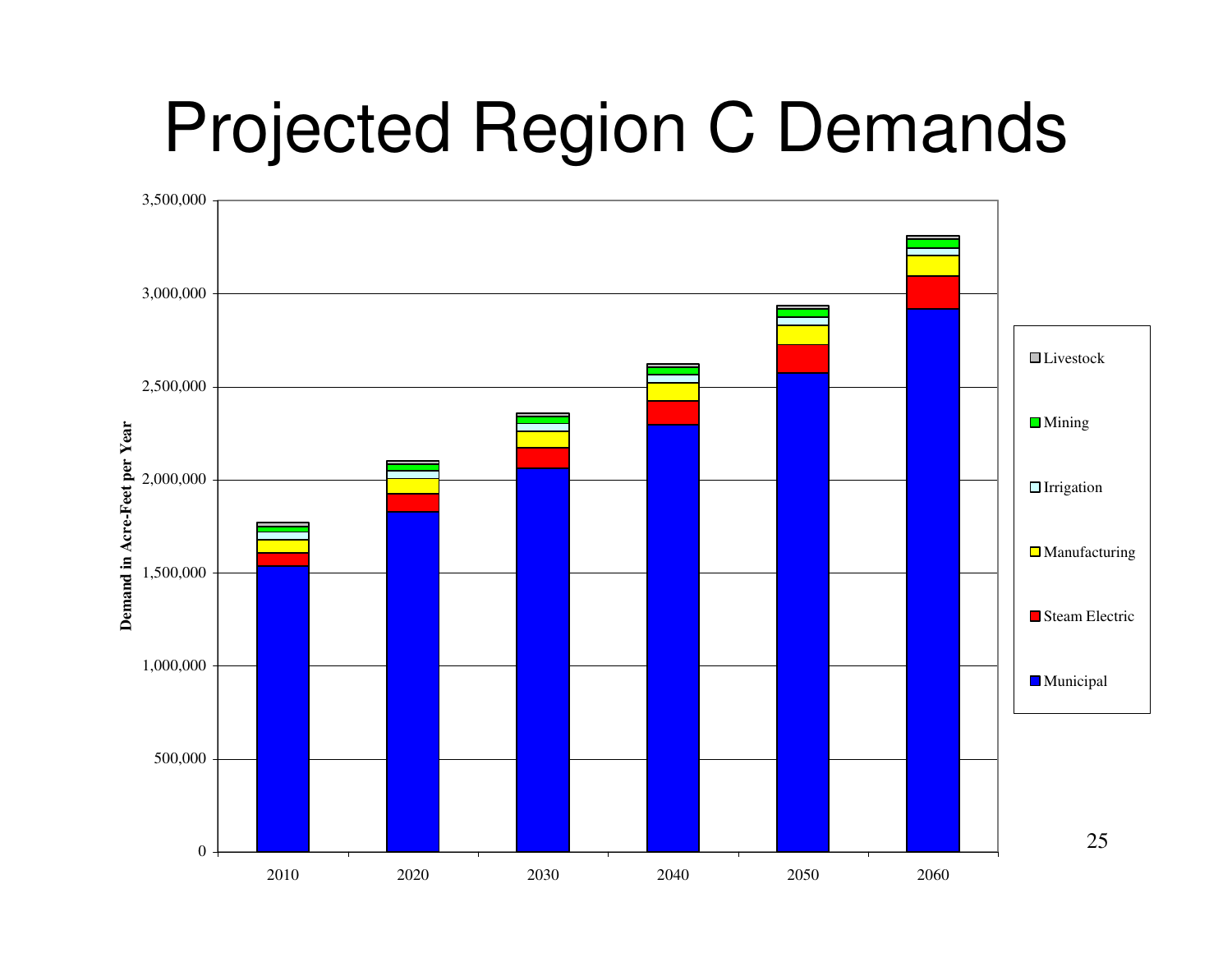# Comparison of Currently Available Supplies and Projected Demands

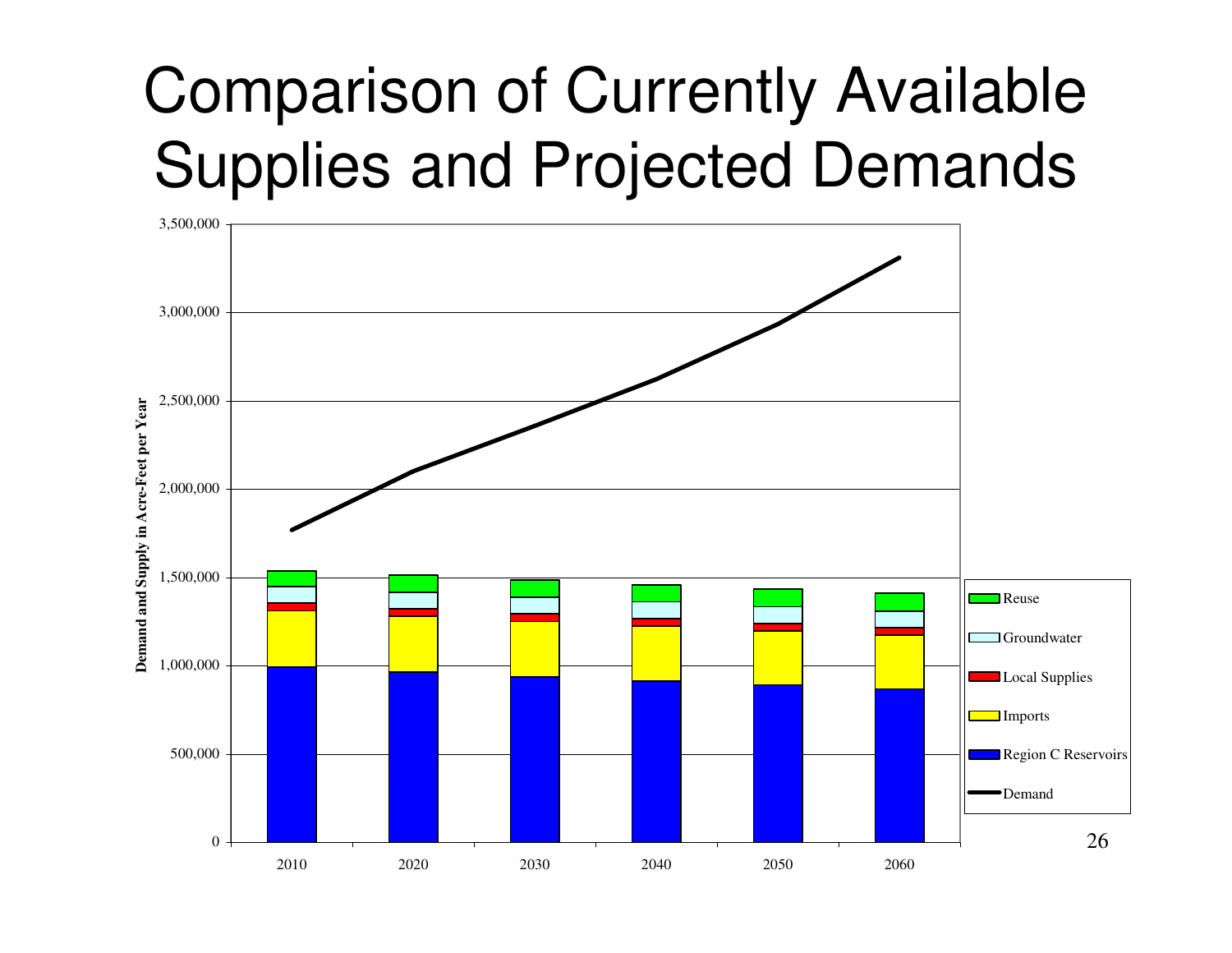# Supply and Demand for Region C with Development of New Supplies

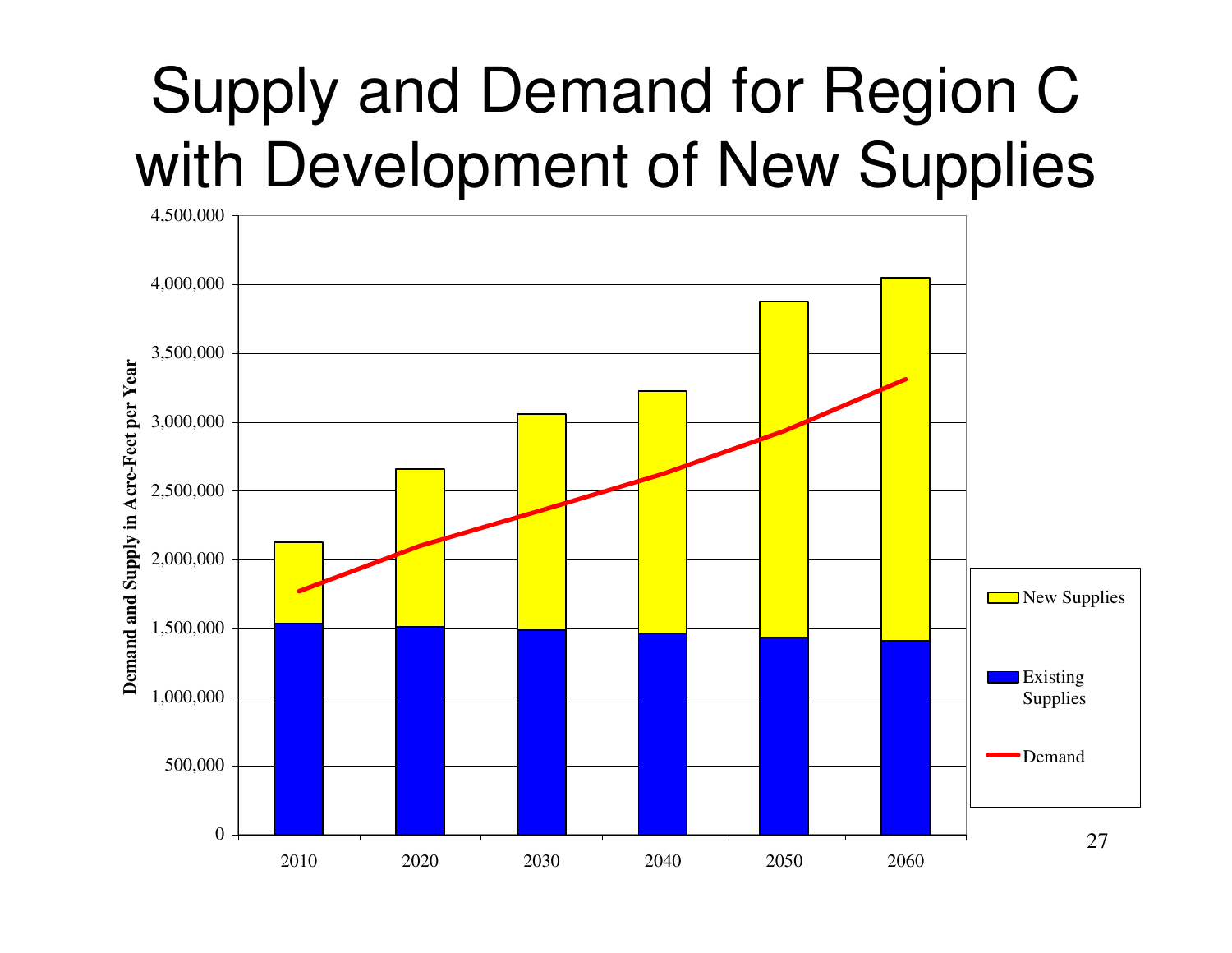# Sources of Water Available to Region C as of 2060

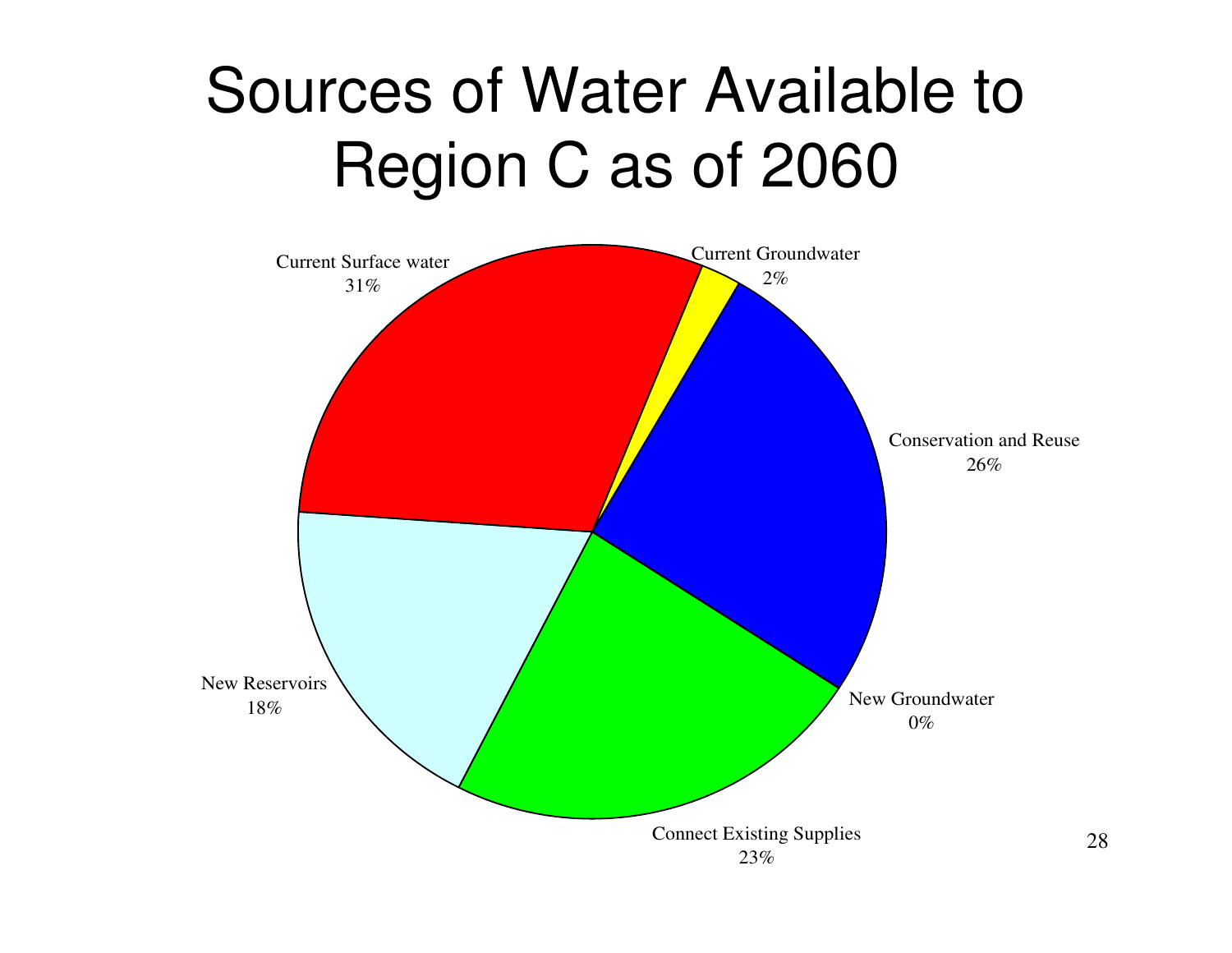# Initially Prepared Plan – Chapter 2 Population & Demand Projections

- •• Historical perspective
- •• Population projections
- •Water demand projections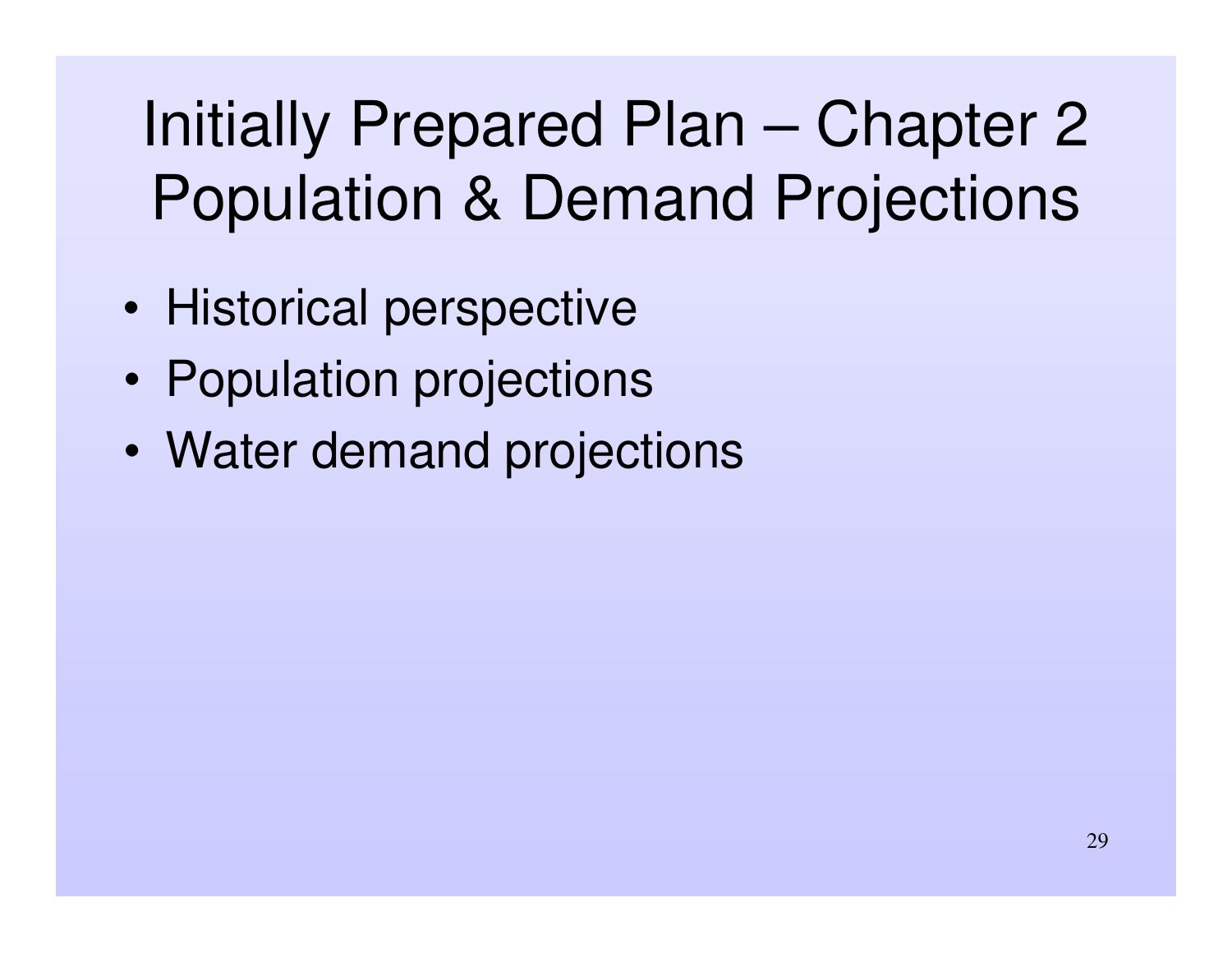# Initially Prepared Plan – Chapter 3 Analysis of Current Supply

- •• Surface water availability
	- Based on WAMs
- • Groundwater availability
	- – Based on GAMs for Carrizo-Wilcox, Trinity and Woodbine aquifers
- •Water availability by WWP
- $\bullet$ Water availability by WUG
- •• Impacts of Recent Drought
- •• Summary of current water supplies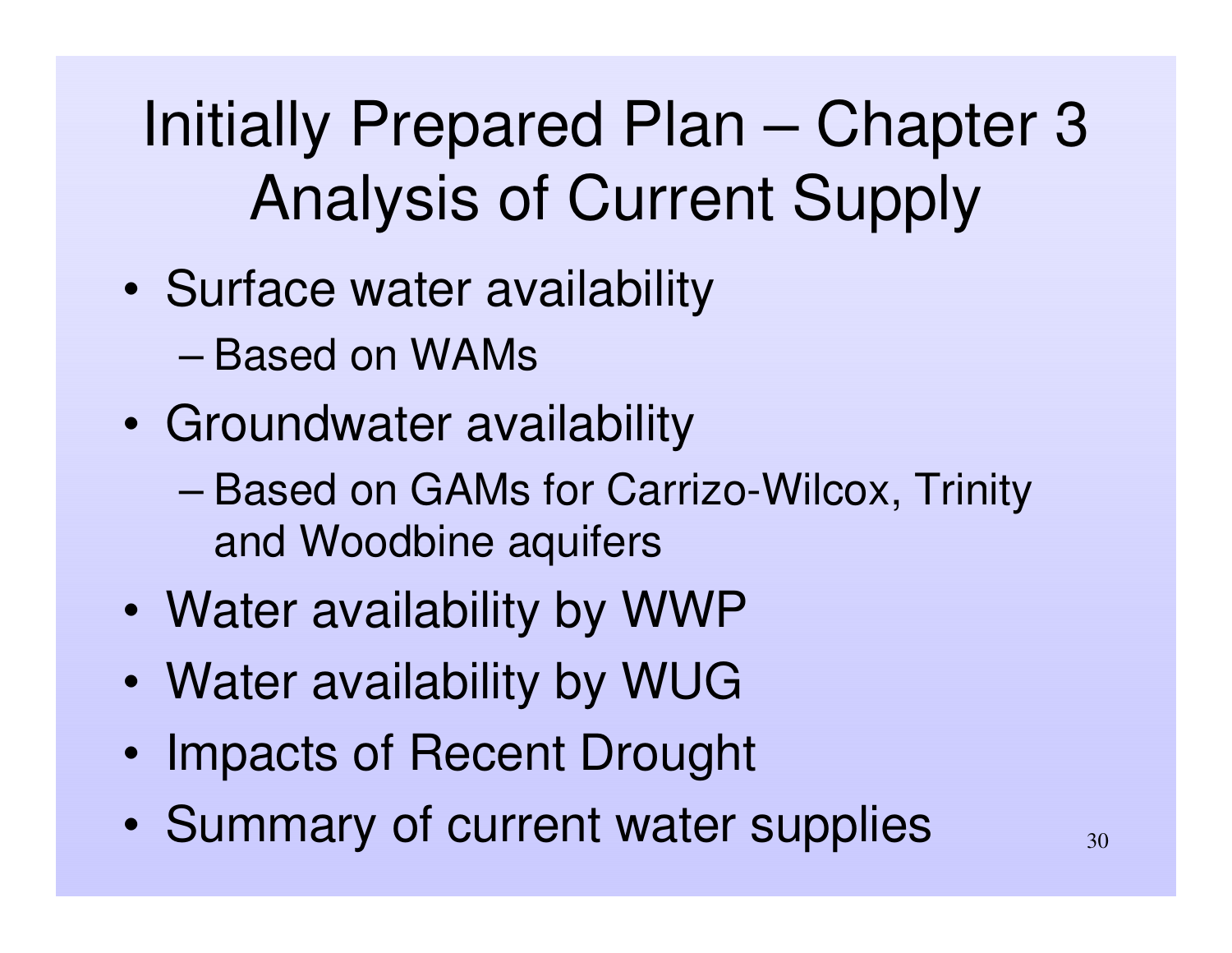# Currently Available Supplies for Region C

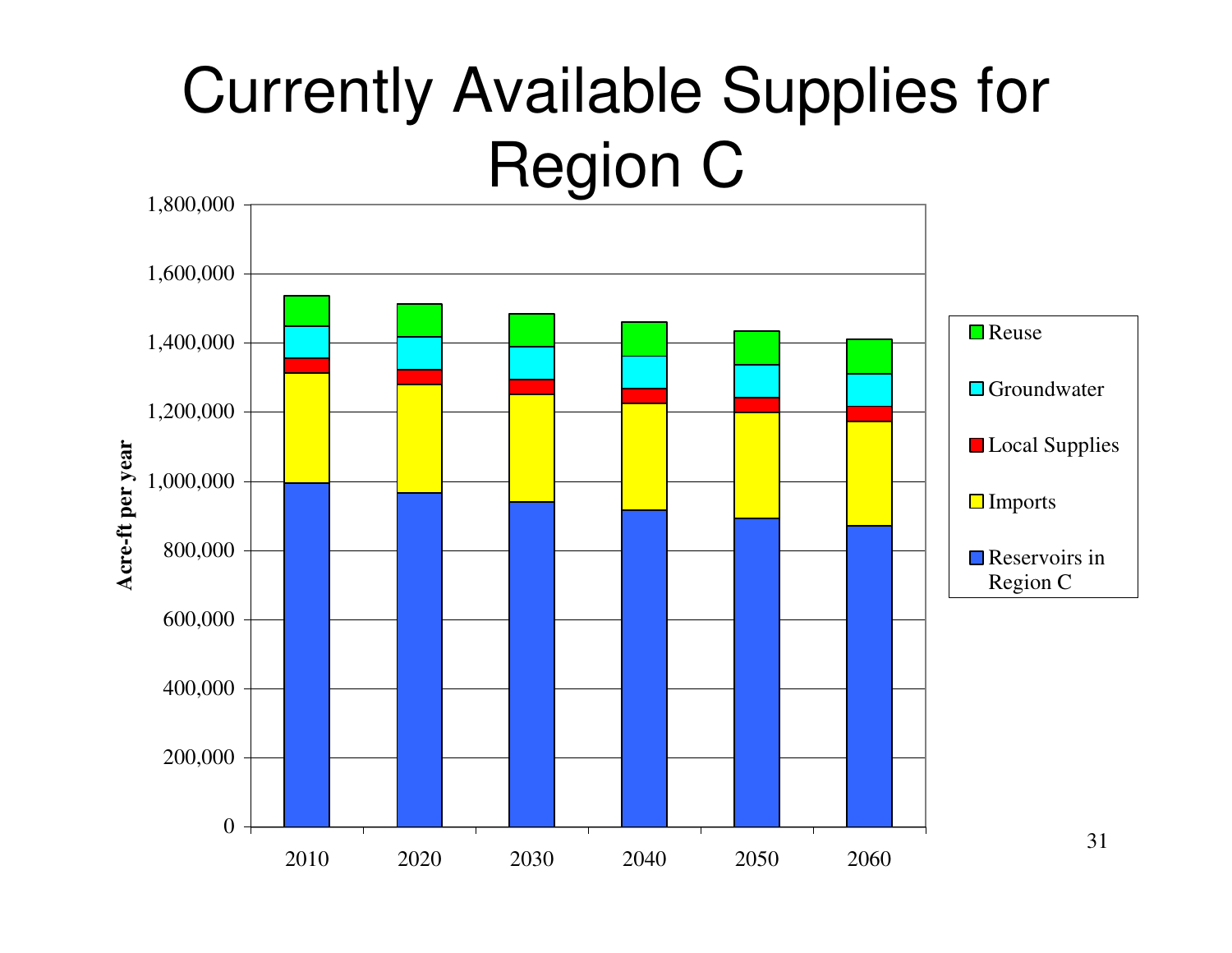# Initially Prepared Plan – Chapter 4 Water Management Strategies

- 4A Comparison of Current Water Supply and Projected Demand
- 4B Water Conservation and Reuse of Treated Wastewater Effluent in Region C
- 4C Evaluation and Selection of Water Management Strategies
- 4D Evaluation of Major Water Management Strategies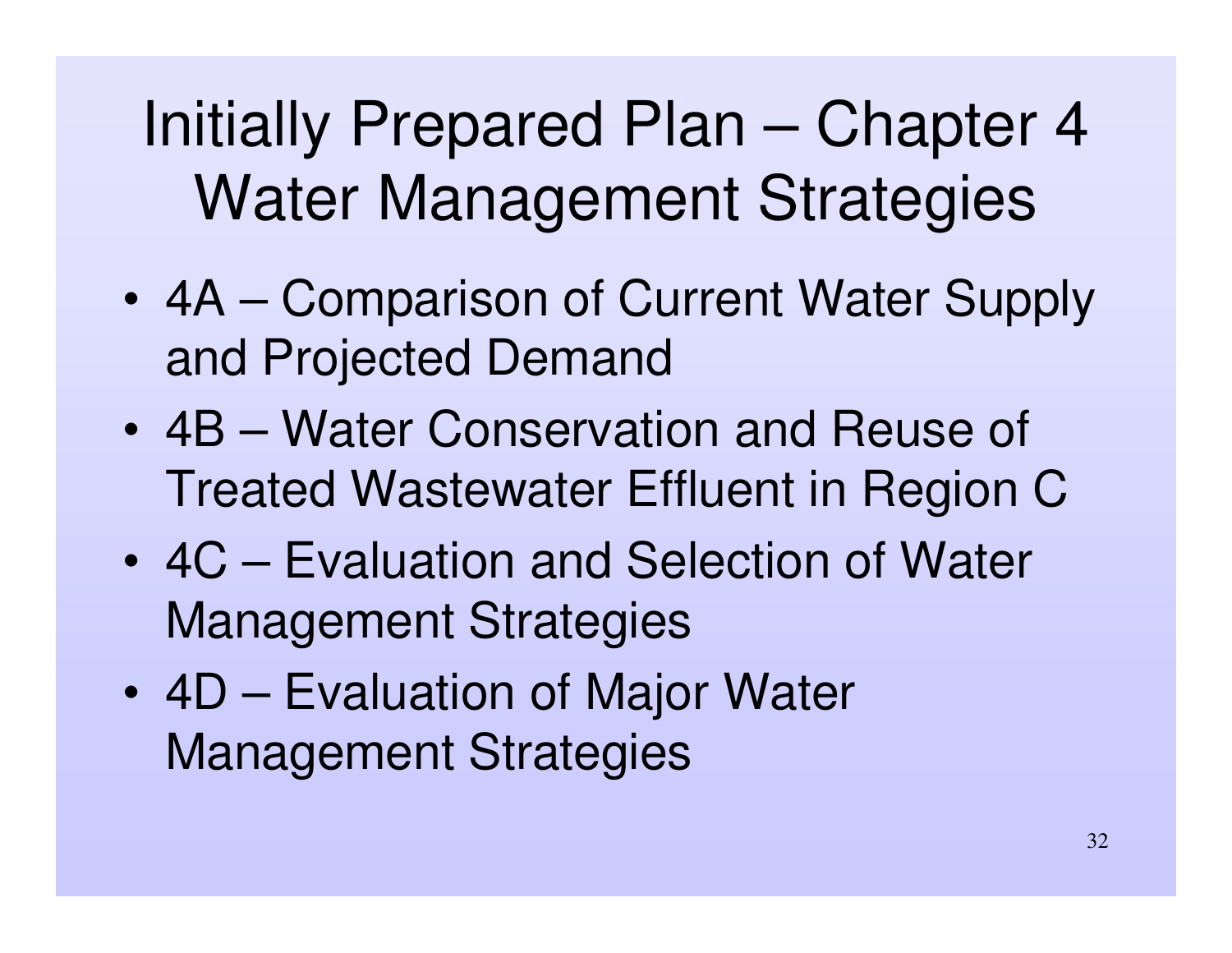# Initially Prepared Plan – Chapter 4 Water Management Strategies

- 4E Recommended Water Management Strategies for Wholesale Water Providers
- 4F Recommended Water Management Strategies for Water User Groups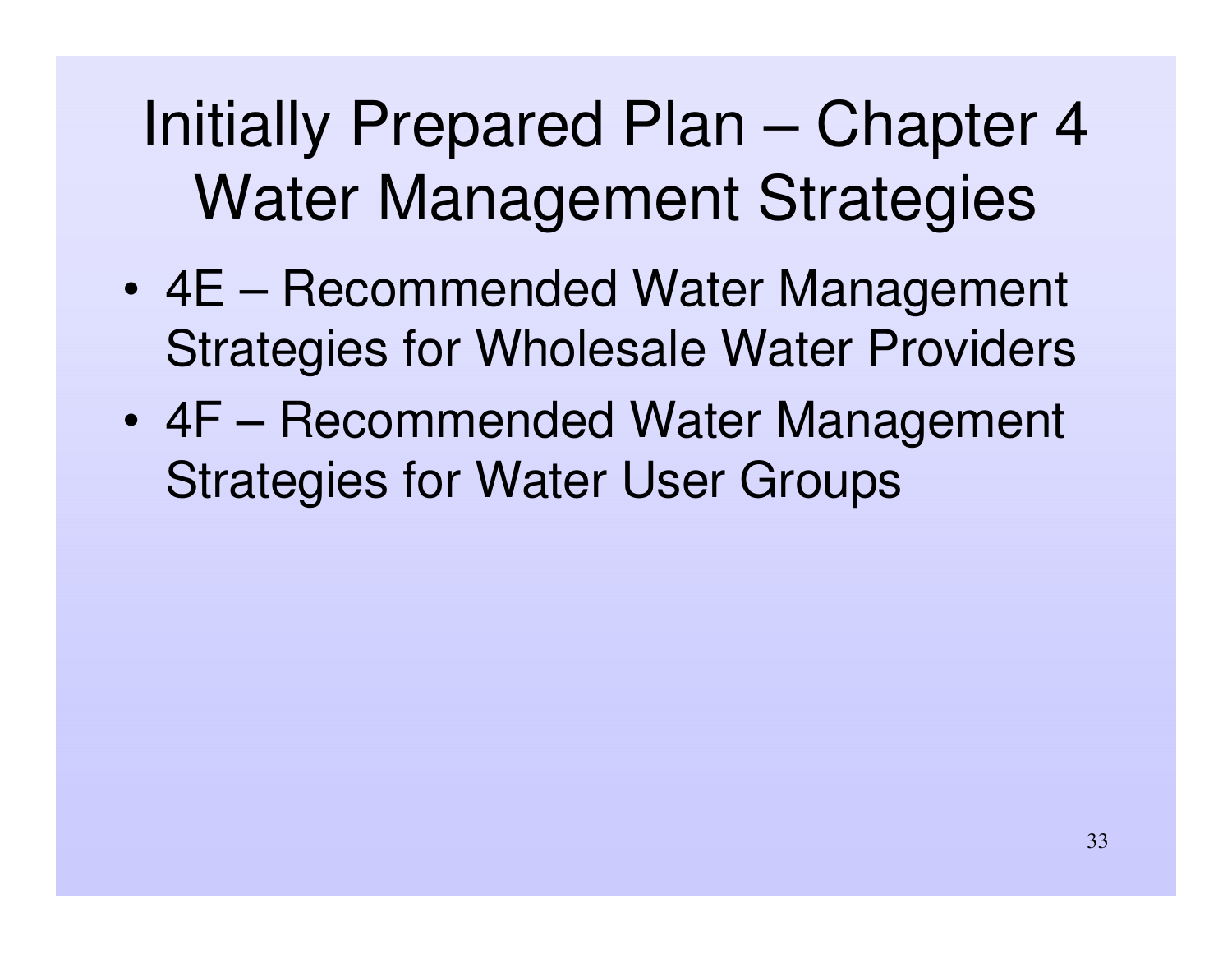# Section 4A – Current Supply and Projected Demand

- •• Regional comparison
	- –Need 317,000 acre-feet by 2010
	- –Need 1.94 million acre-feet by 2060
	- 89% of the needs are for municipal use
	- –– In 2010, 9 of the 16 counties have shortages
	- – By 2060, 15 of the 16 counties have shortages
	- – By 2060, 280 of the 351 water user groups have shortages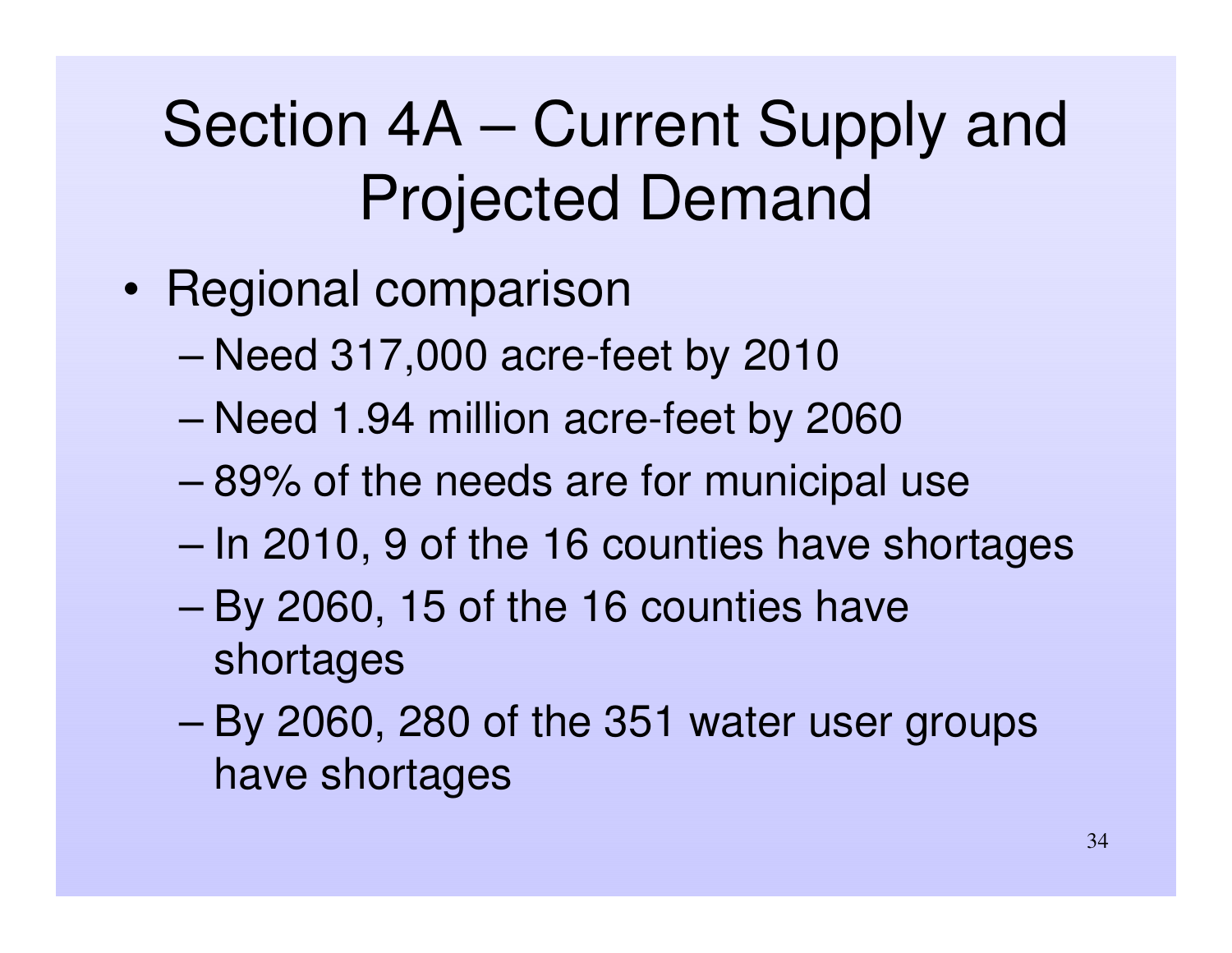# Section 4A – Current Supply and Projected Demand

- WWP comparison
	- –32 of the 35 WWPs have shortages by 2060
	- – WWPs provide 90% of the supply for the total demand in Region C
- WUG comparison
	- –280 of the 351 WUGs have shortage by 2060
	- – Shortages range from 22 to 345,000 acre-feet by 2060
- •• Summary of shortages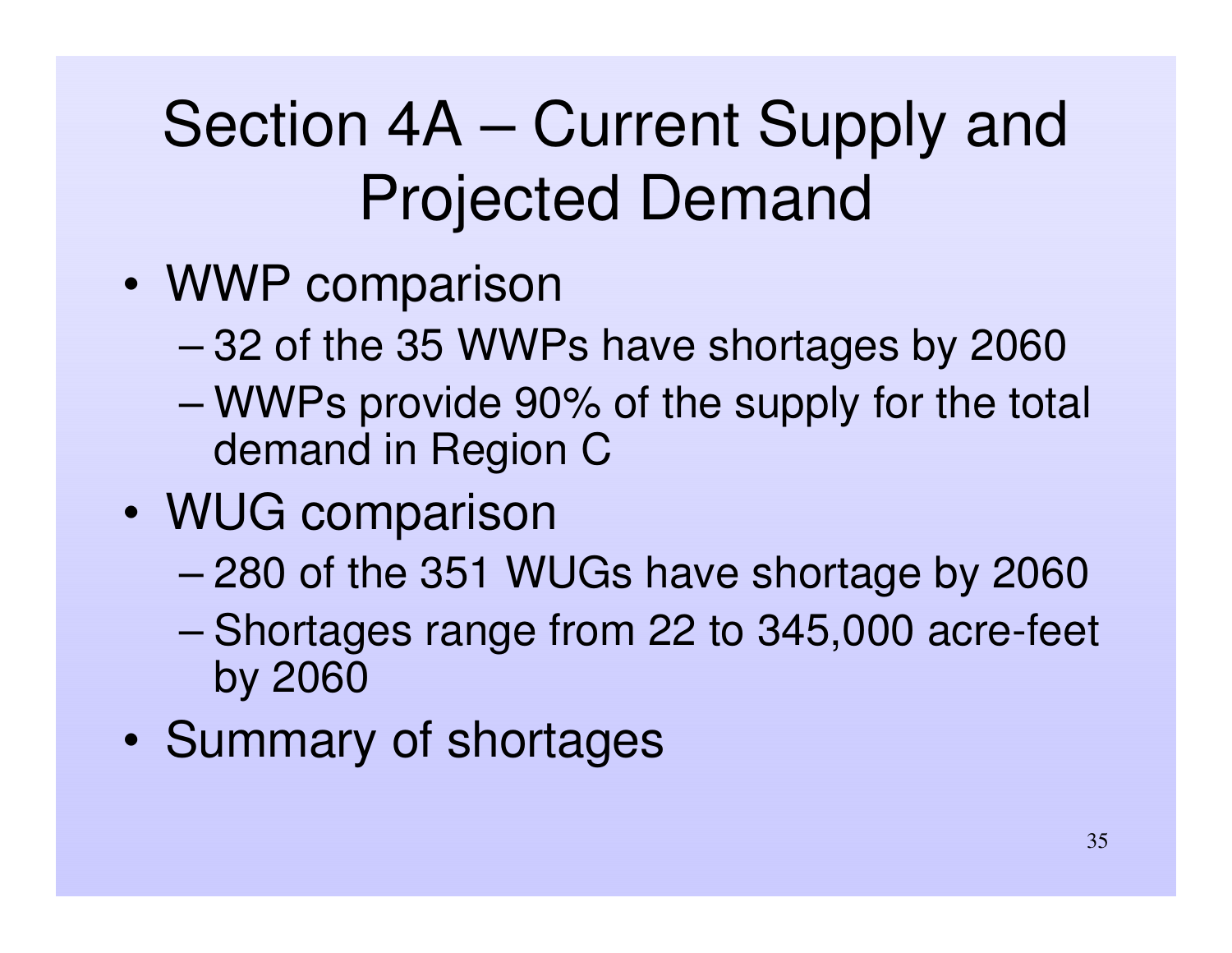# Section 4A – Current Supply and Projected Demand

- Socio-economic impacts of not meeting needs
	- TWDB draft analysis
	- **Harry Committee**  The currently connected supplies in Region C meet 43% of the 2060 demand
	- **Hart Committee Committee**  Without any additional supplies, projected water needs would reduce 2060 population in Region C by 1,007,000 (7.7% reduction)
	- **However, Marketing Committee**  Without any additional supplies, projected water needs would reduce 2060 employment in Region C by 691,060 jobs (17% reduction)
	- **Harry Committee**  Without any additional supplies, projected water needs would reduce annual income in 2060 in Region C by \$58.8 billion (21% reduction)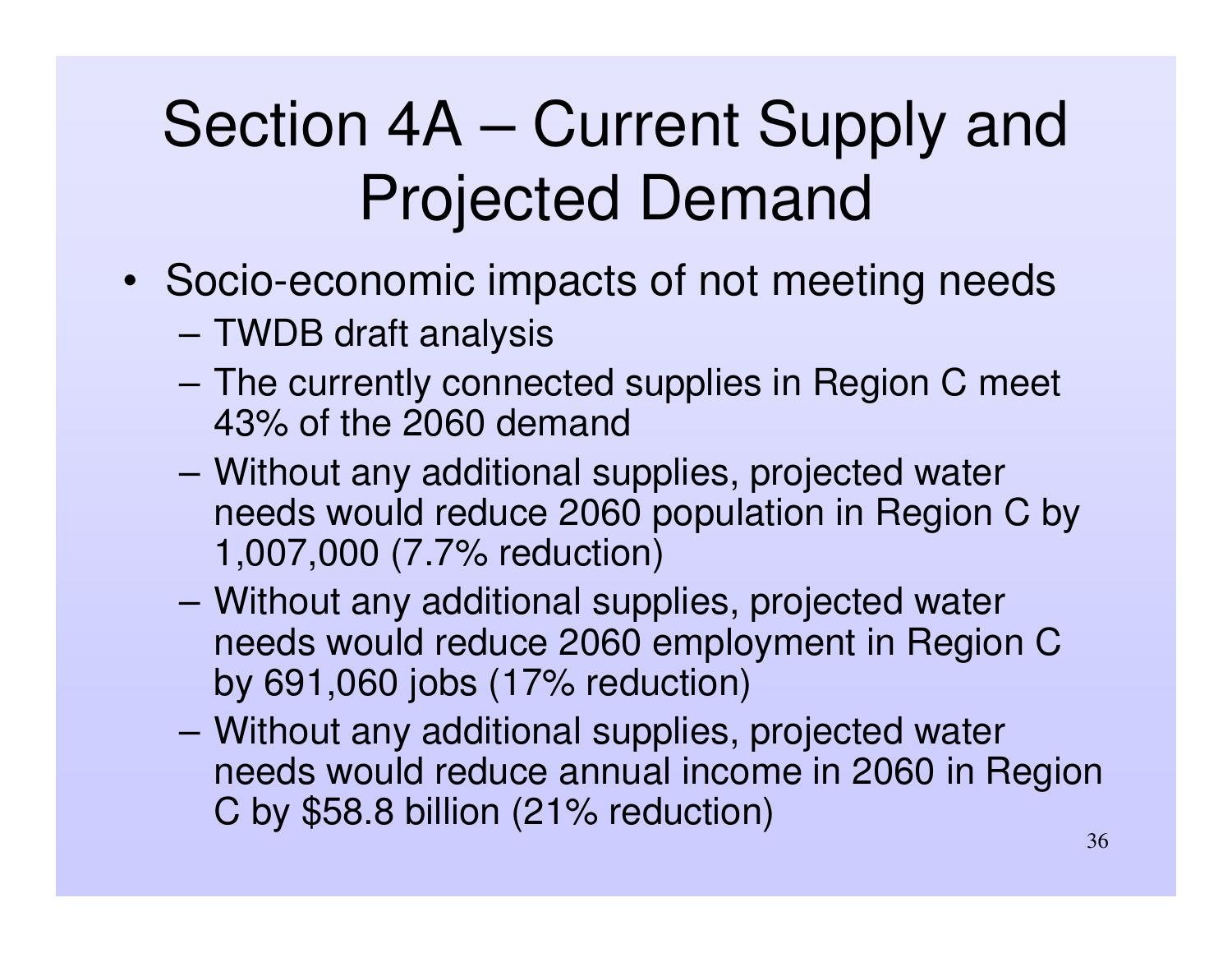- Water conservation
	- – Currently implemented conservation measures
	- –Conservation assumed in projections
	- – Potentially feasible water conservation strategies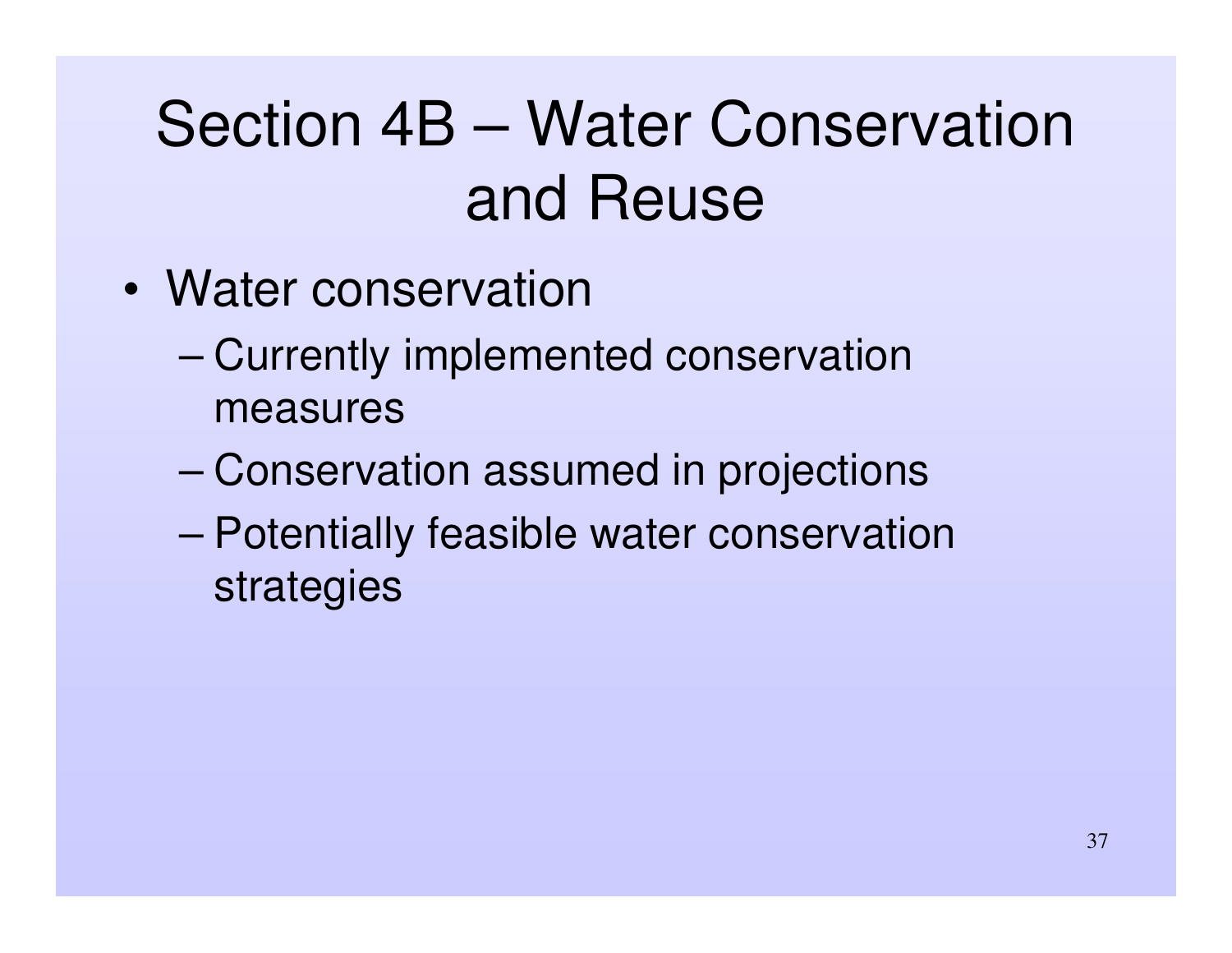- Recommended water conservation strategies
	- –– Basic conservation package
	- –– Expanded conservation package
	- Recommended conservation measures for non-municipal users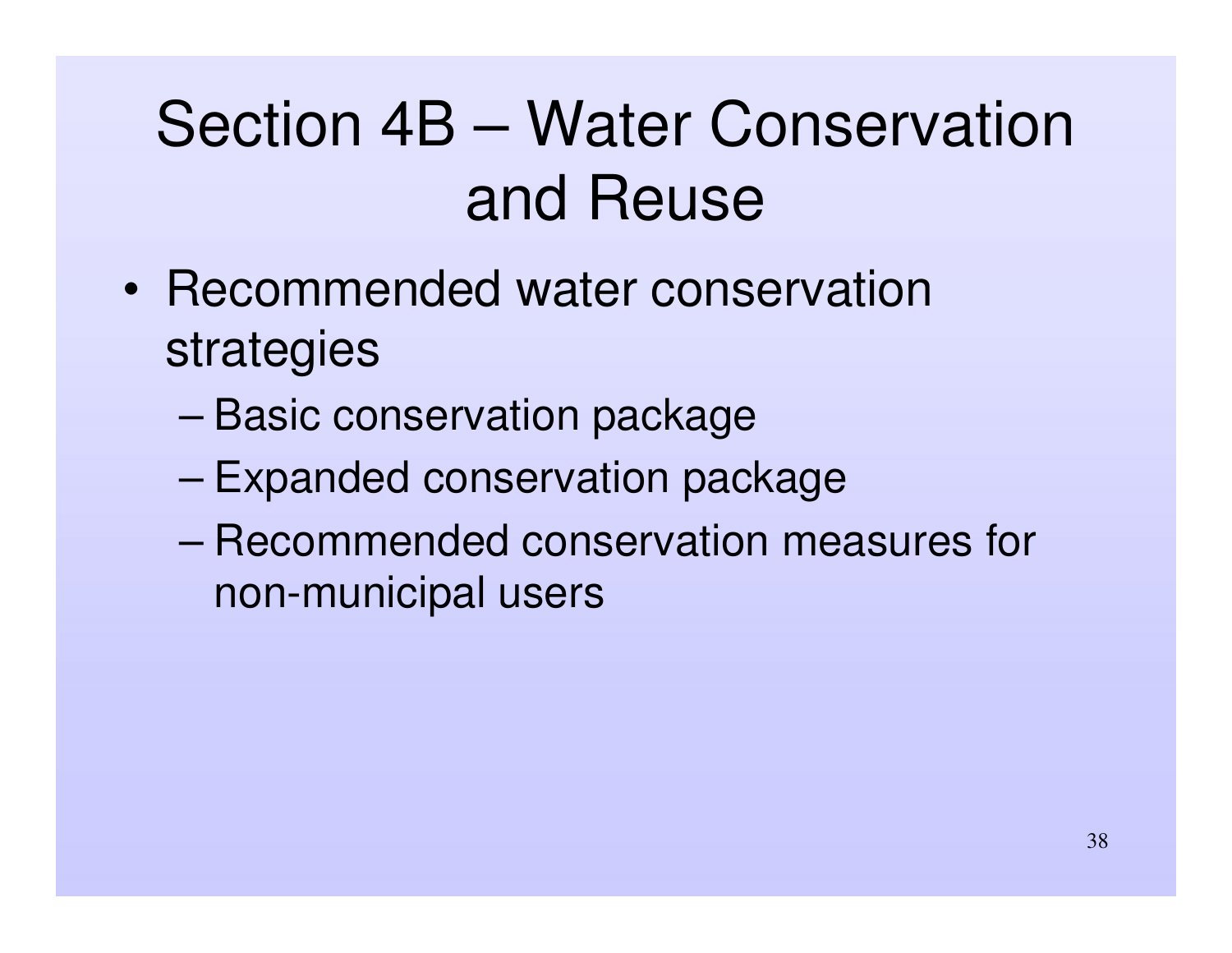- Reuse of treated wastewater effluent
	- – Currently reusing 68,000 AF/Y and will increase to 99,500 AF/Y by 2060
	- – Additional planned reuse projects discussed in Chapter 6
	- – By 2060, planning for 732,000 AF/Y supply from reuse (707,000 of which will be used in Region C)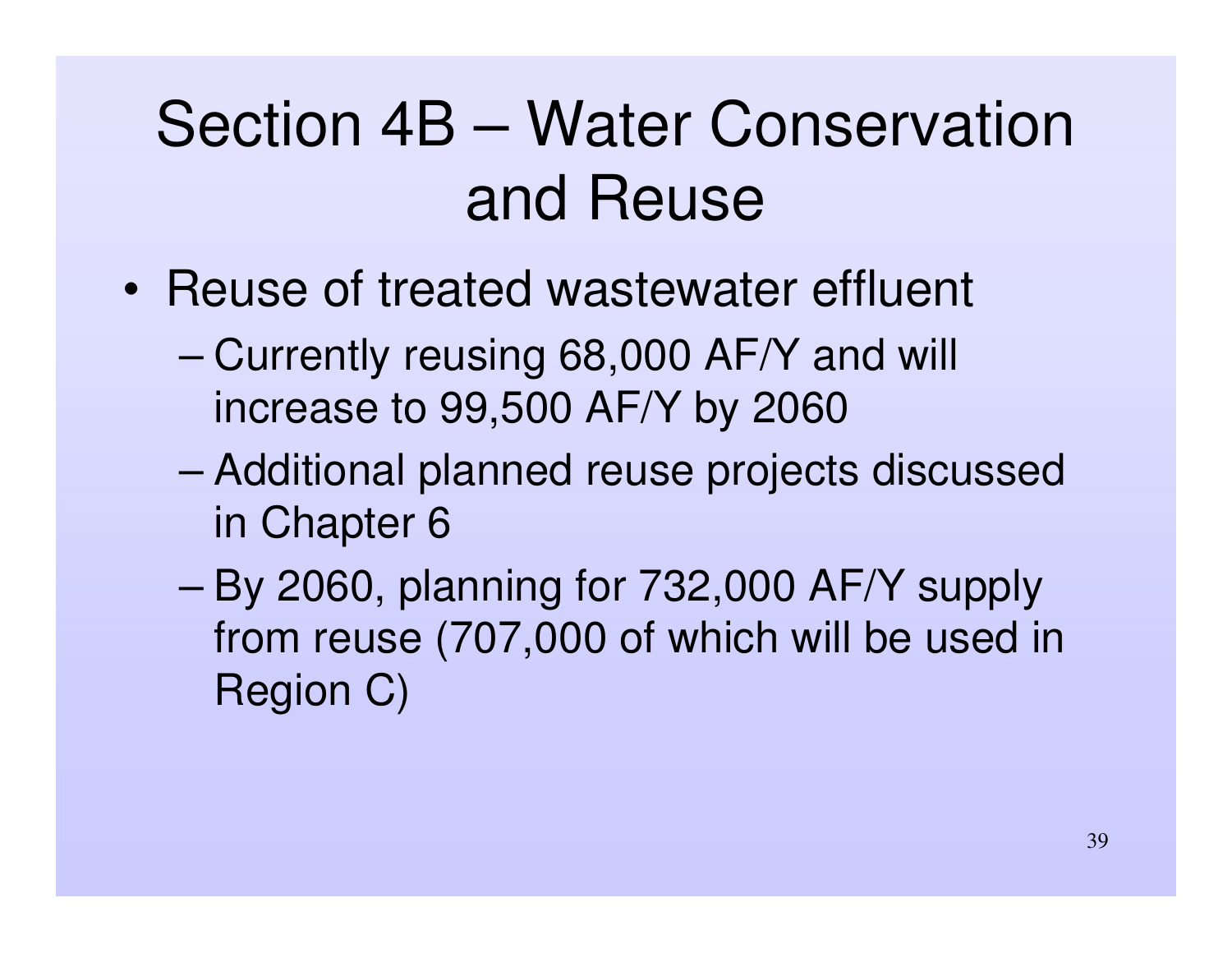- • Drought management measures
	- –Designed for drought or emergency situations
	- –– Important tools for all water suppliers
	- – NOT reliable source of additional supply to meet growing demands
- • Summary of water conservation and reuse recommendations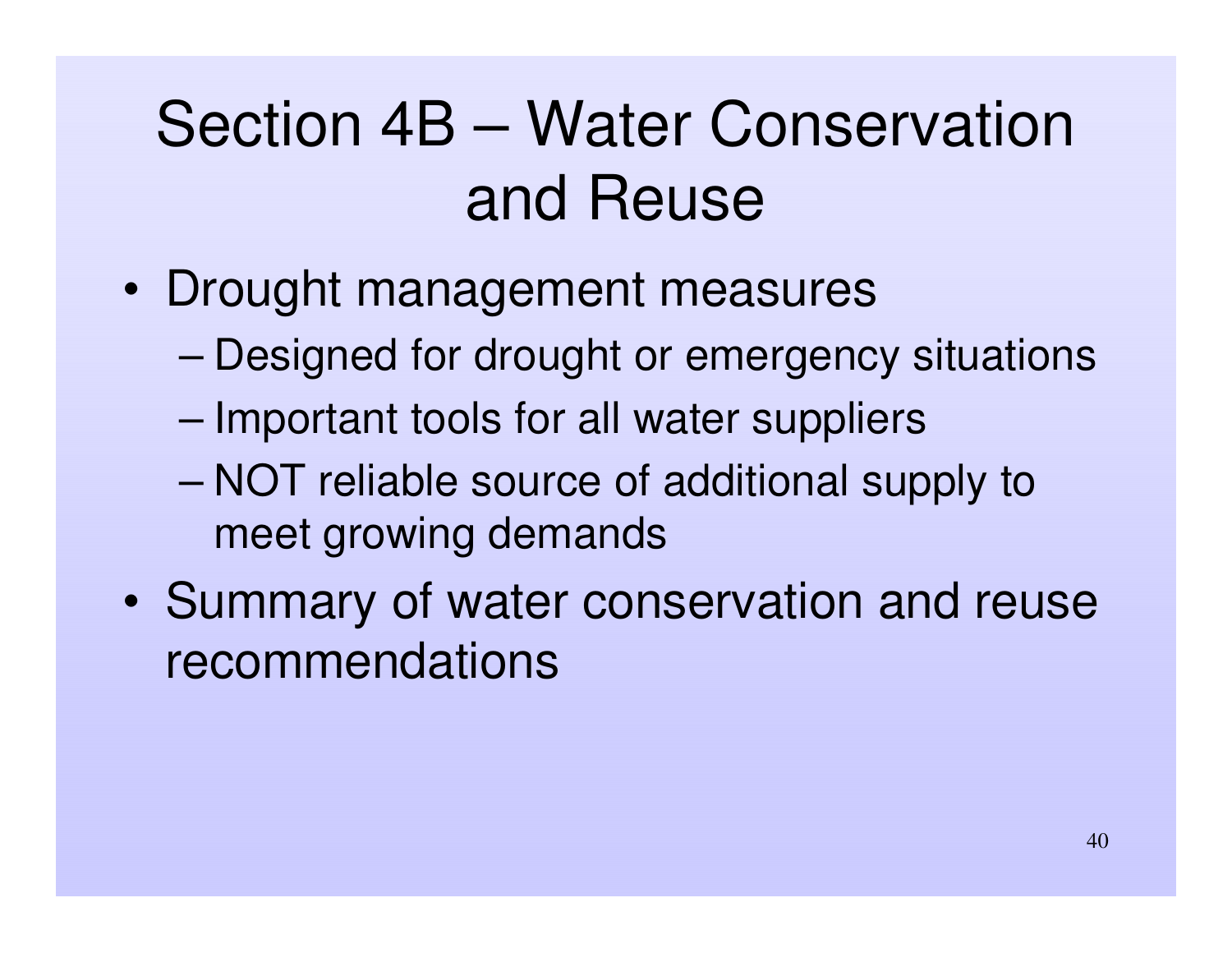# Section 4C – Evaluation and Selection of Strategies

- •• Previous planning efforts
- • Types of strategies and potentially feasible strategies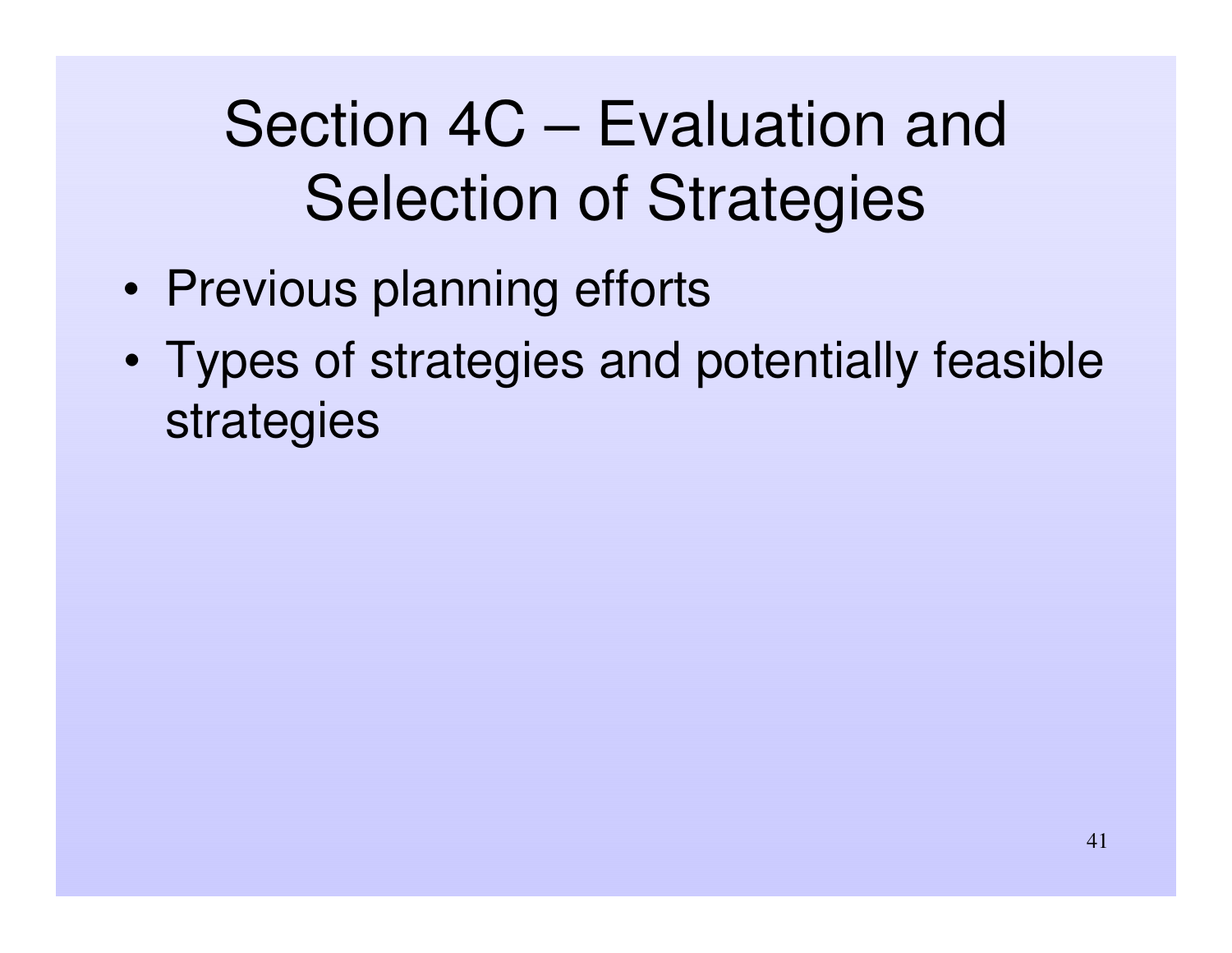# Section 4C – Evaluation and Selection of Strategies

- • Methodology for evaluating water management strategies
	- TWDB guidelines
	- Factors considered
		- Quantitative reporting of quantity, reliability, costs, and environmental factors – limited data
		- Build plan on existing plans of water suppliers in Region C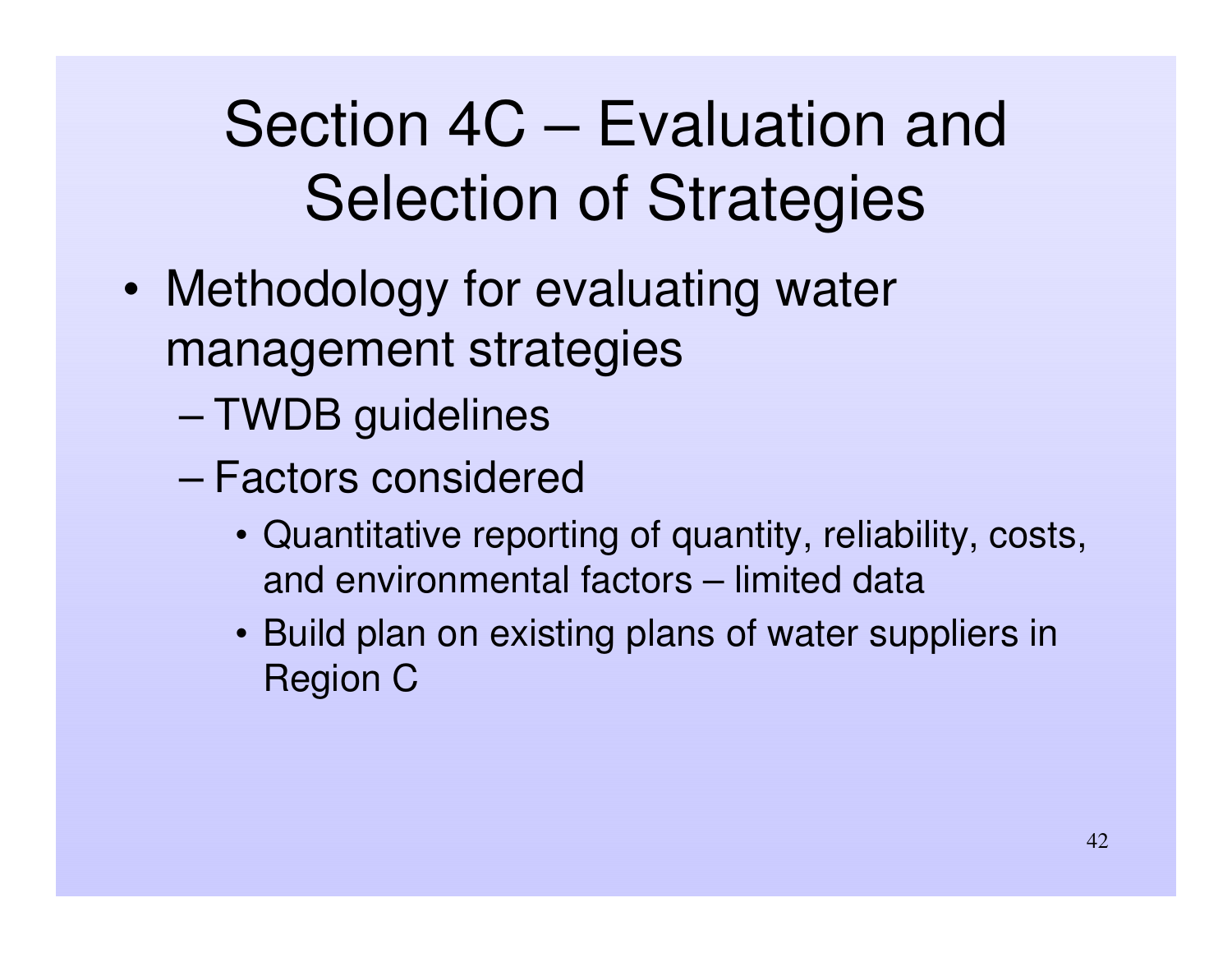### Section 4C – Evaluation and Selection of Strategies

- –– Environmental evaluation in Appendix T
- – Agricultural resources and other natural resources discussed in more detail in Chapters 5 and 7
- –Costs of strategies in Appendix U
- – Recommended water management strategies in Sections 4E, 4F and 4G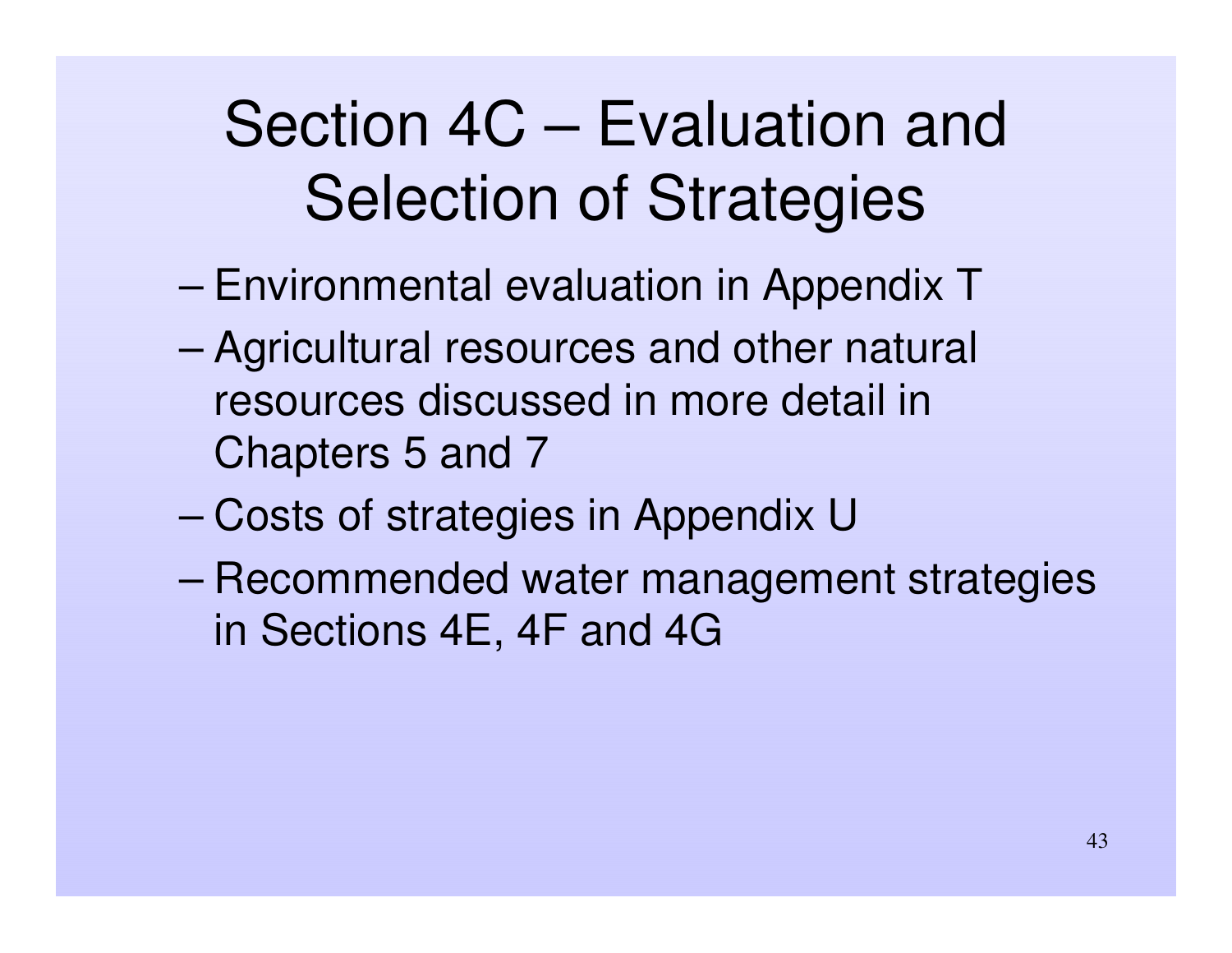# Section 4D – Evaluation of Major Water Management Strategies

- • Major strategies include
	- –– Supplies over 60,000 AF/Y
	- New reservoirs with yields over 1,000 AF/Y
- $\bullet$ Presented earlier in presentation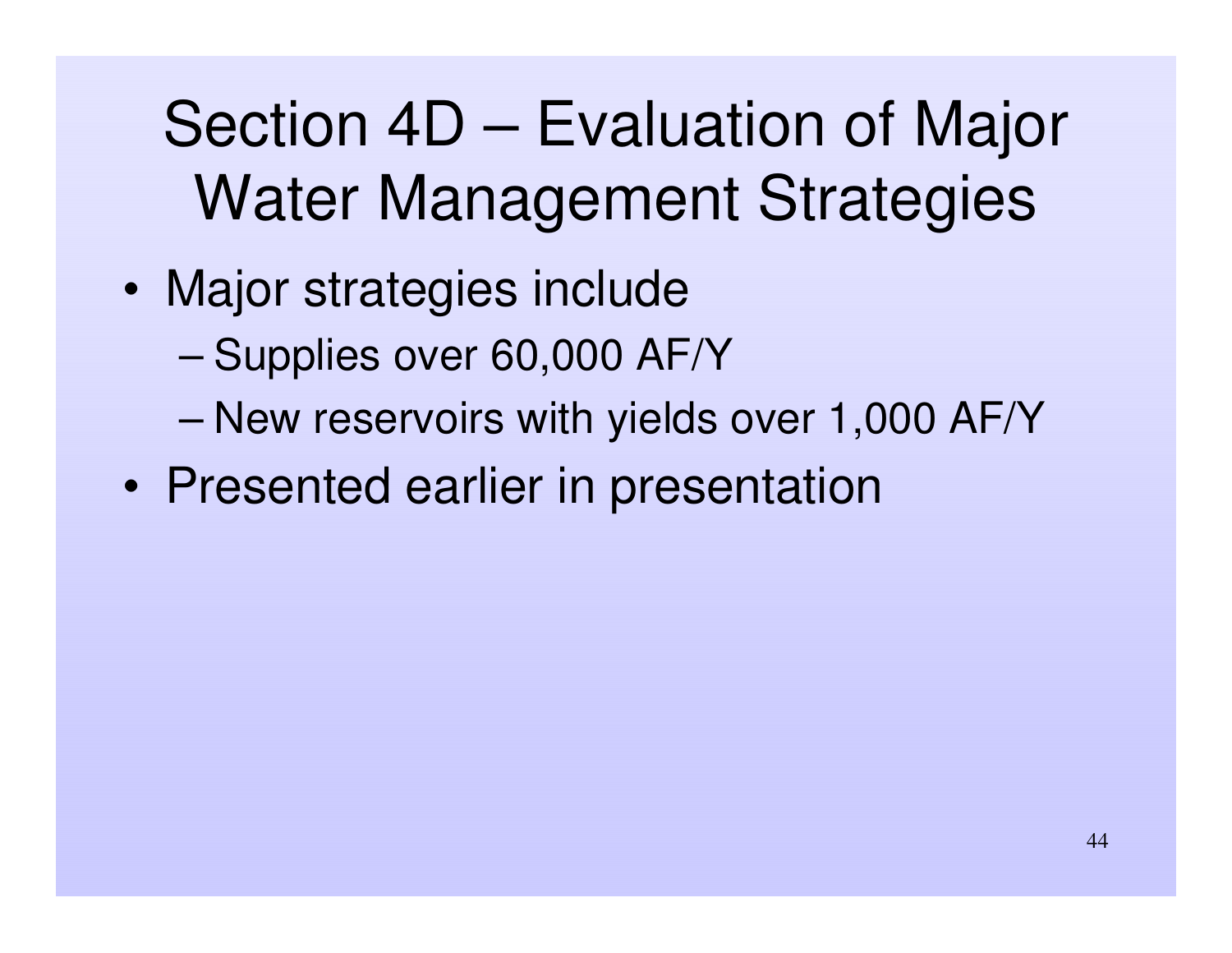- •• Recommended strategies
	- –– Strategies for multiple WWPs
		- Marvin Nichols Reservoir
		- Toledo Bend Reservoir
		- Oklahoma
- • Strategies for regional wholesale water providers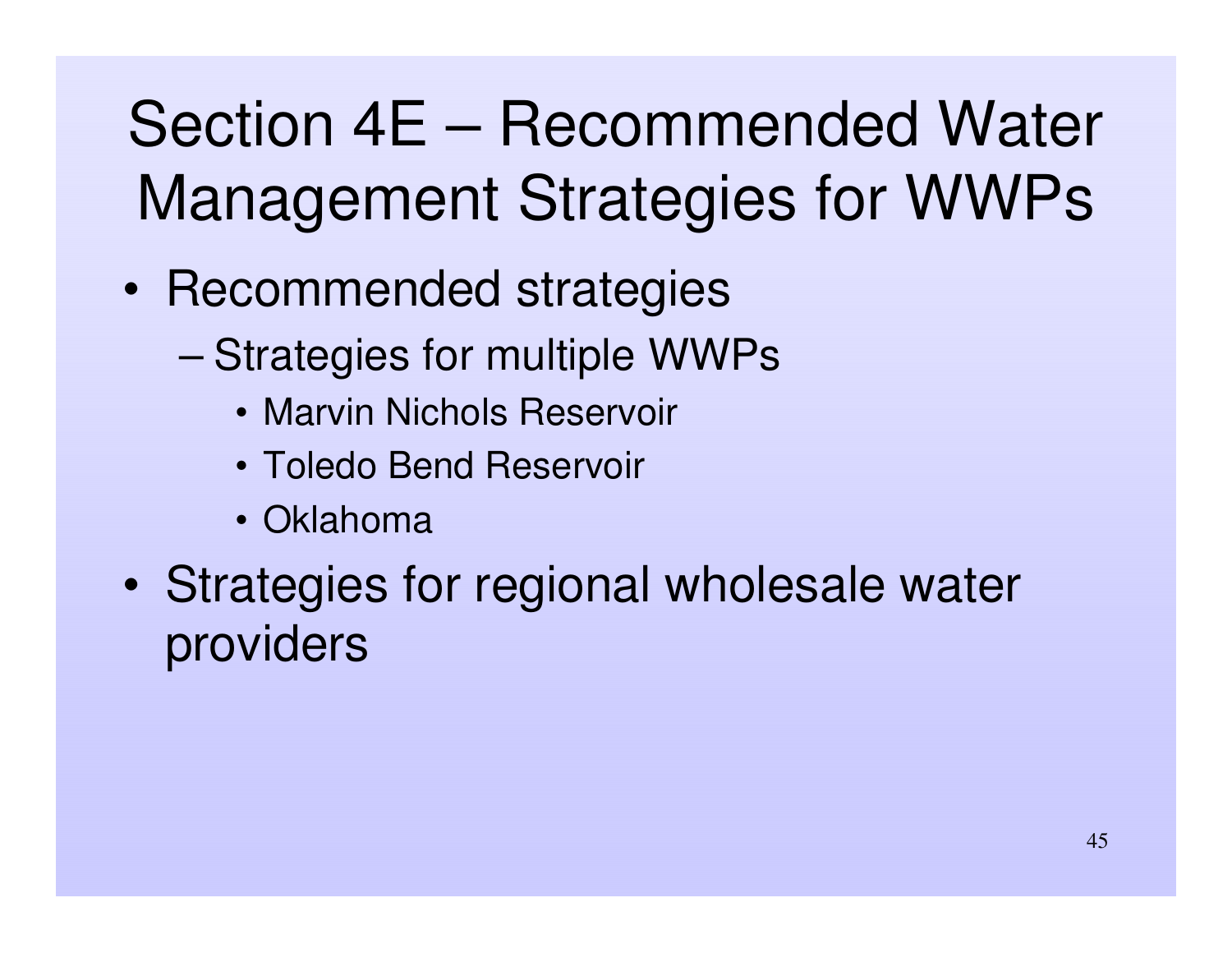- – Dallas Water Utilities (DWU) - Recommended
	- Conservation
	- Contract for Return Flows to DWU lakes
	- Connect Lake Fork (2007)
	- Direct Non-Potable Reuse (2010)
	- Indirect Reuse through Lake Ray Hubbard (2012)
	- Connect Lake Palestine (2015)
	- Indirect Reuse through Lake Lewisville (2022)
	- Lake Wright Patman Flood Pool Realloc. (2035)
	- Lake Fastrill (2045)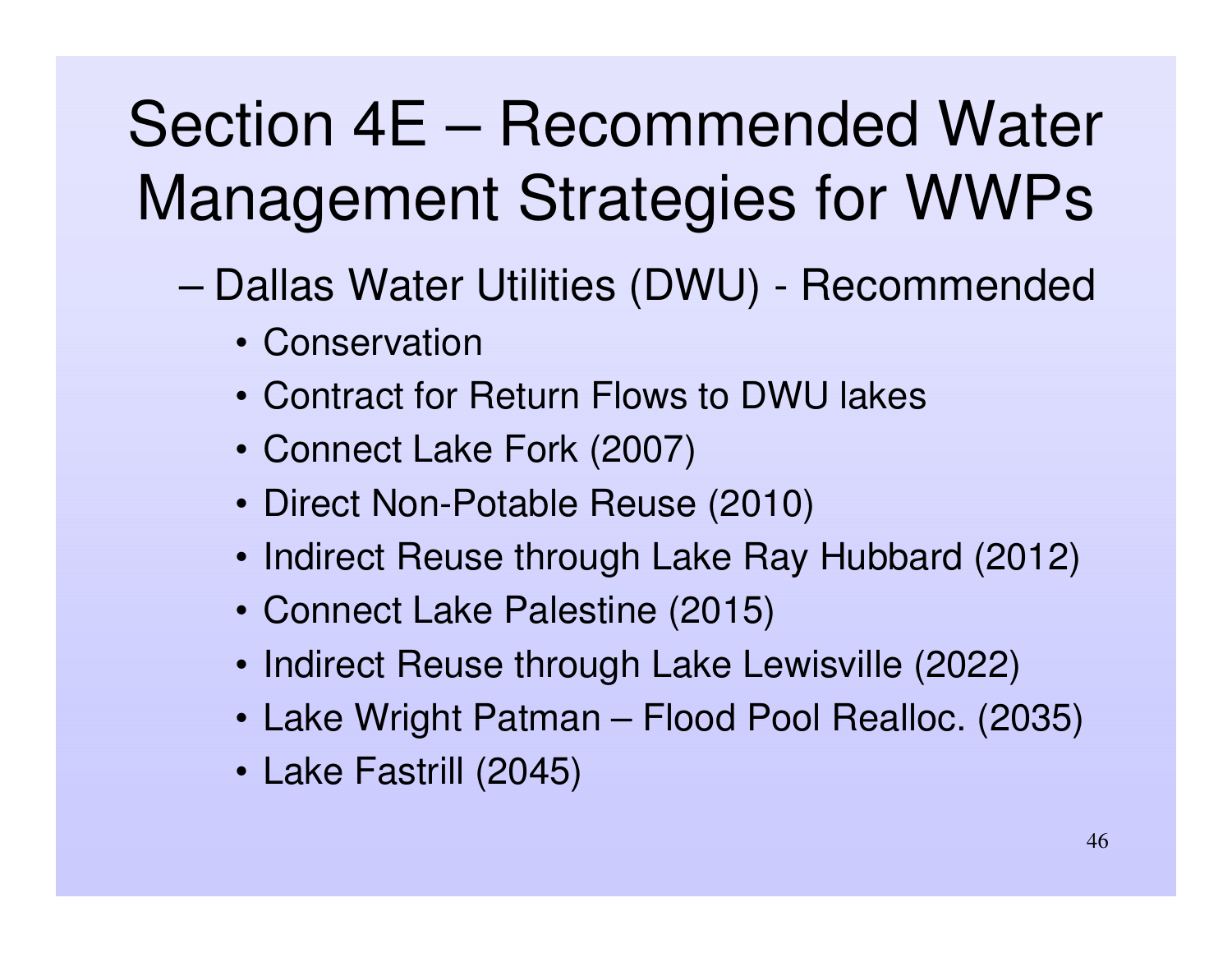- WTP Expansions (2010, 2012, 2022, 2035)
- Total capital cost of \$2.8 billion
- 25% of 2060 supply from conservation and reuse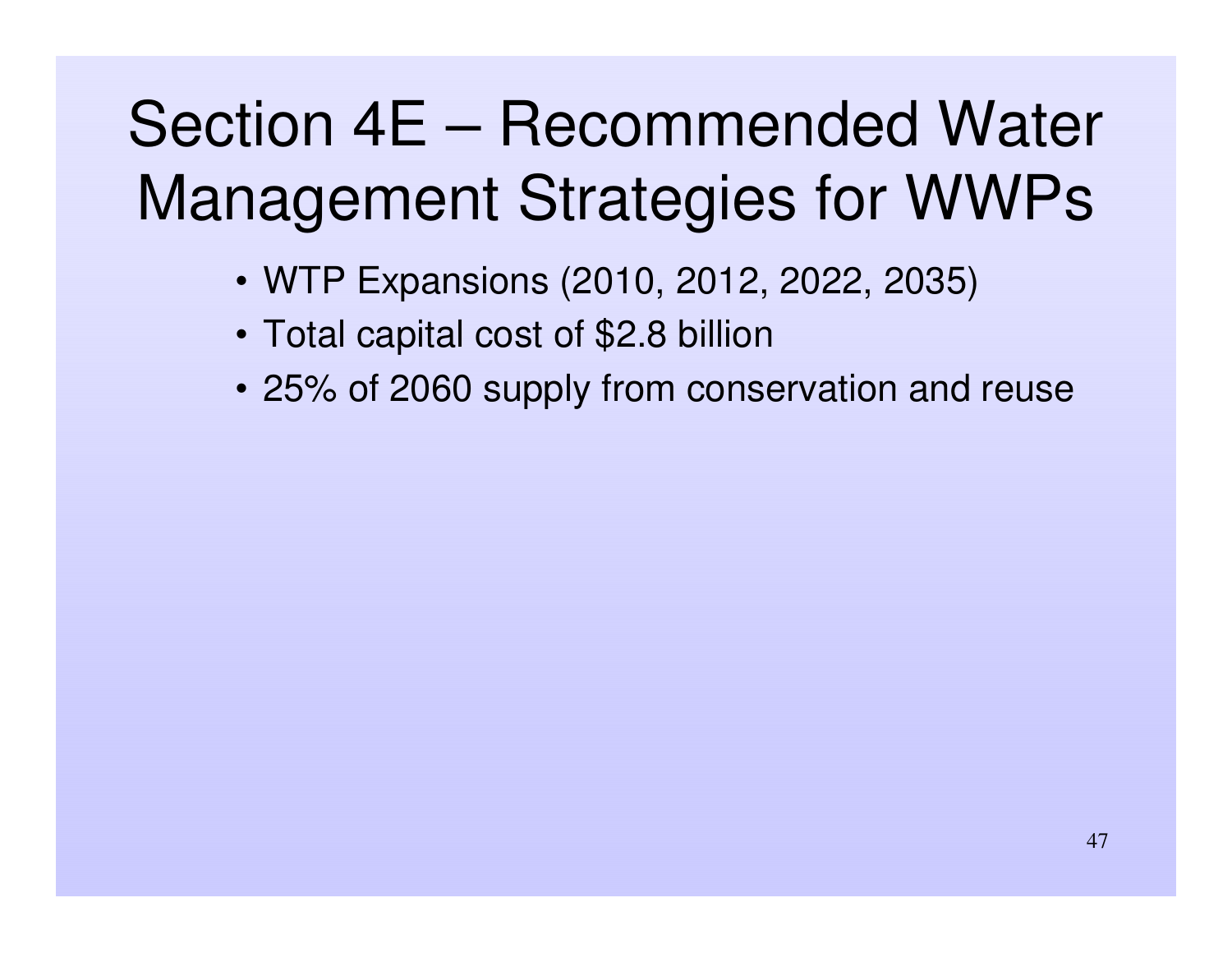# Recommended Strategies for DWU

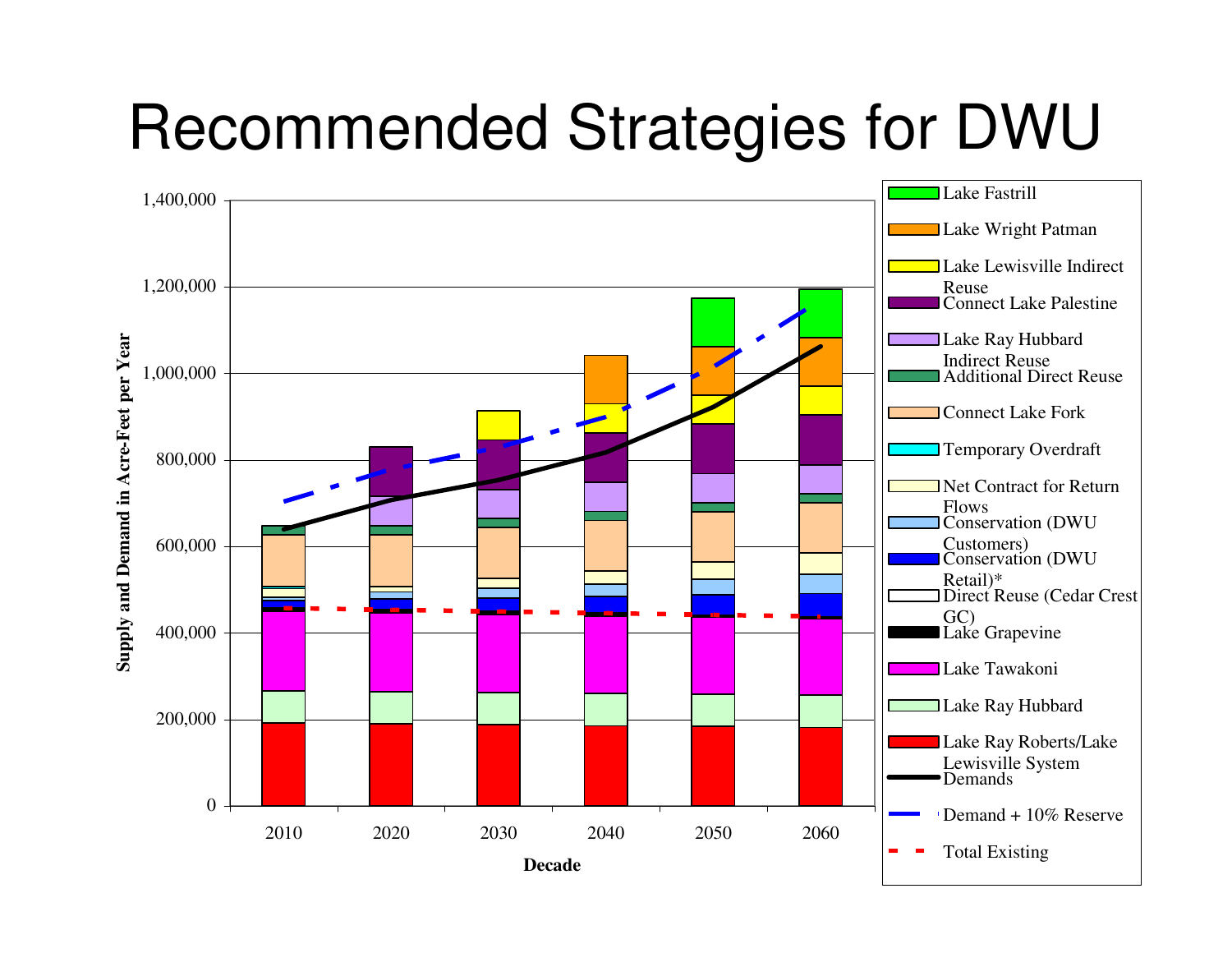- –– Dallas Water Utilities (DWU) – Alternatives
	- Additional water conservation
	- Lake Texoma
	- Toledo Bend Reservoir
	- Lake O' the Pines
	- Lake Livingston
	- Lake Sam Rayburn/Lake B.A. Steinhagen
	- Ogallala groundwater in Roberts Co. (Region A)
	- Marvin Nichols Reservoir
	- Lake Columbia
	- George Parkhouse North Reservoir
	- Oklahoma Water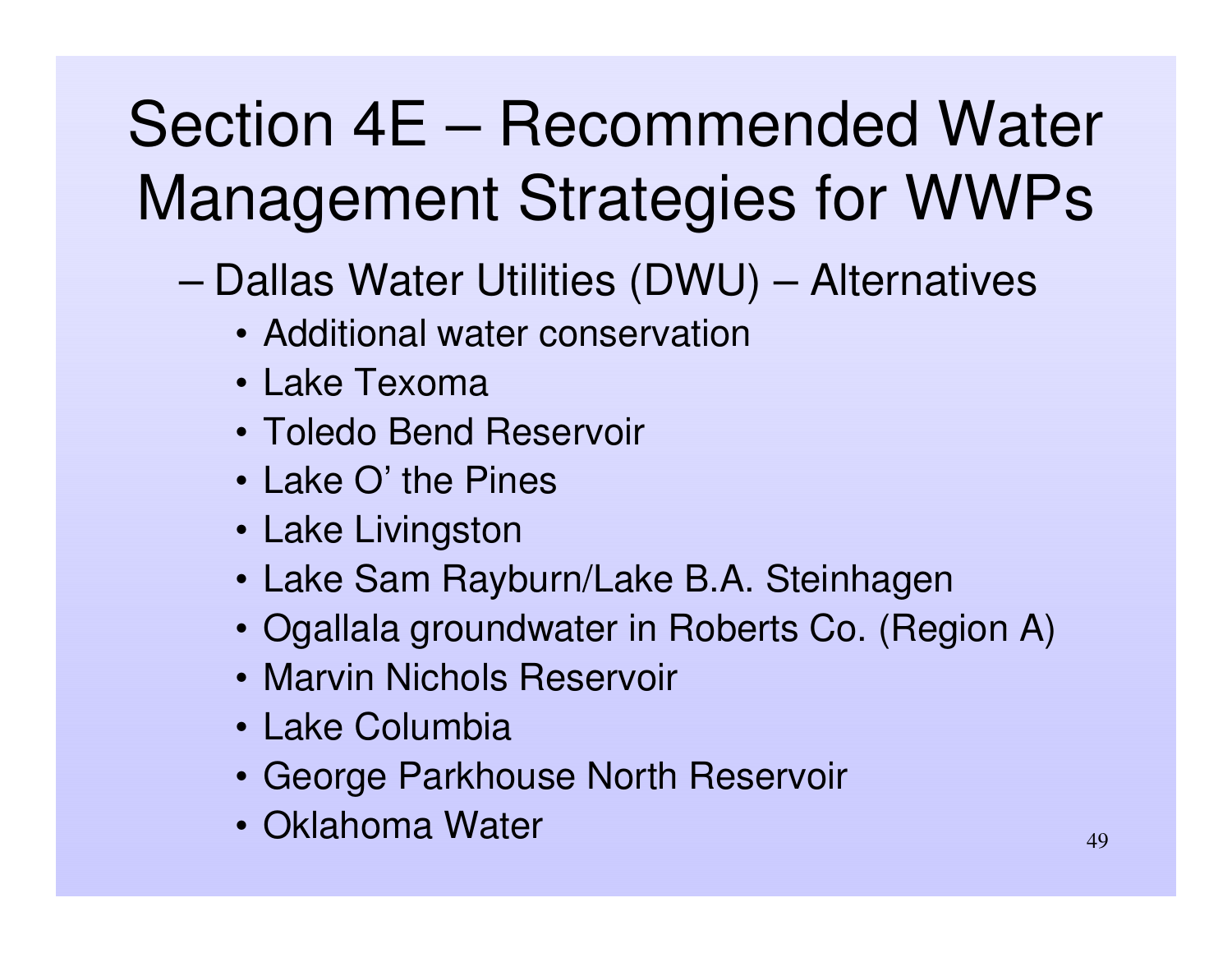- – Tarrant Regional Water District (TRWD) recommended
	- Conservation and Reuse
		- –Water conservation by customers
		- **Harry Committee** Third pipeline and reuse project
	- Eagle Mountain Connection
	- Marvin Nichols Reservoir
	- Toledo Bend Reservoir
	- Oklahoma Water
	- Total capital cost \$3.6 billion
	- 24% of 2060 supply from conservation and reuse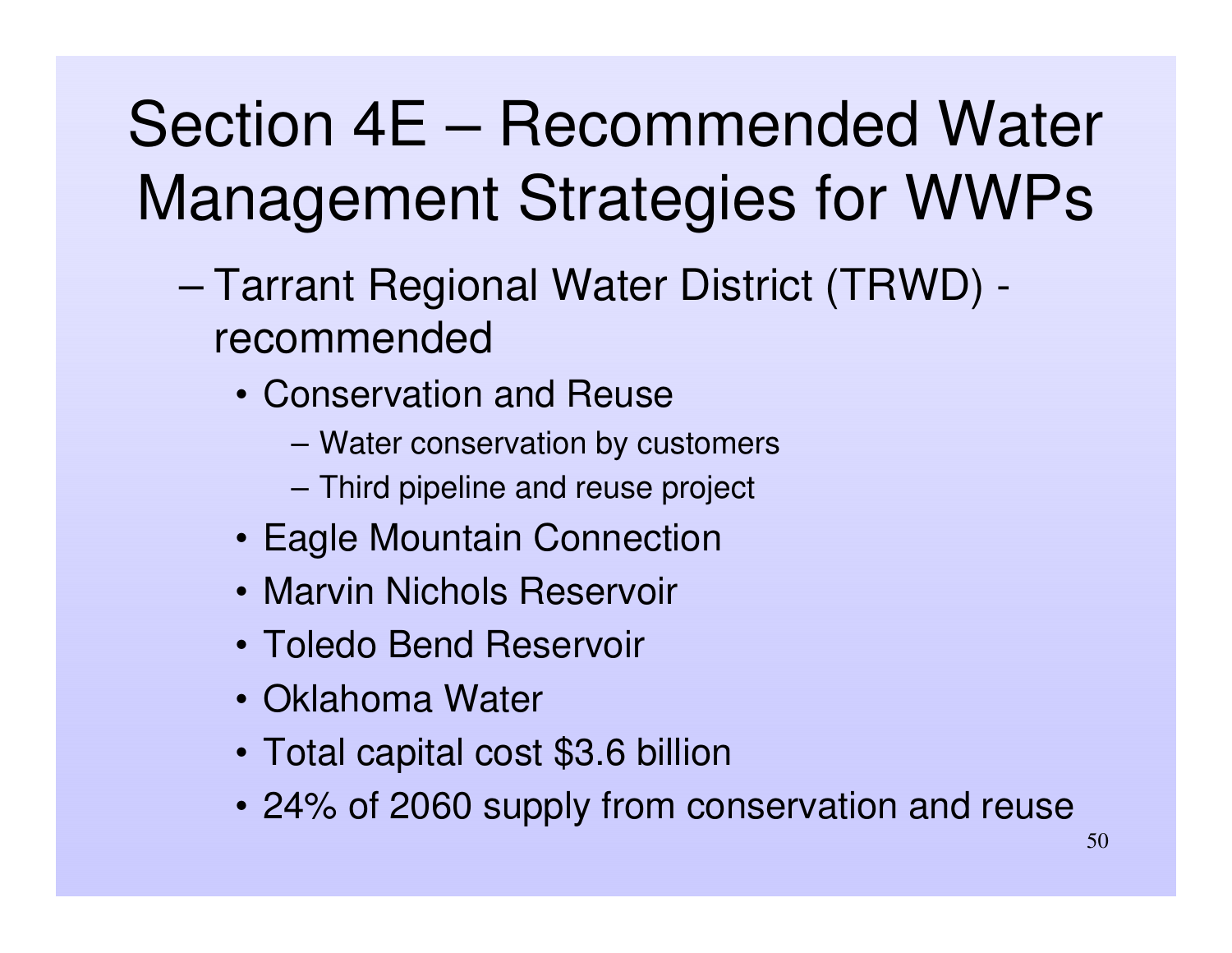#### Recommended Strategies for TRWD

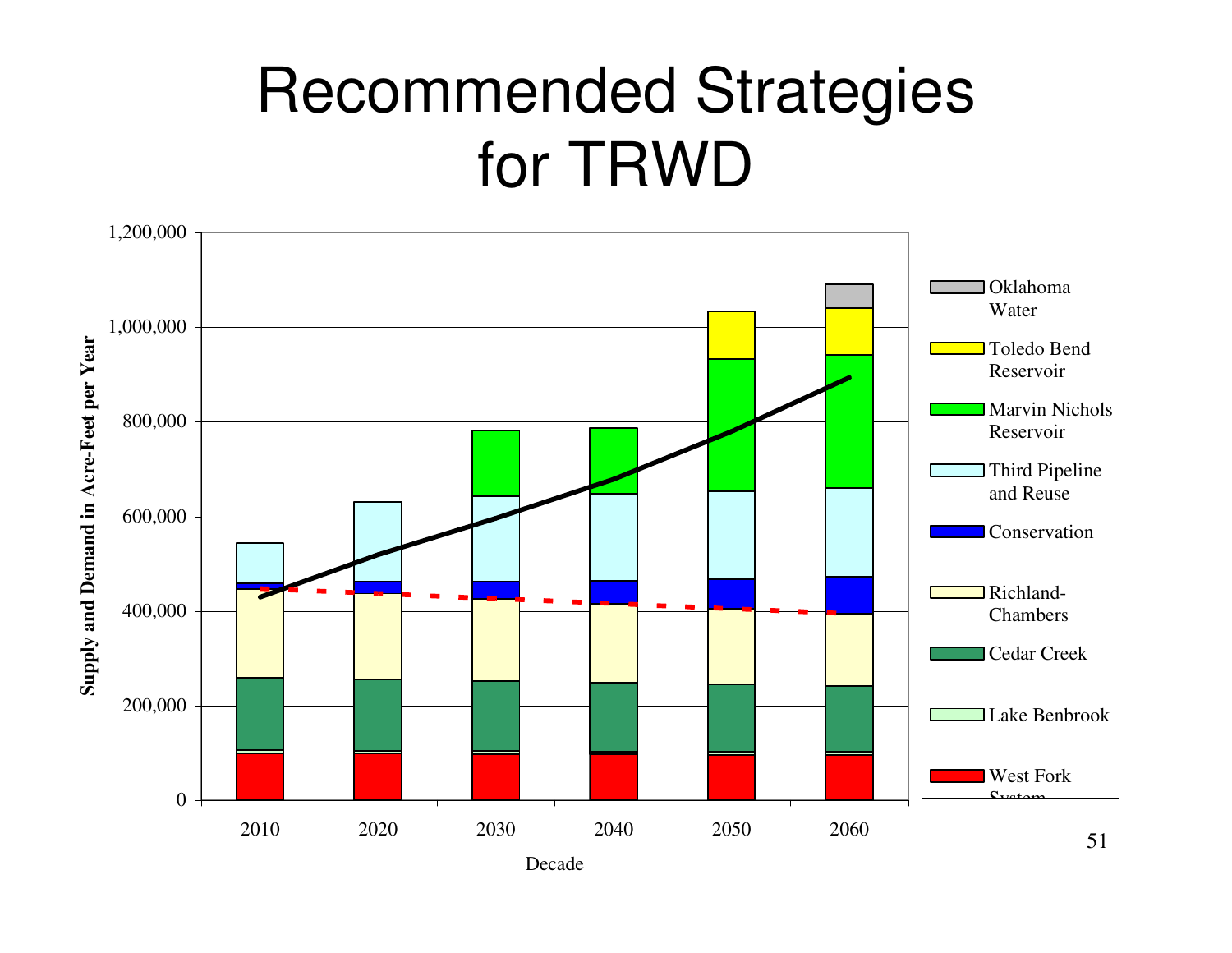- – Tarrant Regional Water District (TRWD) – alternatives
	- Toledo Bend Reservoir Phase 2 (accelerated to occur before 2060)
	- Wright Patman Lake
	- Sam Rayburn/B.A. Steinhagen
	- Lake Tehuacana
	- Livingston
	- System operation
	- Paluxy groundwater wells near Eagle Mountain Lake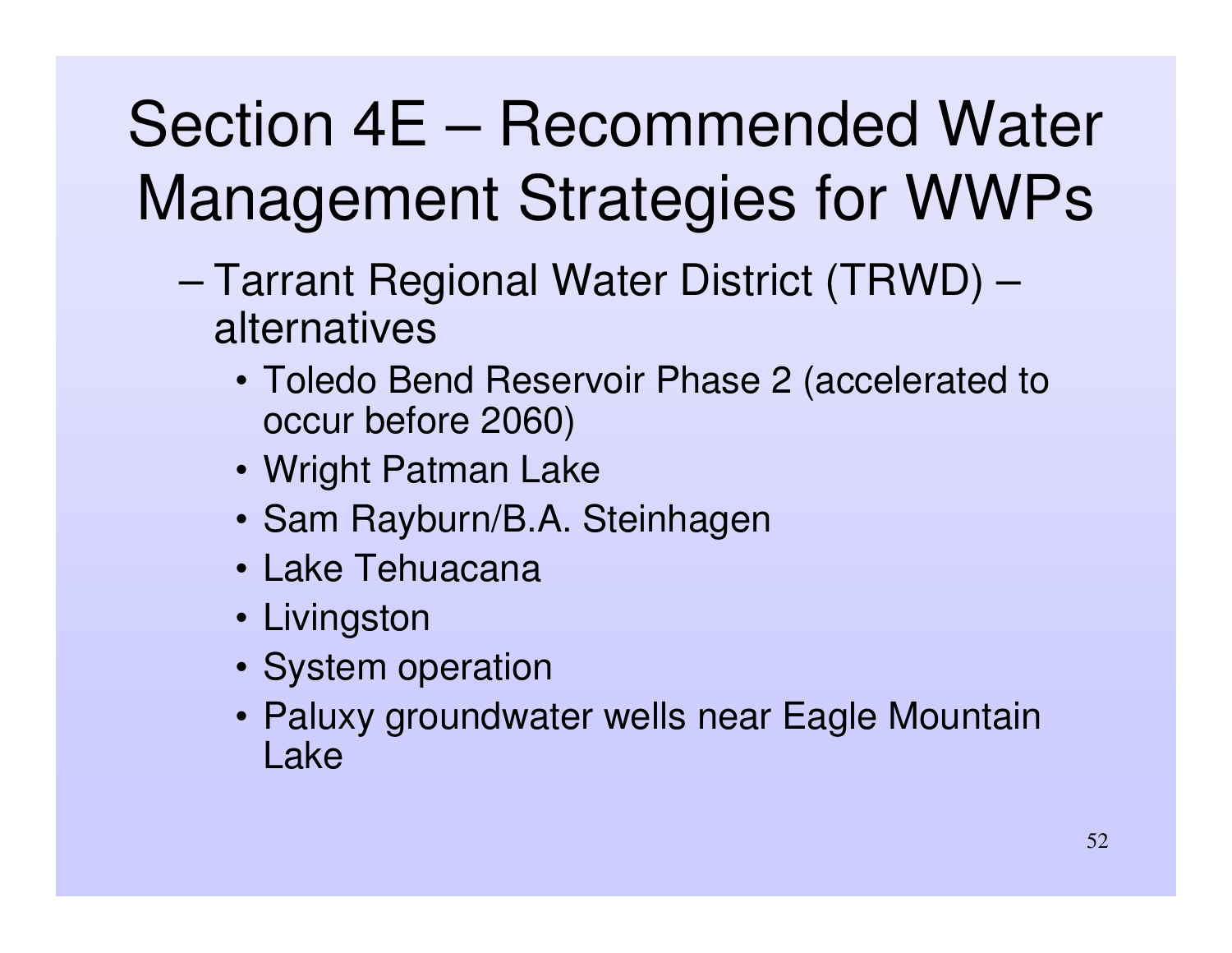- –– North Texas Municipal Water District (NTMWD) – recommended
	- Conservation
	- Interim Treated Water Purchase from Dallas Water Utilities
	- Additional Wilson Creek Reuse Project
	- East Fork Reuse Project
	- Additional Lake Lavon Yield
	- Interim Purchase of Lake Texoma Water from GTUA/Sherman
	- Upper Sabine Basin Supply
	- New Supply from Lake Texoma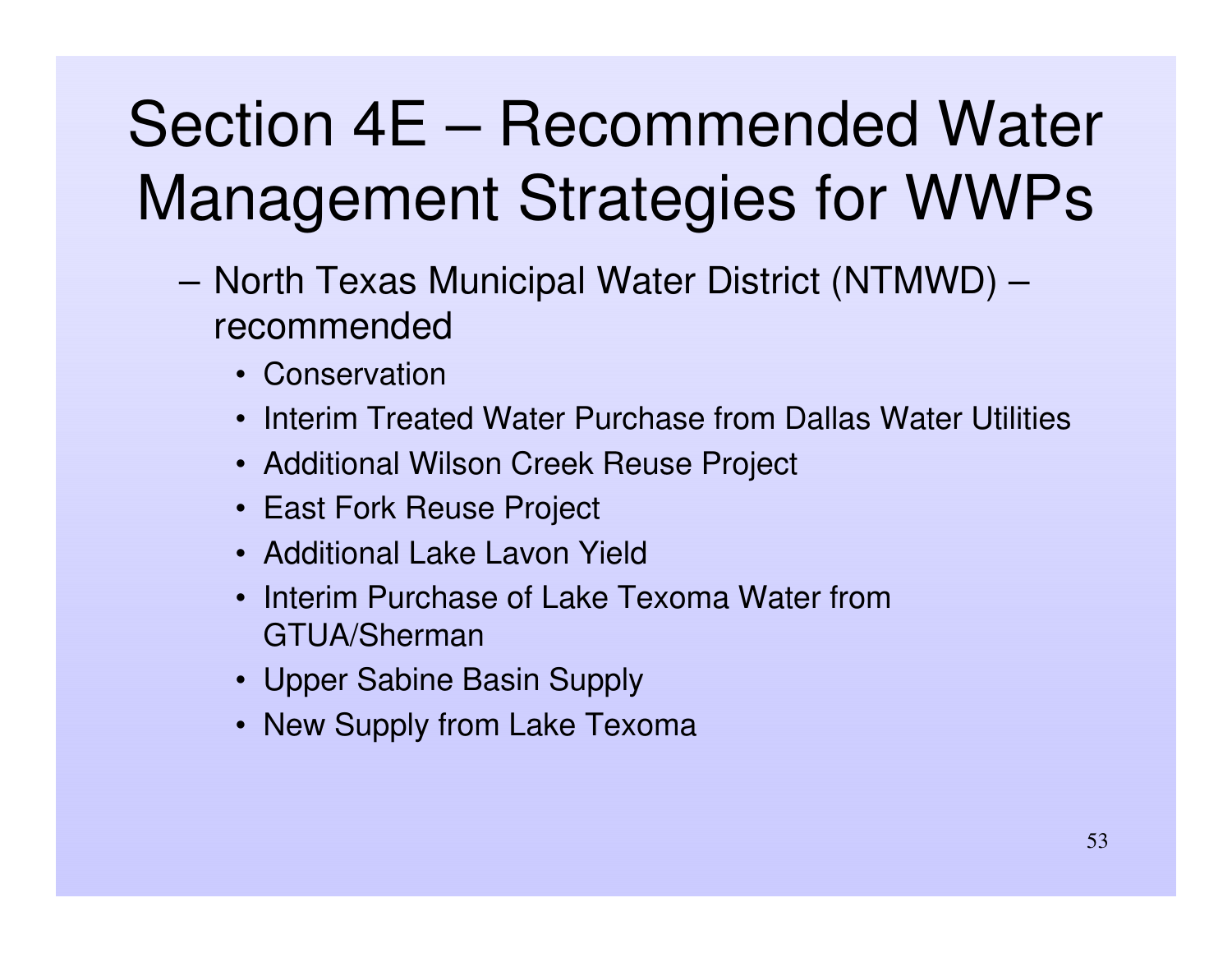- Lower Bois d'Arc Creek Reservoir
- Fannin County Water Supply System
- Marvin Nichols Reservoir
- Toledo Bend Reservoir
- Oklahoma Water
- Water Treatment Plant and Distribution **Improvements**
- Total capital cost \$3.9 billion
- 25% of 2060 supply from conservation and reuse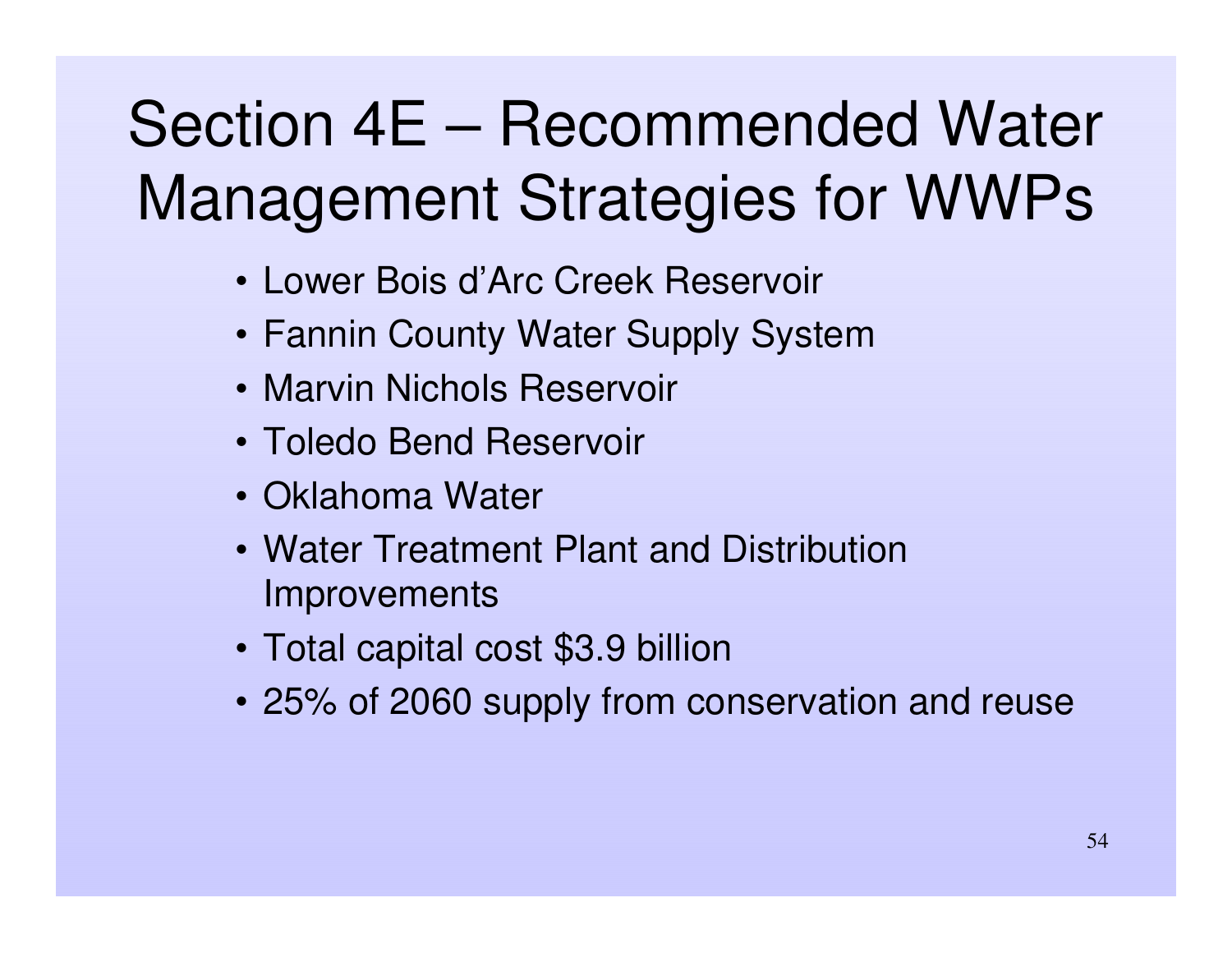#### Recommended Strategies for NTMWD

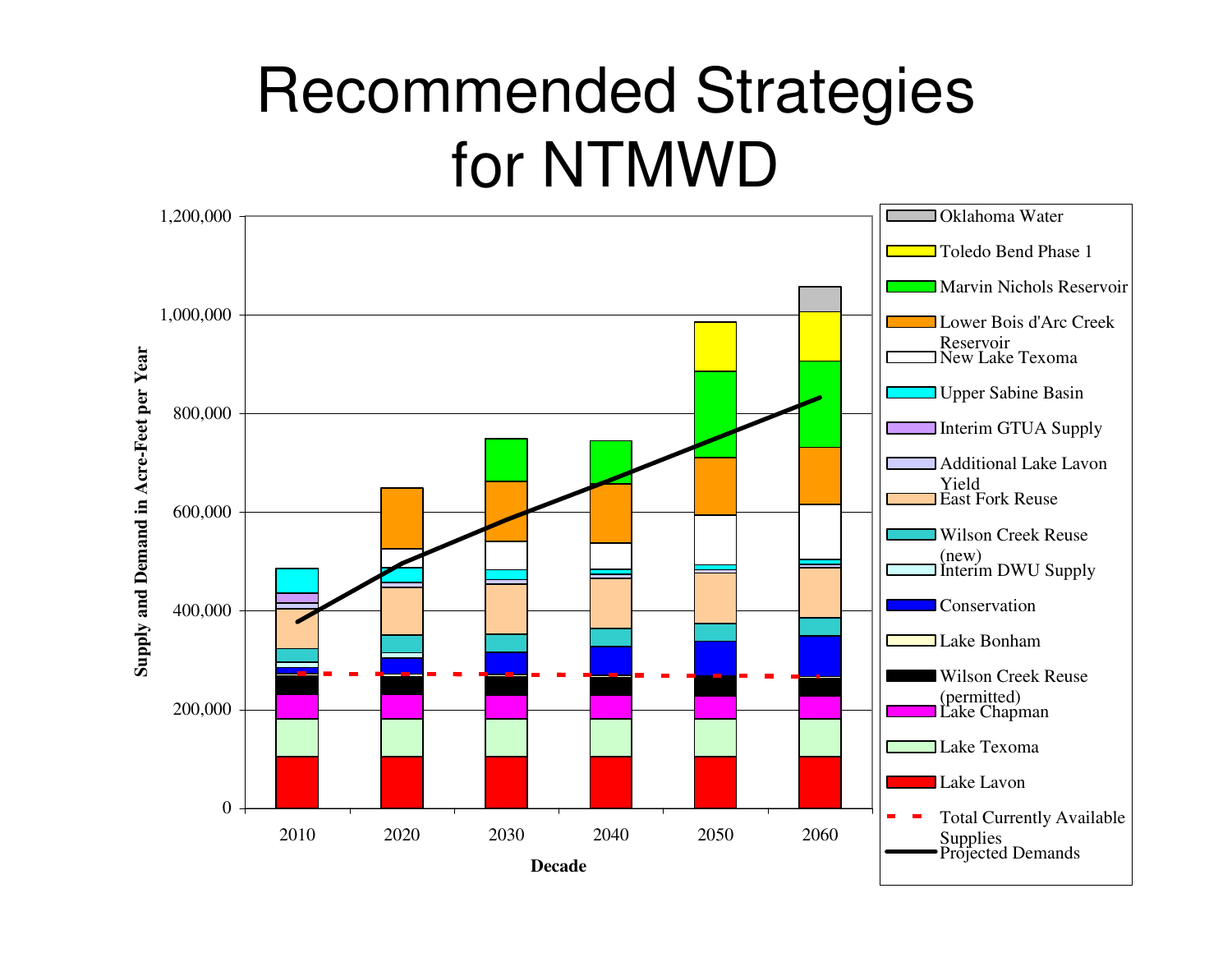- –– North Texas Municipal Water District (NTMWD) – alternatives
	- Toledo Bend Reservoir Phase 2 (accelerated to occur before 2060)
	- Lake O' the Pines
	- Wright Patman Lake
	- Lake Texoma with desalination rather than blending
	- Ogallala groundwater in Roberts County (Region A)
	- Carrizo-Wilcox groundwater in Brazos Co. Area (Region G)
	- George Parkhouse North Reservoir
	- Lake Livingston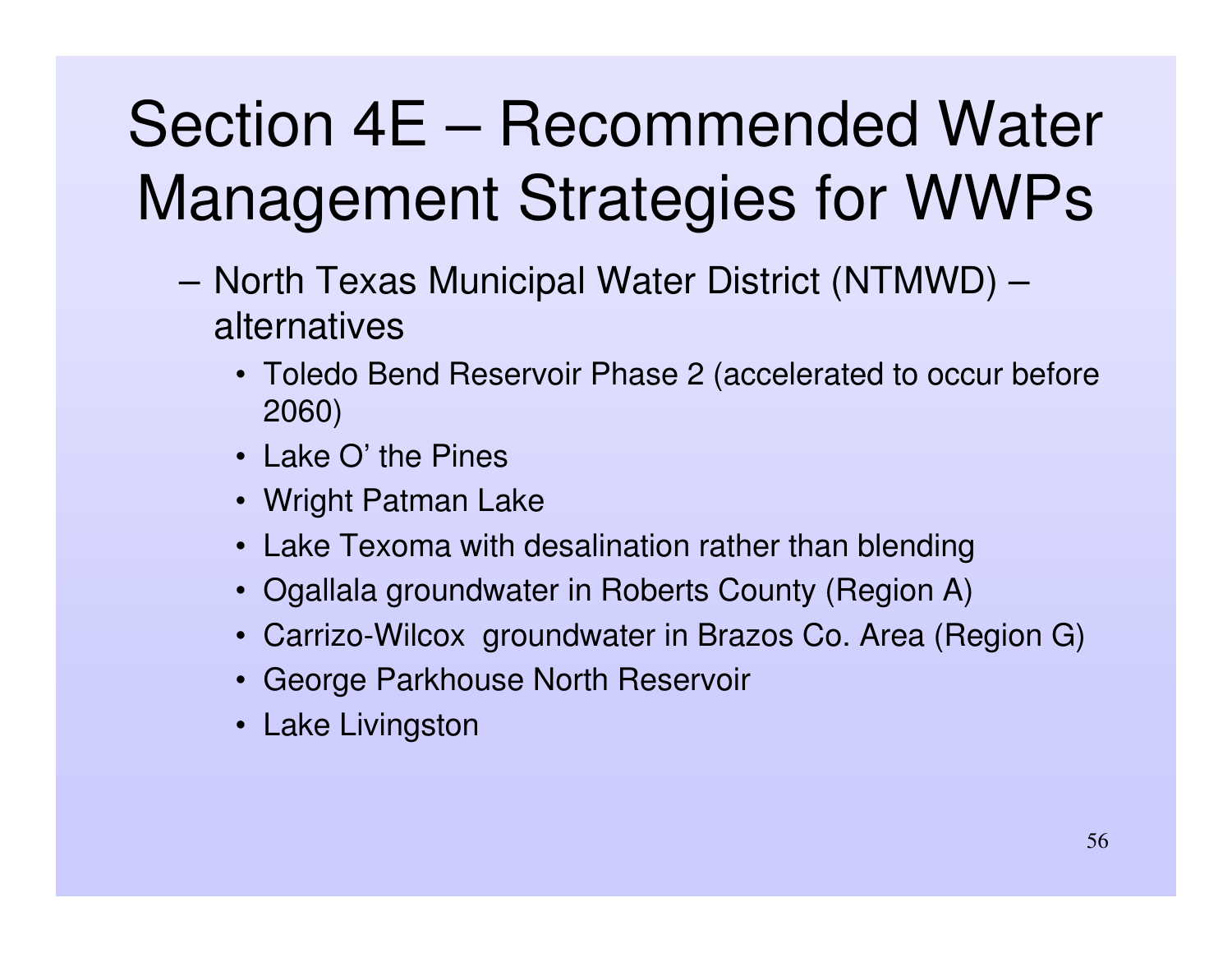- – City of Fort Worth – recommended
	- Conservation
	- Expansion of water treatment plants
	- Expansion of transmission pipelines
	- New water treatment plants
	- Additional supply from Tarrant Regional Water **District**
	- Direct reuse for steam electric power
	- Total capital cost \$657 million
	- 26% of 2060 supply from conservation and reuse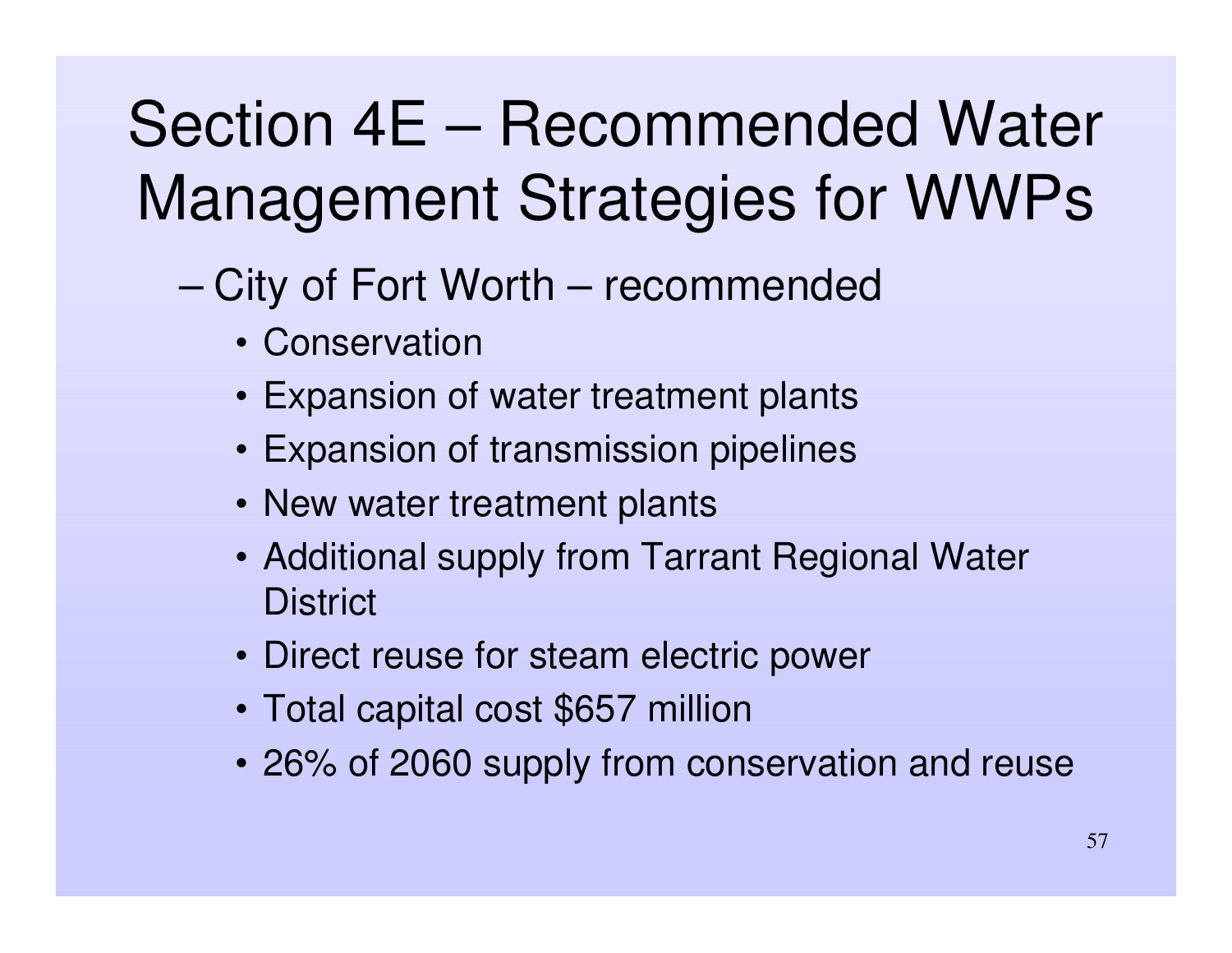#### Recommended Strategies for Fort Worth

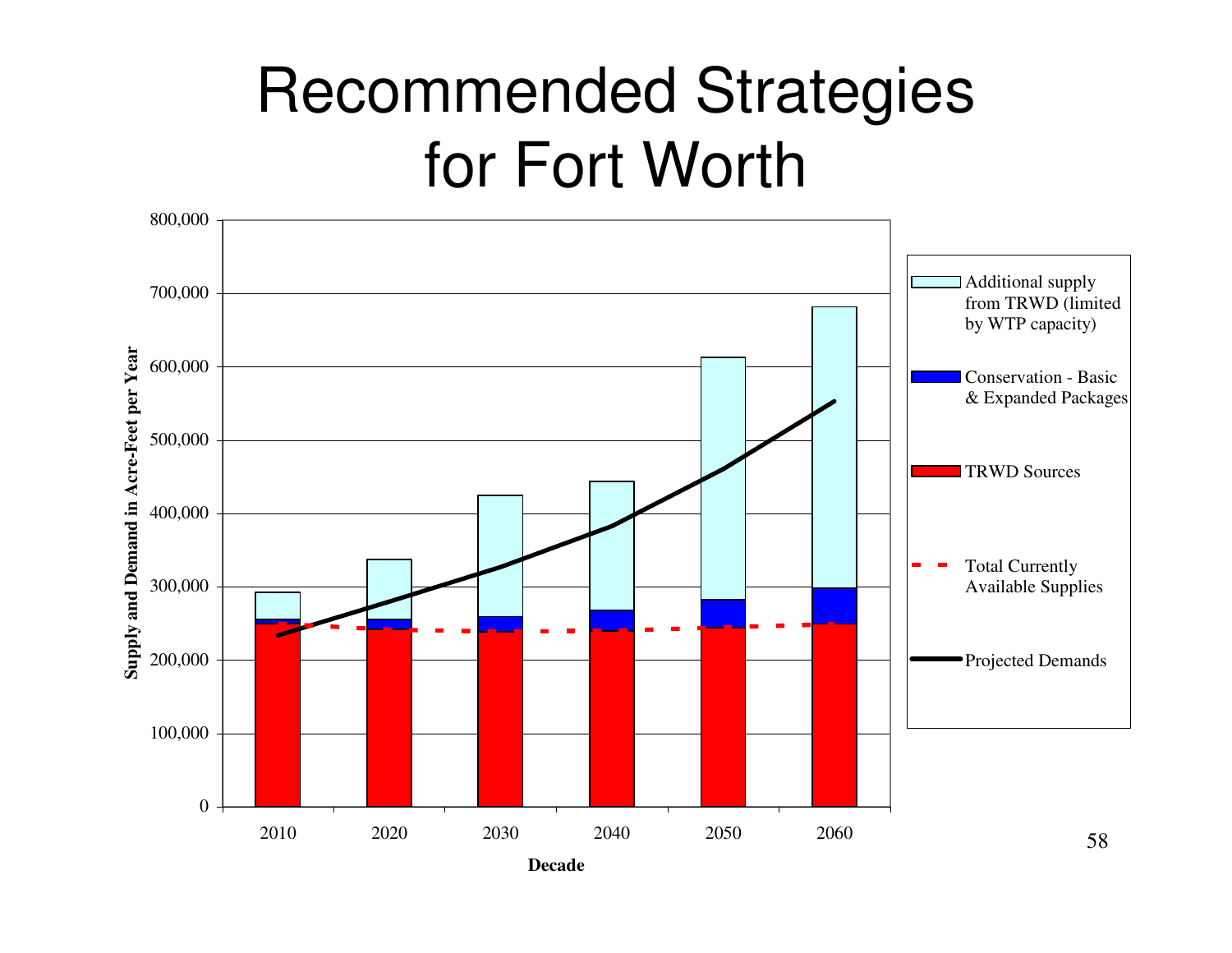- –– Trinity River Authority (TRA) – recommended
	- Conservation
	- Expansions to the Tarrant County Water Supply System
	- Development of the Ellis County Project.
	- Additional steam electric supply in Freestone County through existing facilities.
	- Obtaining <sup>a</sup> water right allowing reuse of wastewater discharged from TRA wastewater treatment plants.
	- Expansion of the existing Las Colinas reuse project in Dallas County with additional transmission facilities.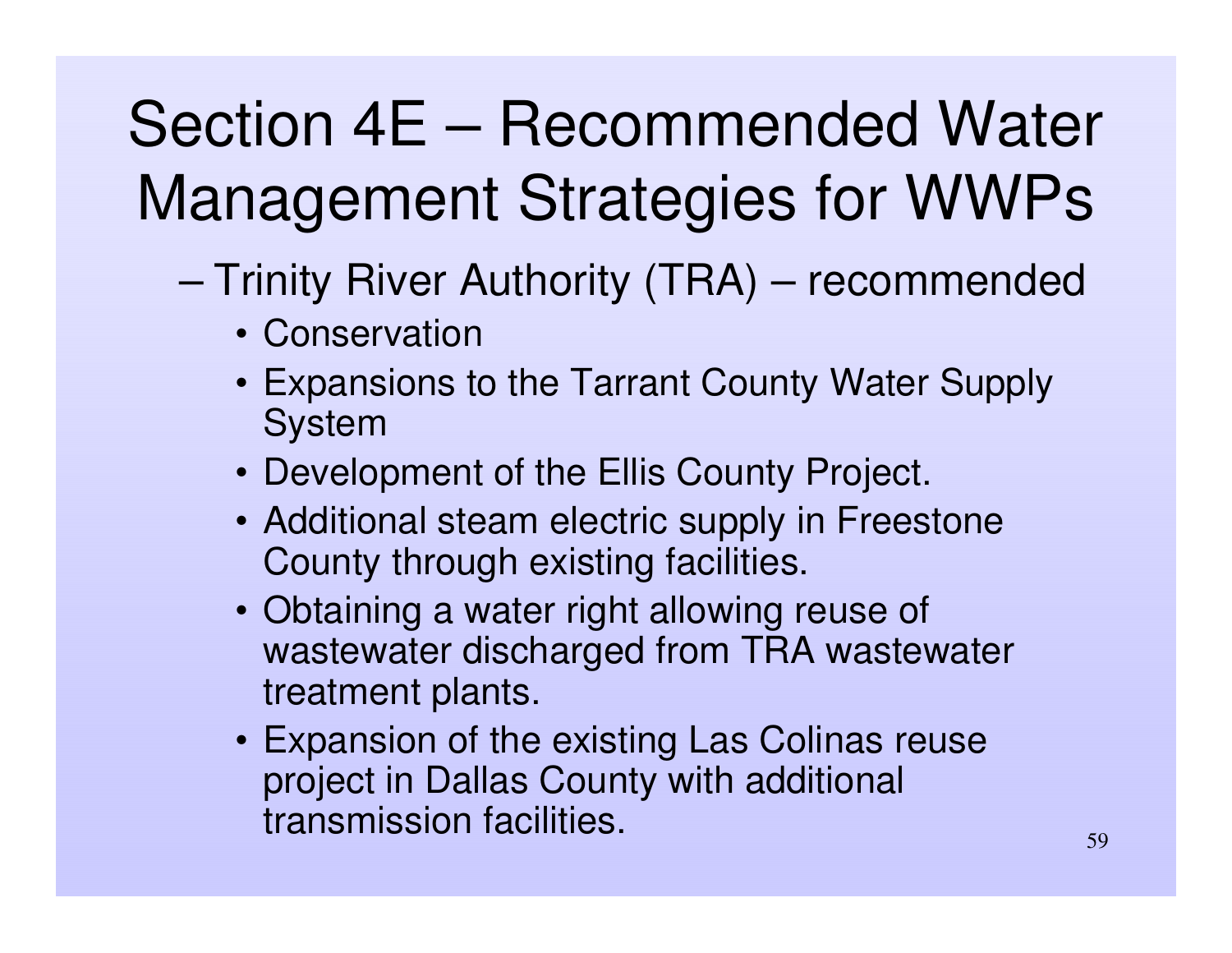- Development of reuse for steam electric power generation in Dallas County.
- Development of reuse for steam electric power generation in Ellis County.
- Development of reuse for steam electric power generation in Freestone County.
- Development of reuse for steam electric power generation in Kaufman County.
- Development of <sup>a</sup> reuse project from the Denton Creek WWTP for irrigation in Denton and Tarrant Counties and municipal use in Tarrant County.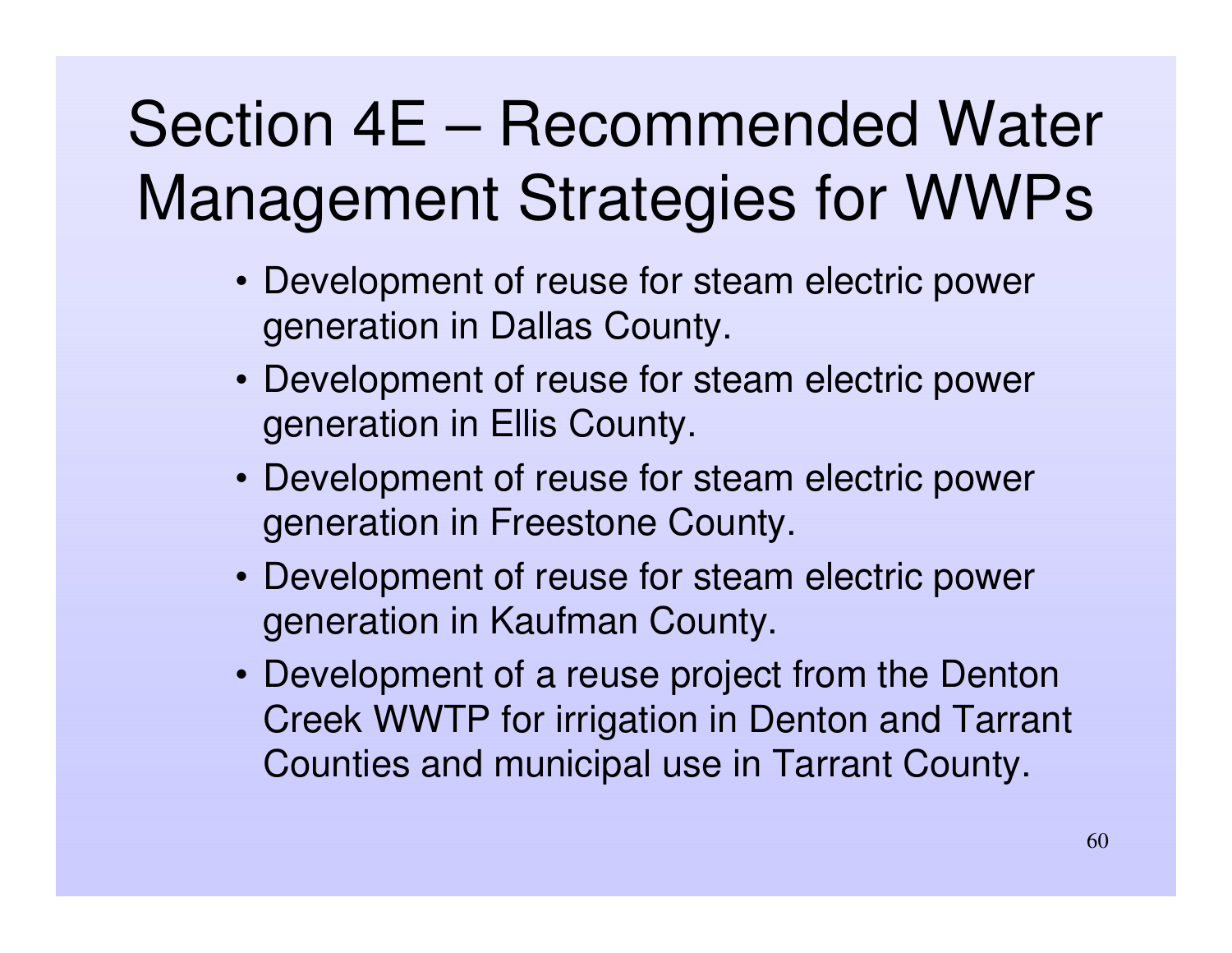- Development of <sup>a</sup> reuse project for Johnson County SUD in Johnson County.
- Development of an indirect reuse project to Joe Pool Lake.
- Development of <sup>a</sup> reuse project for irrigation in Dallas and Ellis Counties.
- Contracting with Irving to allow reuse of wastewater discharged from TRA's Central Wastewater Treatment Plant.
- Total capital cost \$340 million
- 56% of 2060 supply from conservation and reuse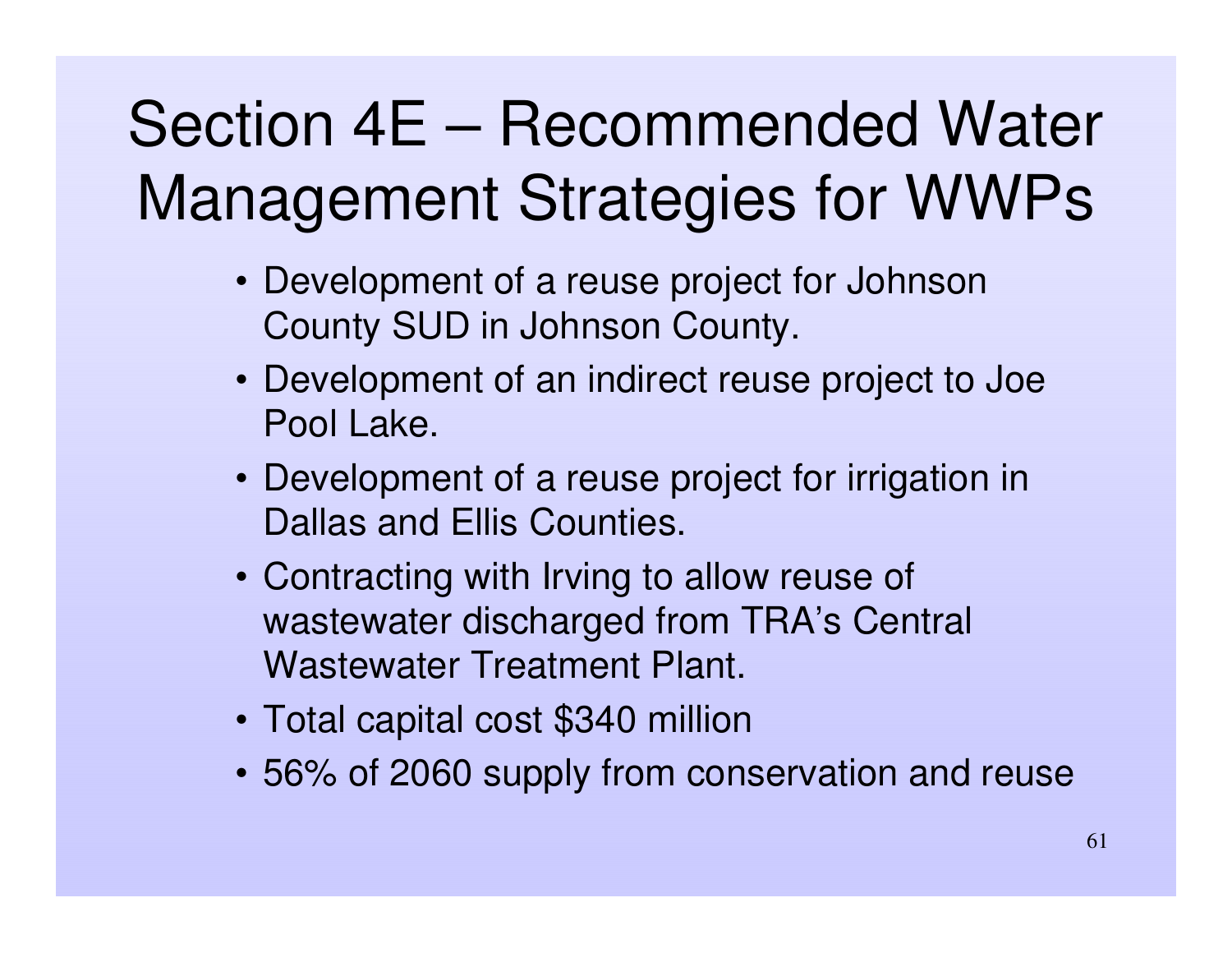# Recommended Strategies for TRA

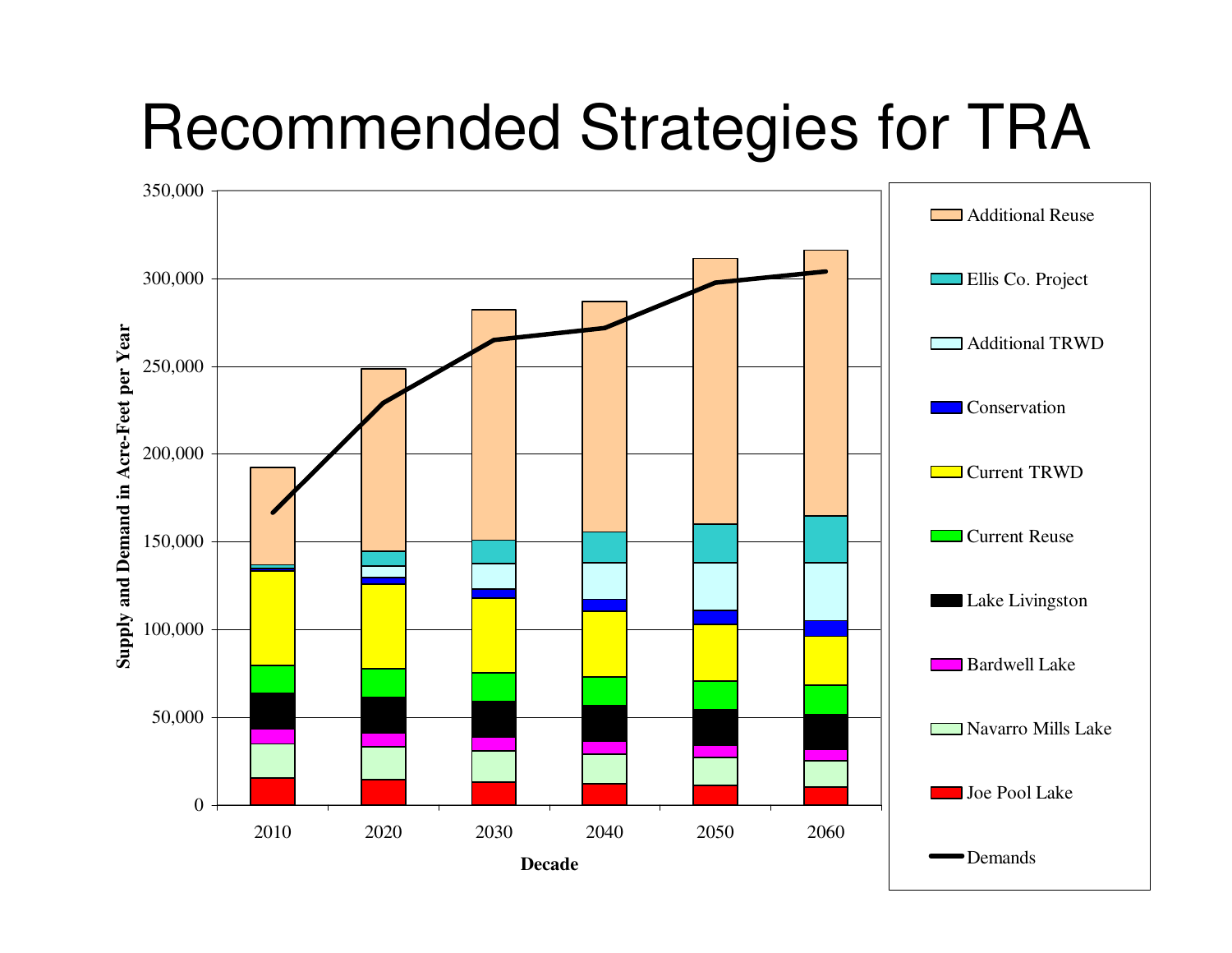- – Upper Trinity Regional Water District (UTRWD) – recommended
	- Conservation
	- Additional supplies from DWU under current contract
	- Lake Chapman Indirect Reuse
	- Additional supplies from DWU linked to Lake Chapman reuse
	- Lake Ralph Hall
	- Indirect reuse of return flows from Lake Ralph Hall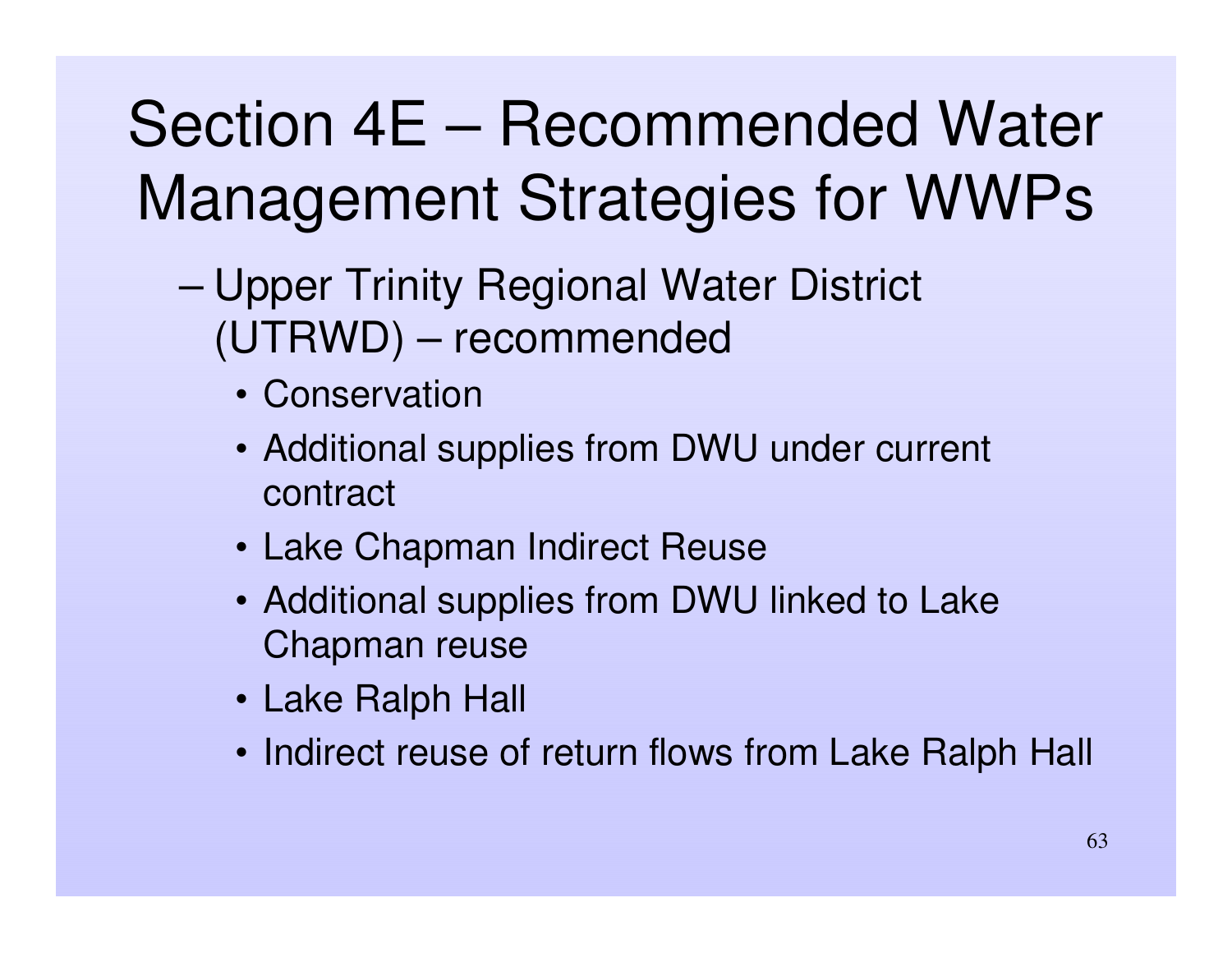- Marvin Nichols Reservoir
- Additional DWU supplies
- Oklahoma water
- Water treatment plant and distribution system **improvements**
- Total capital cost \$858 million
- 27% of 2060 supply from conservation and reuse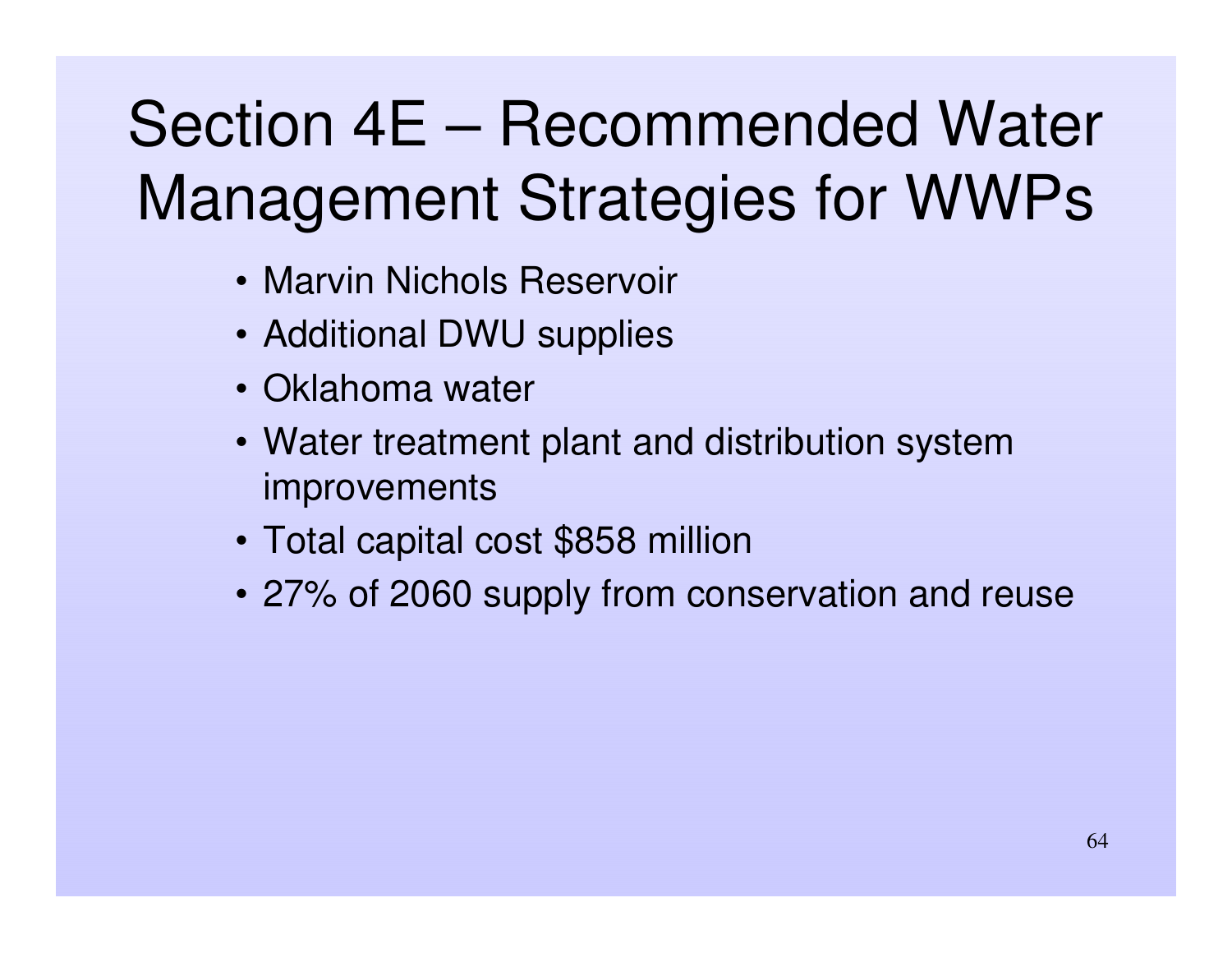#### Recommended Strategies for UTRWD

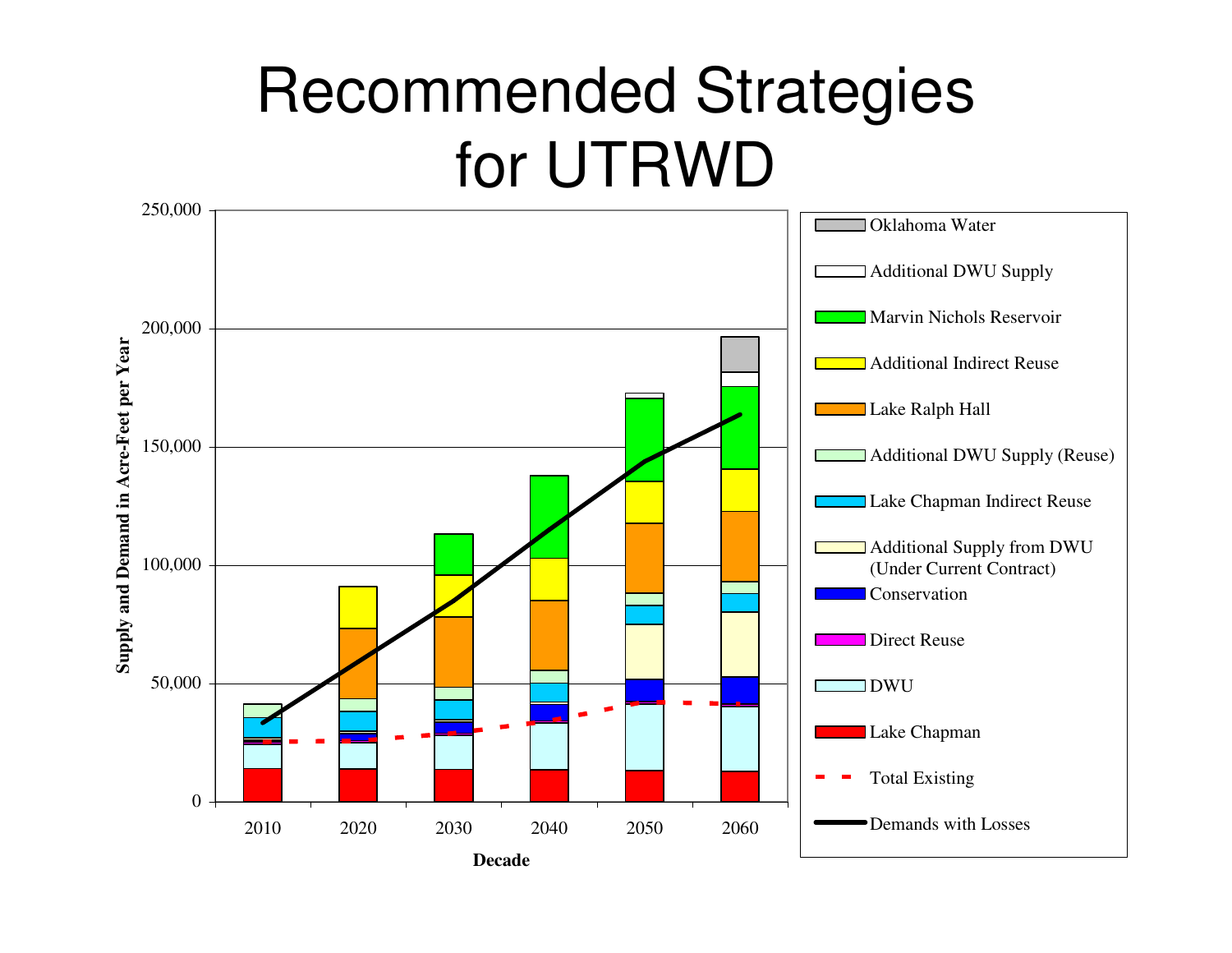- – Upper Trinity Regional Water District (UTRWD) – alternatives
	- Toledo Bend Reservoir
	- Lake Wright Patman
	- George Parkhouse North
	- George Parkhouse South
	- Lake Texoma
	- Additional reuse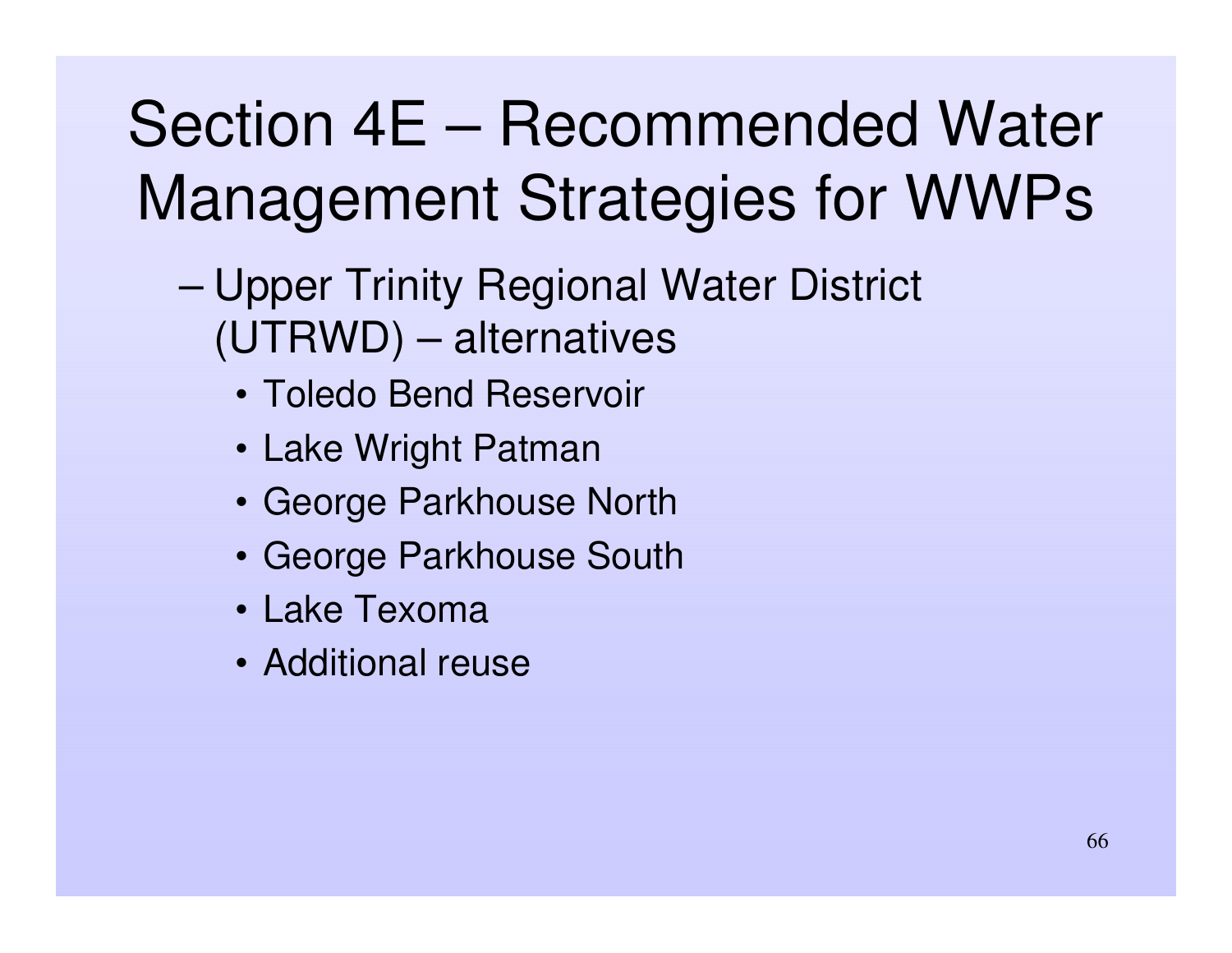# Section 4F – Recommended Strategies for WUGs by County

• Strategies for each water user group in each Region C county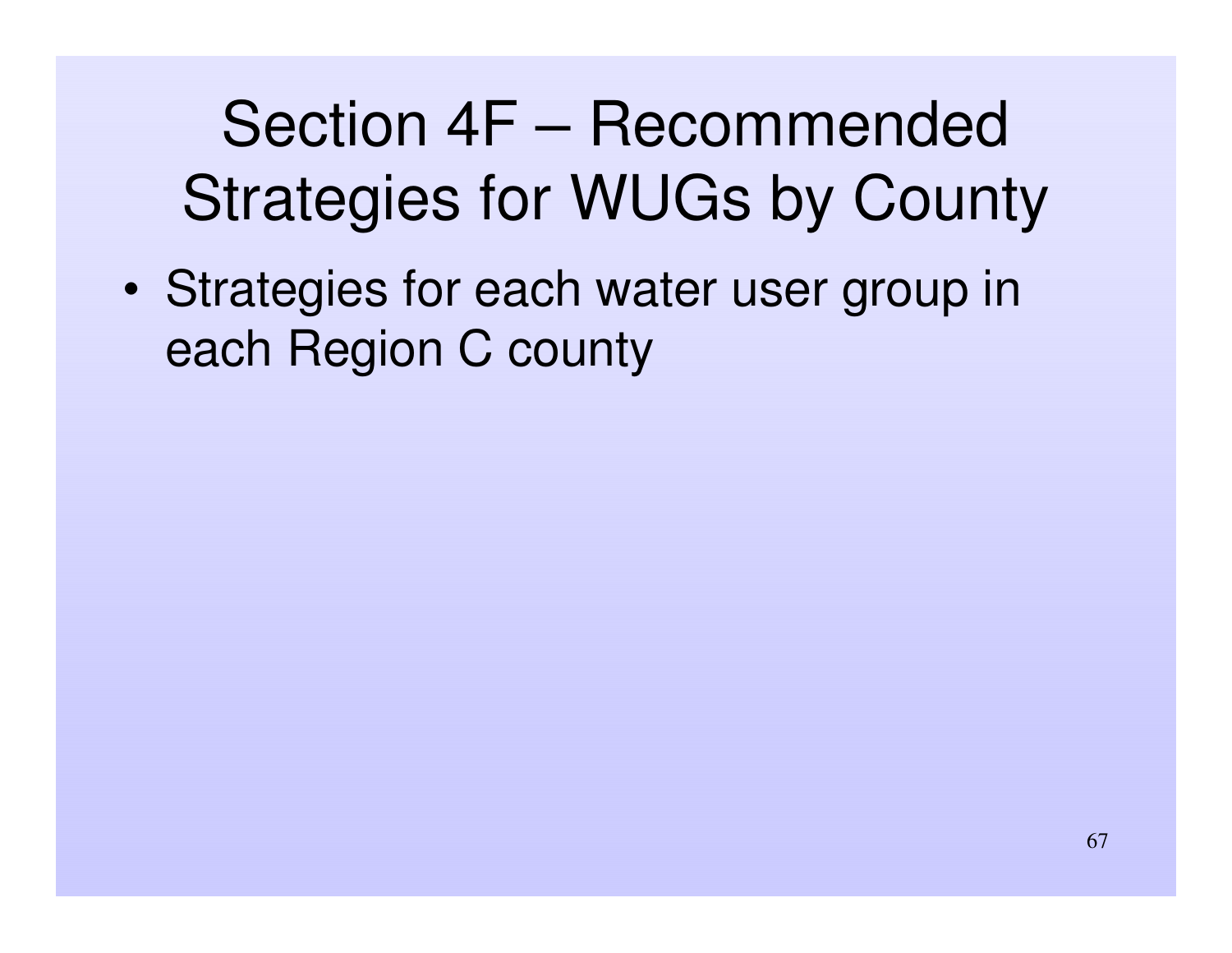### Chapter 5 – Impacts of Recommended Strategies

- •• Impacts on key water quality parameters
	- Surface water
		- Ammonia nitrogen
		- Nitrate nitrogen
		- Total phosphorus
		- Chlorophyll-a
		- Total dissolved solids (TDS)
	- Groundwater
		- Total dissolved solids (TDS)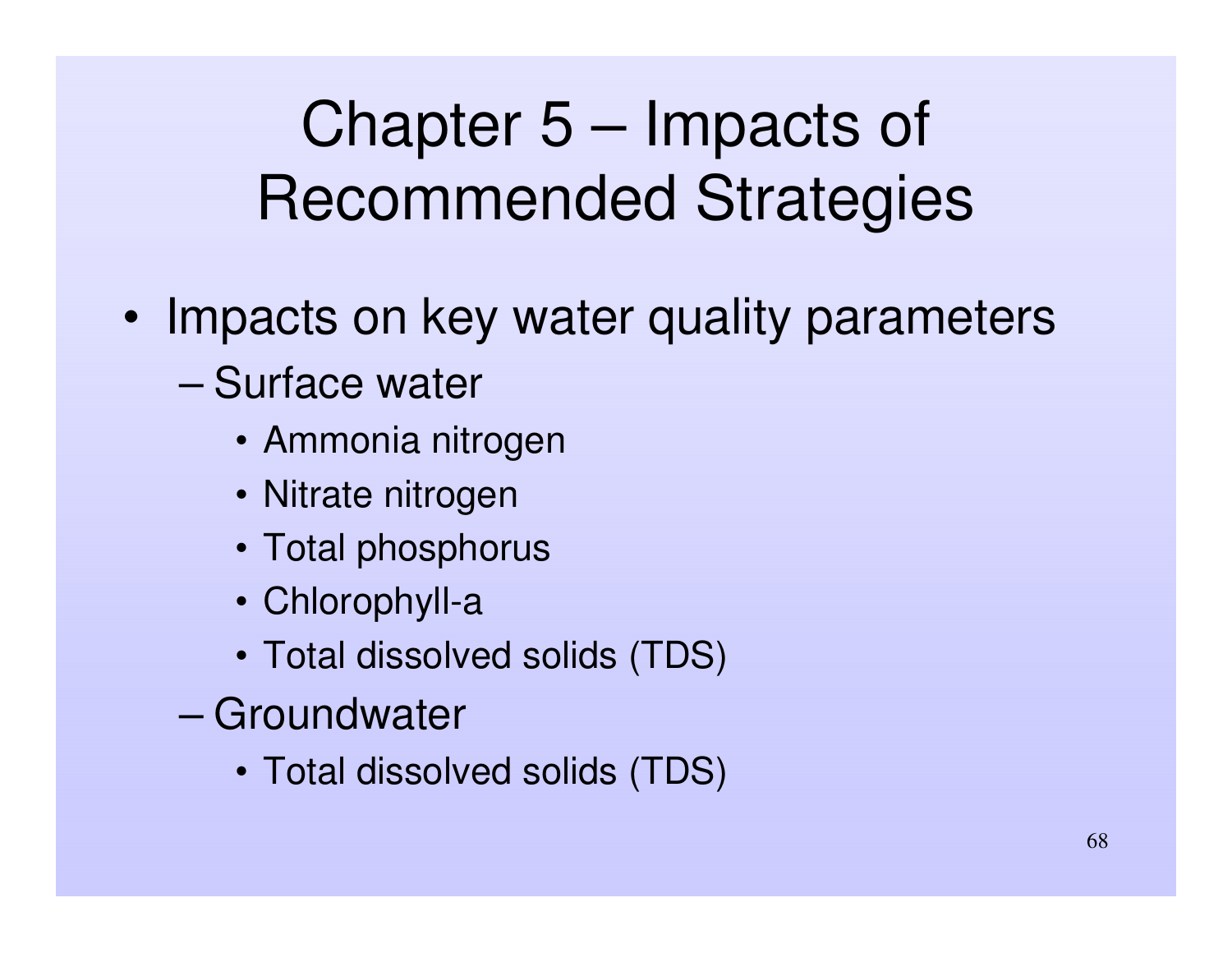# Anticipated Impacts

- Existing surface water sources
	- Water transferred from East Texas to Region C reservoirs is anticipated to have higher nutrient concentrations but is not expected to impair designated uses. (Low to medium-low)
	- Water transferred from East Texas reservoirs to other East Texas reservoirs is anticipated to have similar impacts. (No more than medium-low)
	- **However, Marketing Committee** – Imports from Lake Texoma would require desalination or blending to prevent violation of Texas Surface Water Quality Standard for TDS. Disposal of brine from desalination is also an issue. (<u>No more than</u> medium)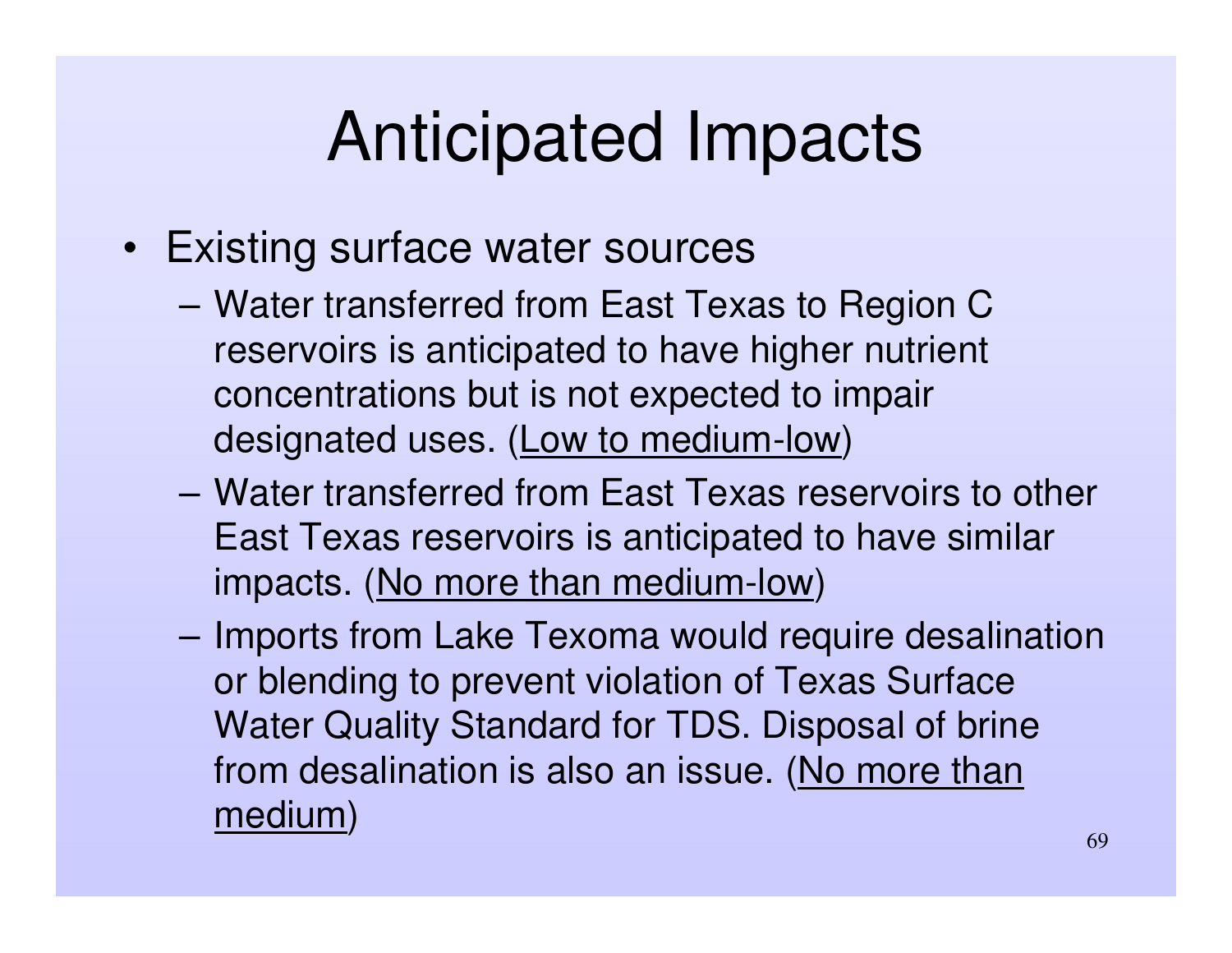# Anticipated Impacts (Continued)

- New surface water sources
	- Water transferred from new East Texas reservoirs to Region C reservoirs is anticipated to have similar impacts to existing water sources. Some uncertainty about source water quality. (<u>No more than medium</u>)
	- Water transferred from new East Texas reservoirs to other East Texas reservoirs is anticipated to have similar impacts. (No more than medium)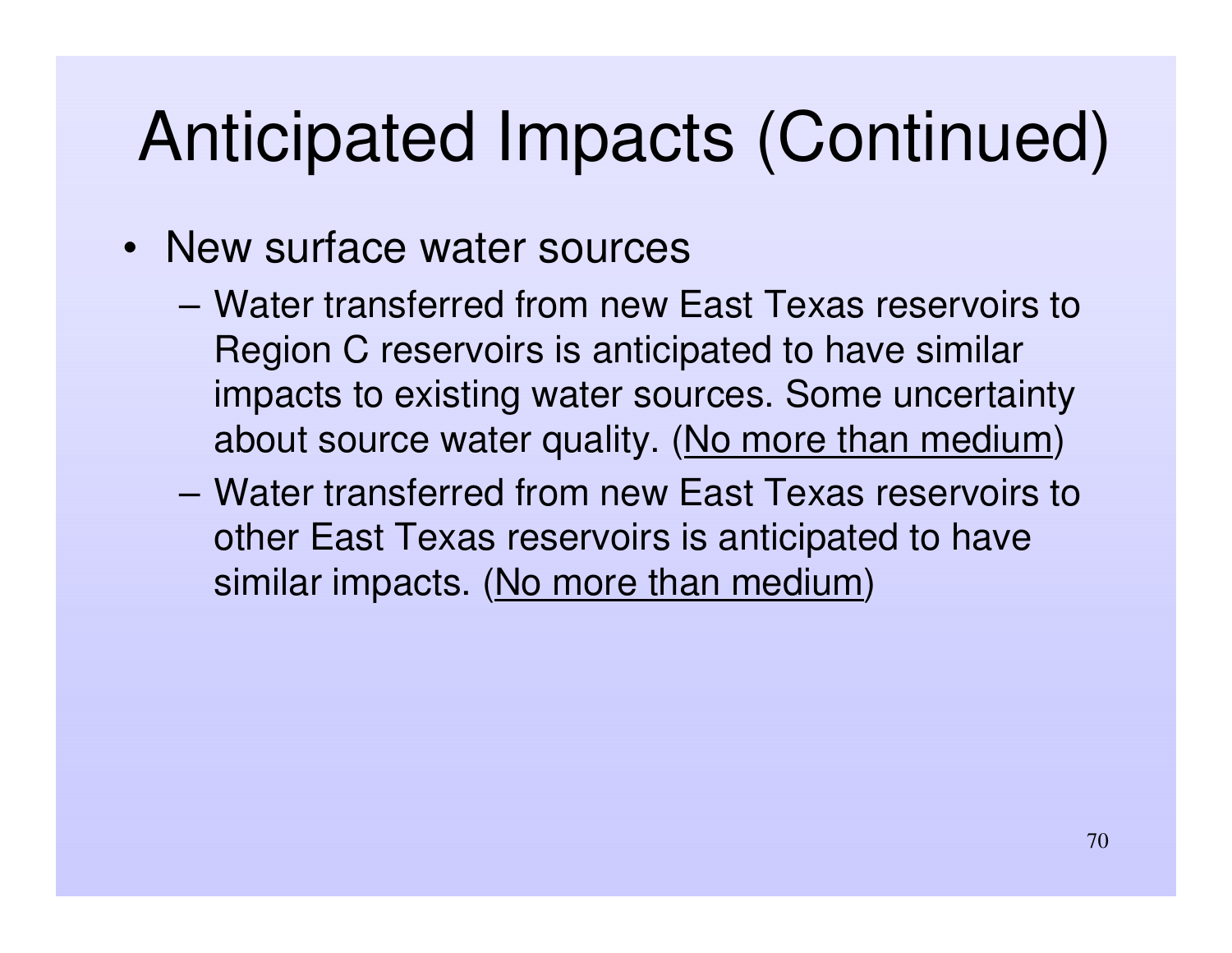# Anticipated Impacts (Continued)

- Existing groundwater sources
	- **Hart Committee** - Little impact to surface water sources anticipated (Low)
	- **However, Marketing Committee**  Temporary overdrafting of aquifers in the presence of underlying brackish groundwater could temporarily increase TDS concentrations. (<u>Low to medium-low</u>)
- New groundwater sources
	- Water transferred from the Ogallala aquifer in Roberts County to Region C reservoirs is anticipated to have higher nitrate nitrogen concentrations. (Medium)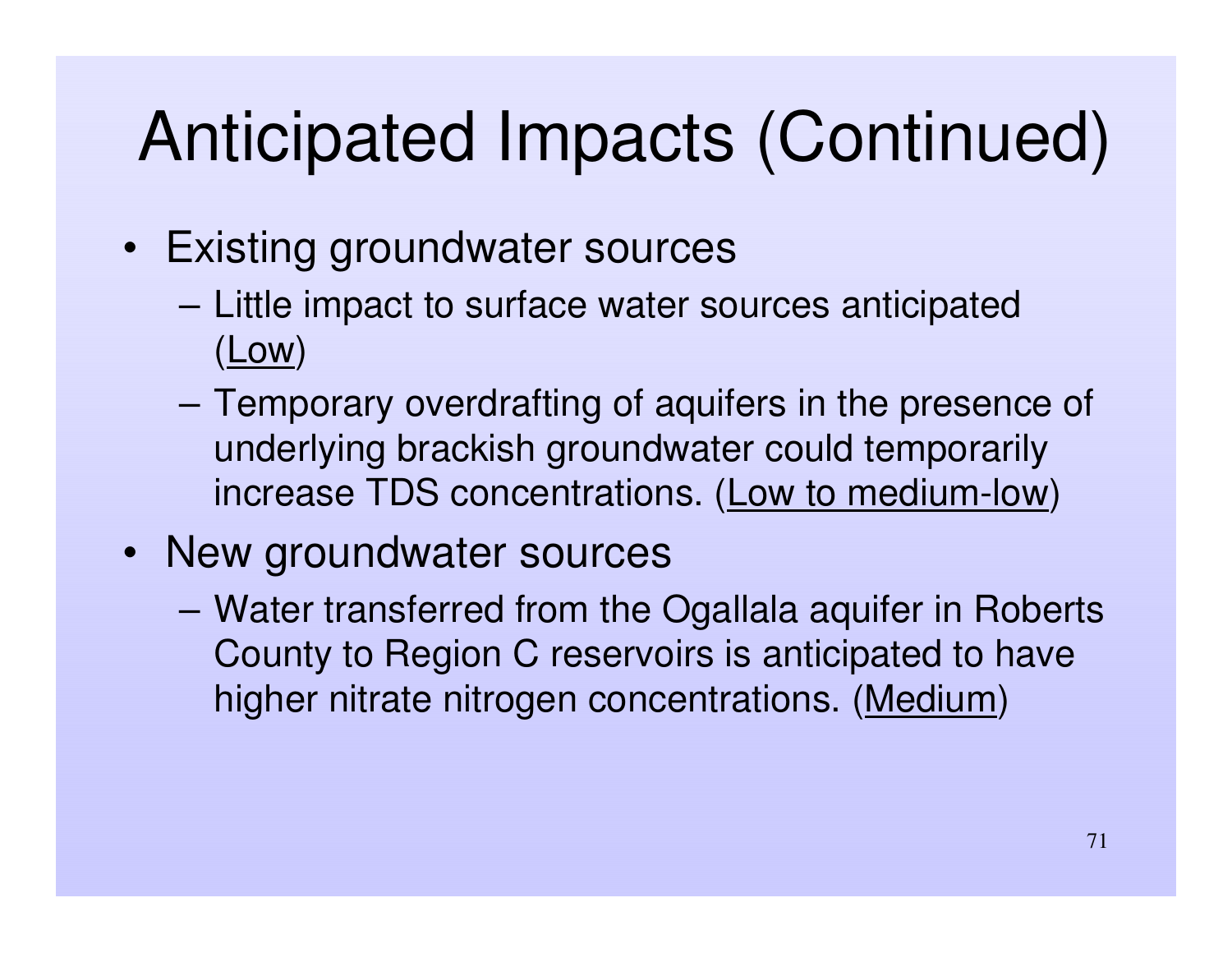# Anticipated Impacts (Continued)

- Direct Reuse
	- **Hart Committee Committee**  Transfer of treated wastewater effluent directly to point of use. (Low)
- Indirect Reuse
	- Some form of mitigation (advanced treatment, blending, constructed wetlands, etc.) planned to address potential water quality impacts. (No more <u>than medium)</u>
- Other
	- **However, Marketing Committee**  Strategies that do not involve discharge of one source to another, including conservation, increased pipeline capacity, connecting to <sup>a</sup> wholesale water provider, etc. (Low)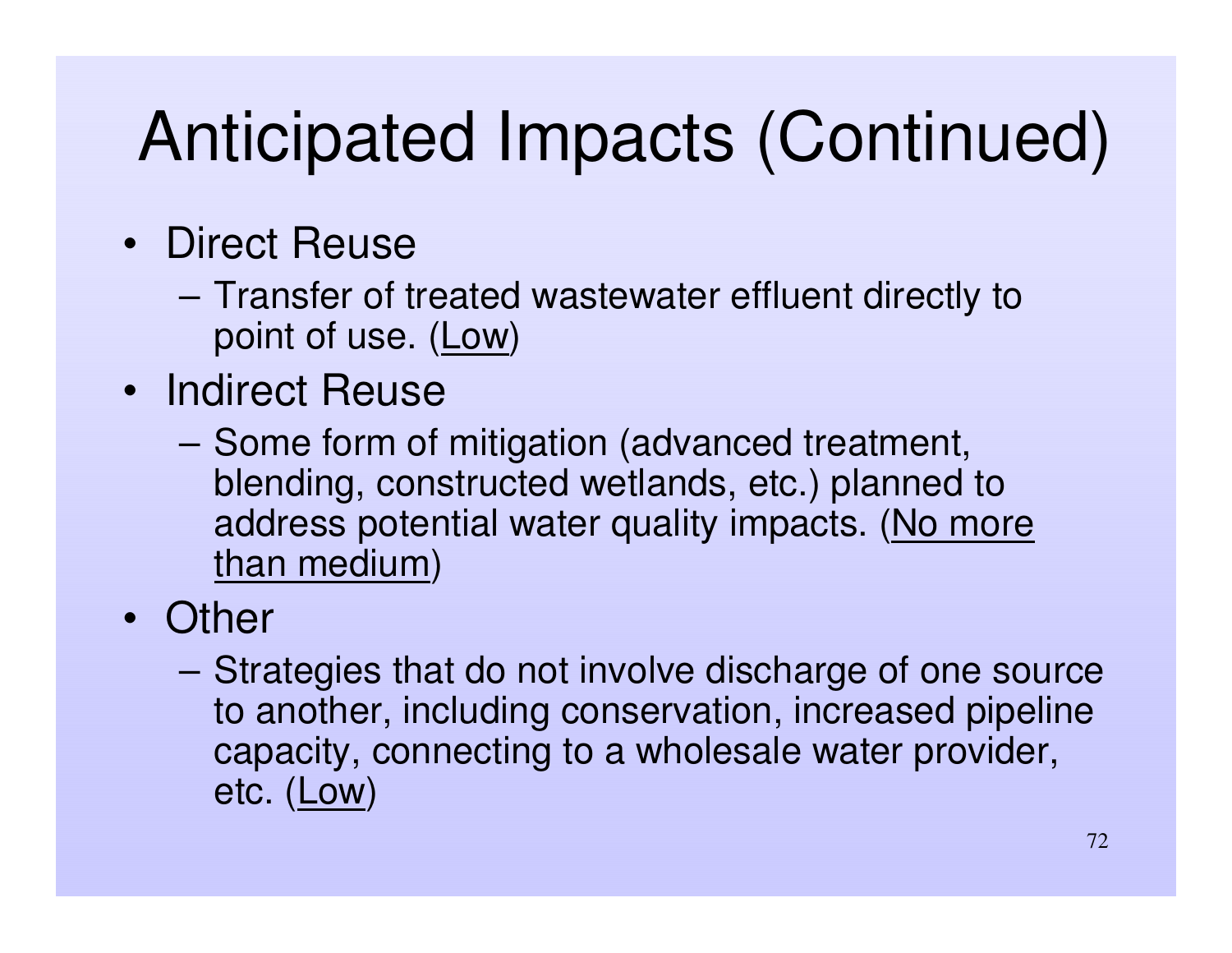Chapter 5 – Impacts of Recommended Strategies

- •• Impacts on moving water from rural/agricultural areas and impacts to third parties
	- –Very little irrigated agriculture in Region C
	- –No transfer of irrigation water to other uses
	- –116,000 acres of land inundated
	- Economic studies at two reservoir sites showpositive economic benefits in basins of origin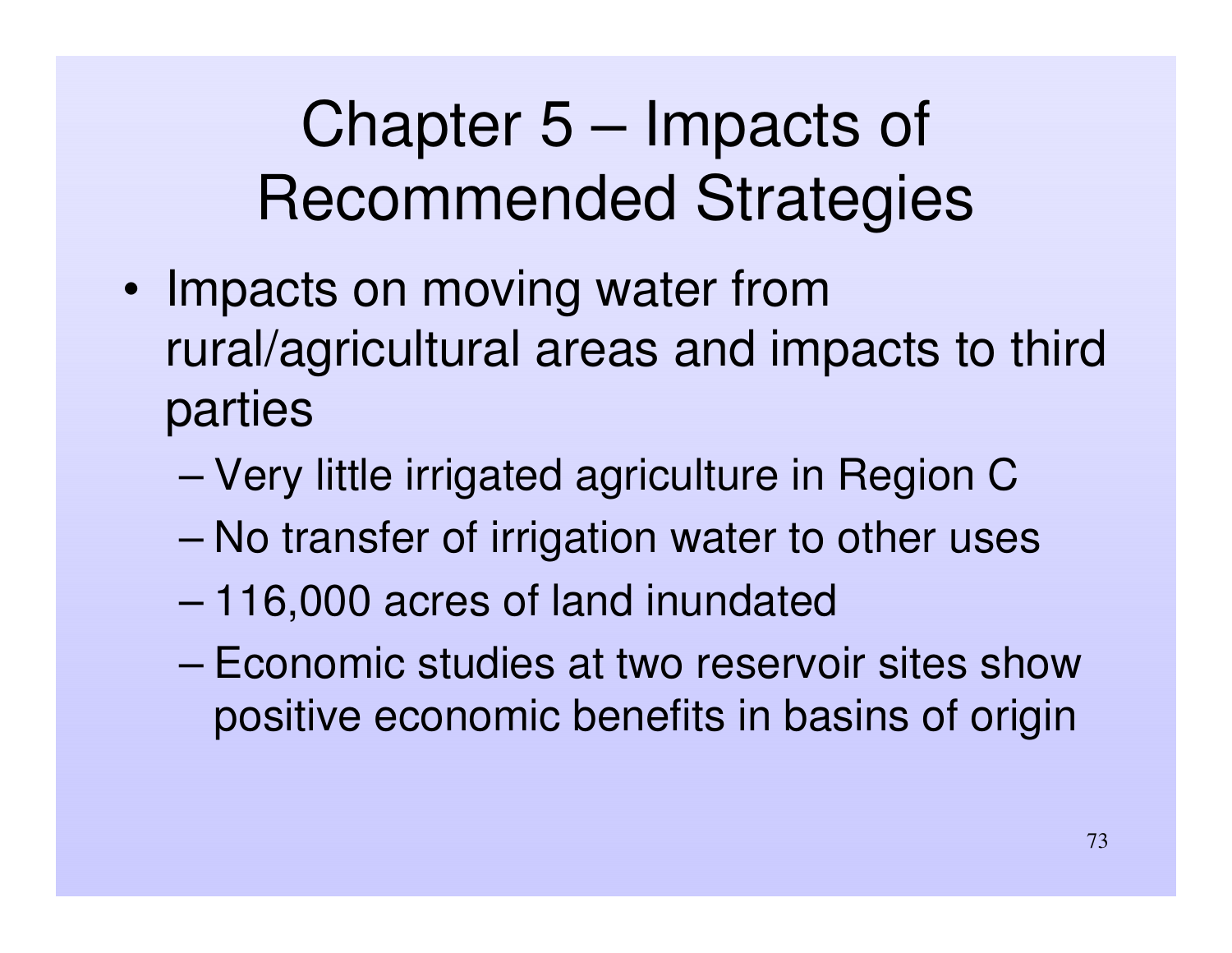#### Chapter 6 – Water Conservation and Drought Management

- Introduction
- •• Summary of RCWPG decisions
	- Water conservation
	- Reuse
	- –Drought management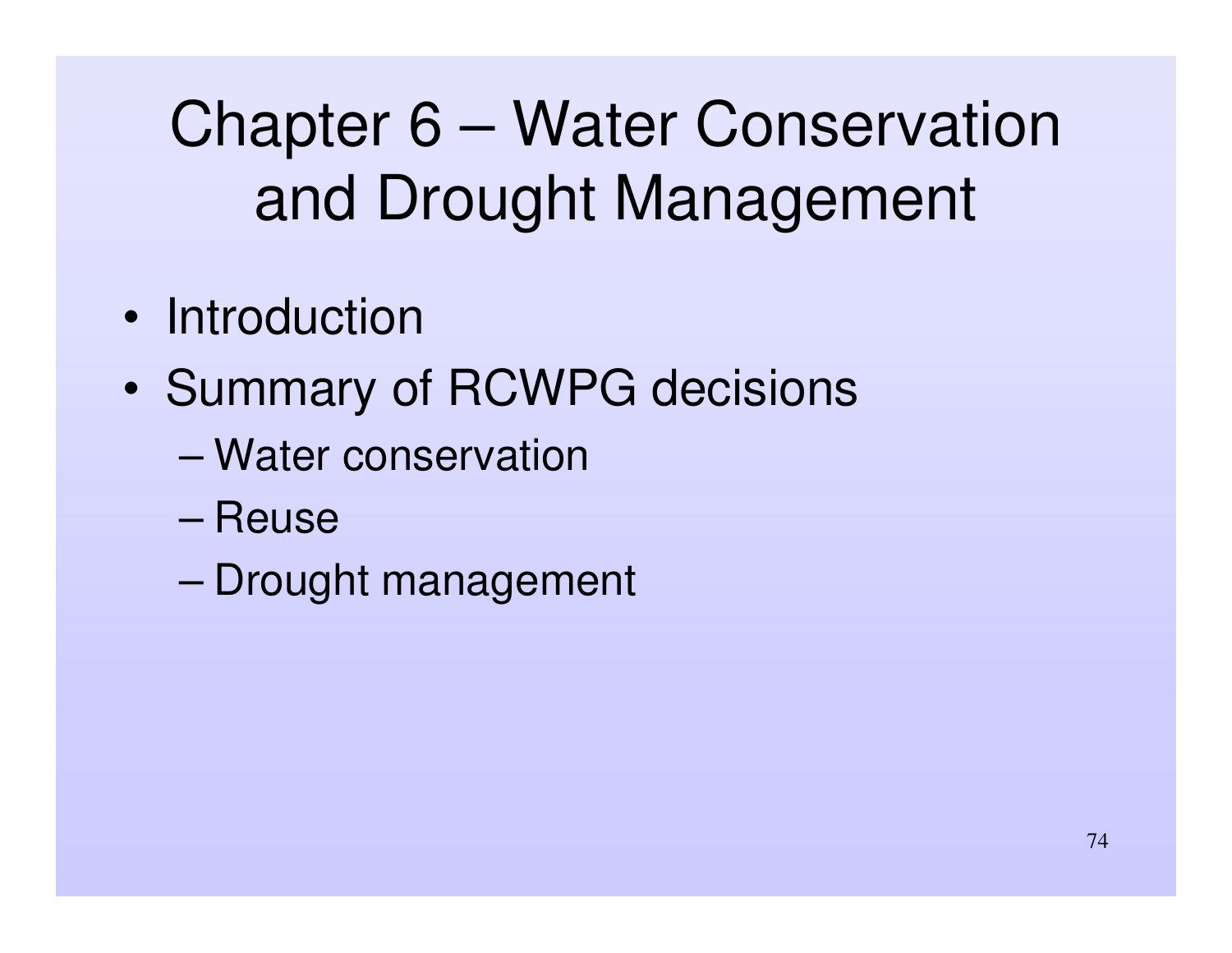#### Municipal Per Capita Use by Region

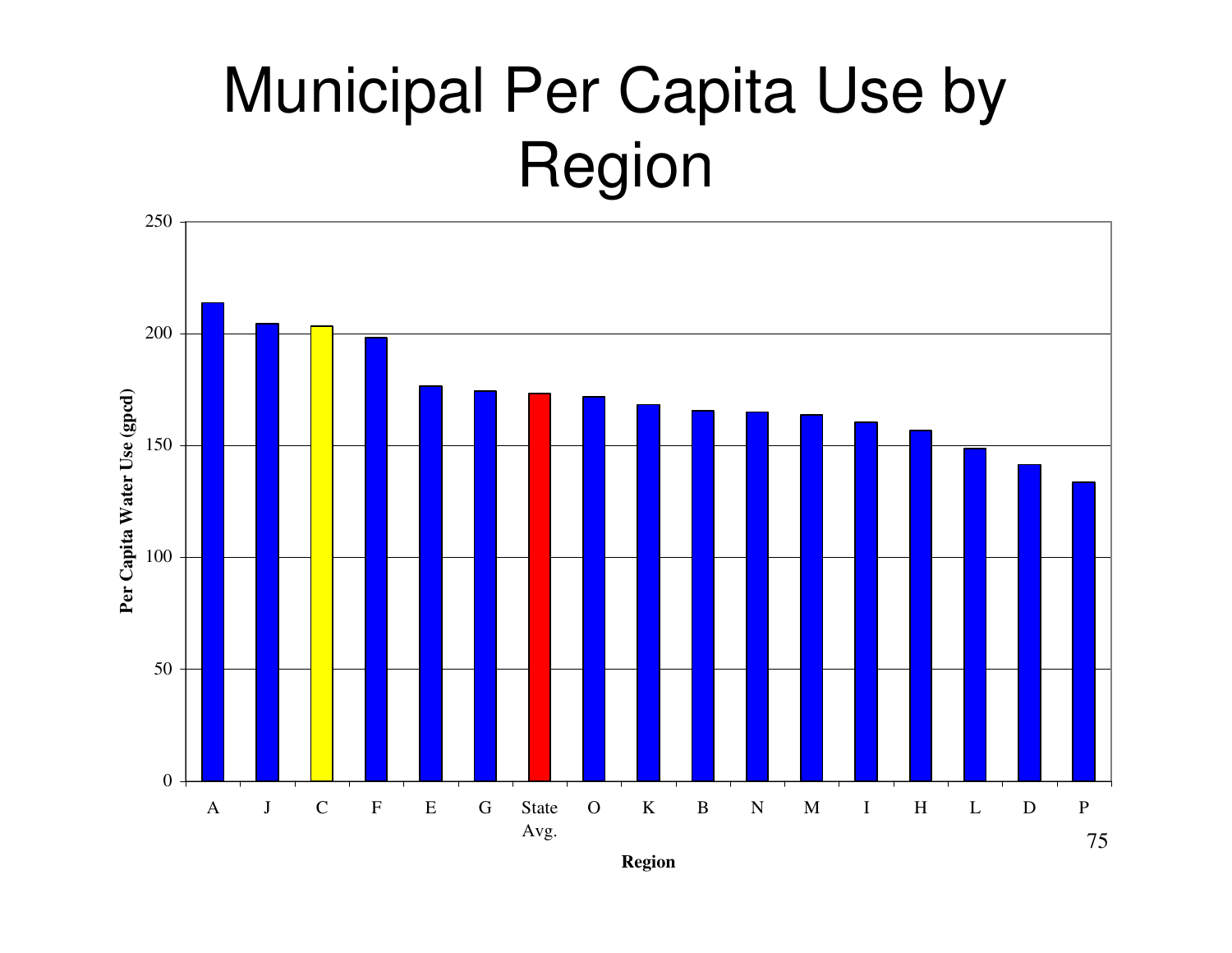# Total Per Capita Use by Region

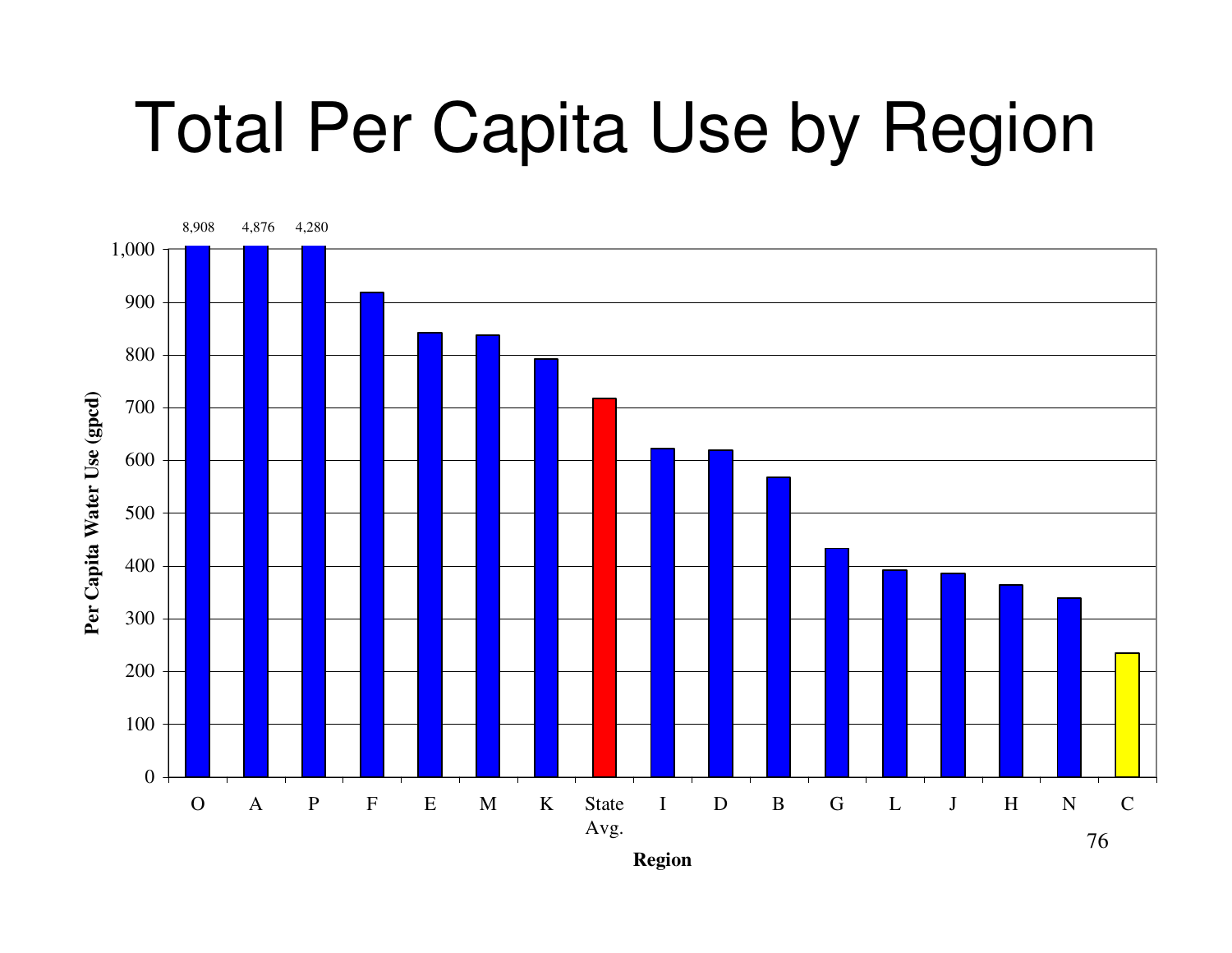#### Chapter 6 – Water Conservation and Drought Management

- • Water conservation and reuse in Region C
	- Historical water use
	- Current water conservation
		- Water conservation survey
		- Water conservation plans
		- Neighborhood study
		- Existing reuse projects
	- –Conservation in demand projections
	- – Recommended conservation strategies
		- Basic package
		- Expanded package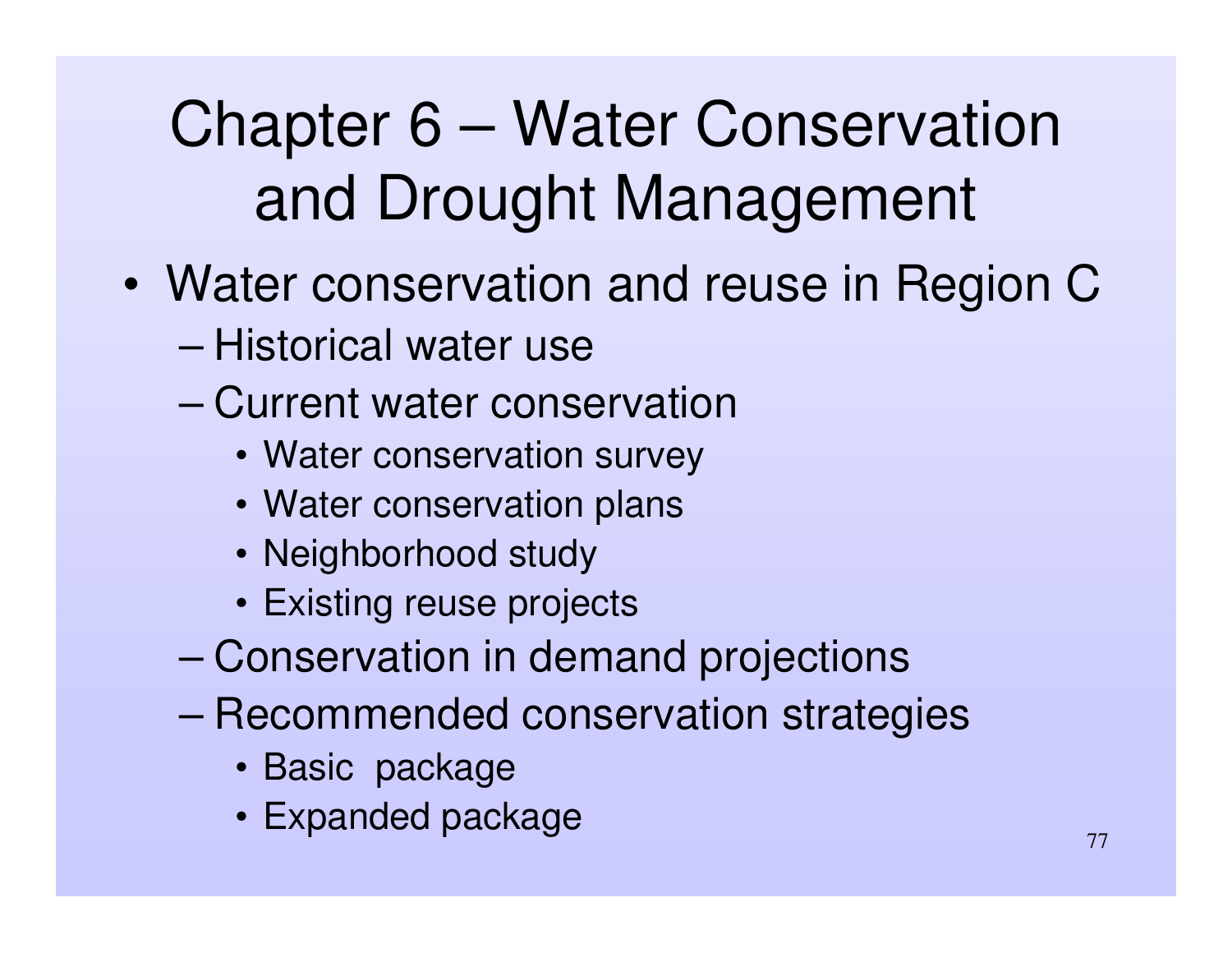Chapter 6 – Water Conservation and Drought Management

- • Water conservation policy recommendations
	- –Voluntary water conservation goals
	- –Policies limiting use of treated wastewater
	- –State funding for water conservation efforts
- $\bullet$ Model water conservation plans
- •Drought management plans
- Evaluation of water conservation and drought management requirements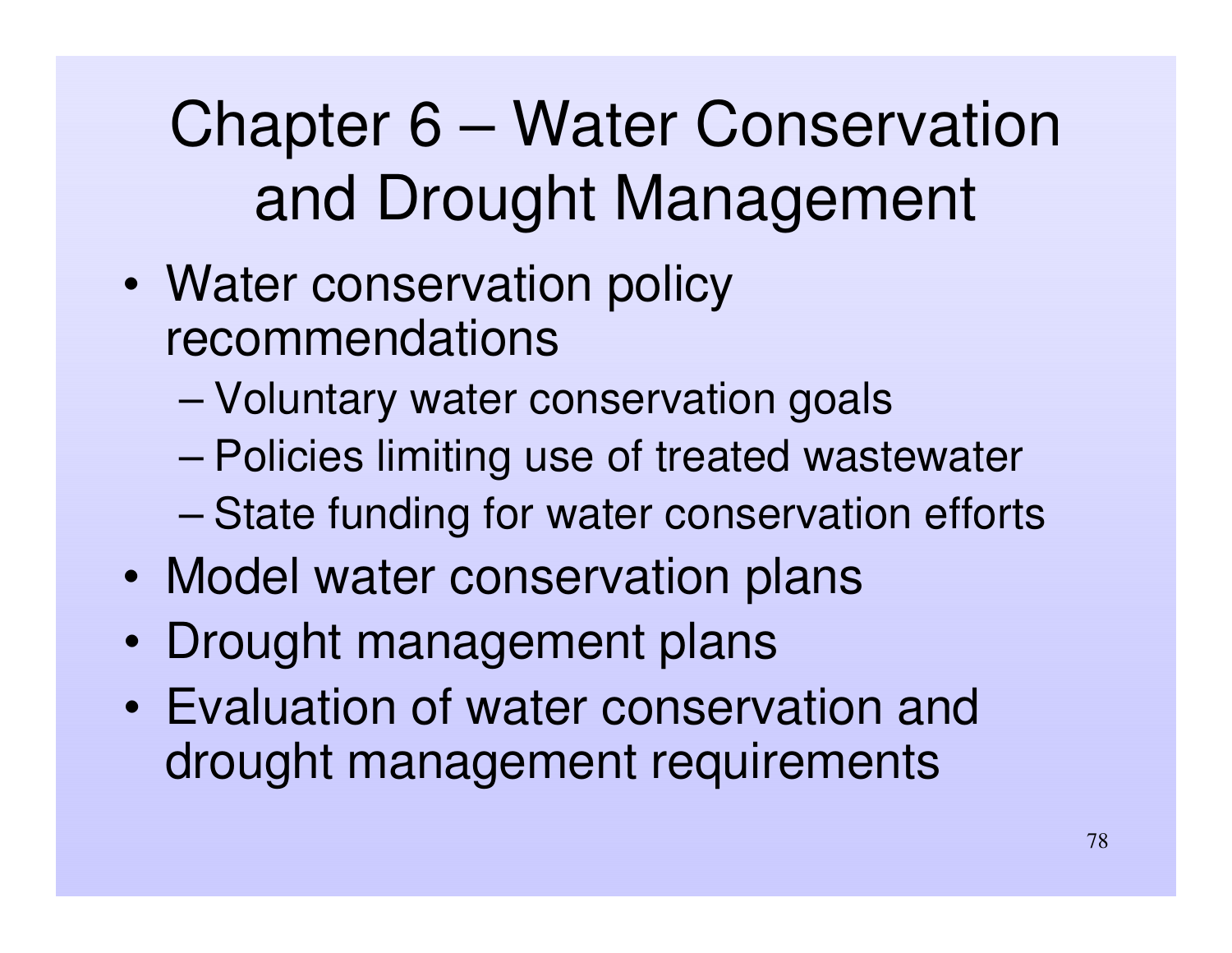#### Chapter 7 – Consistency with Protection of Resources

- Introduction
- • Consistency with protection of water resources
	- –Minimize threats to Region C sources
- • Consistency with the protection of agricultural resources
	- –Very little irrigated agriculture in Region C
	- – No transfer of agricultural water to any other use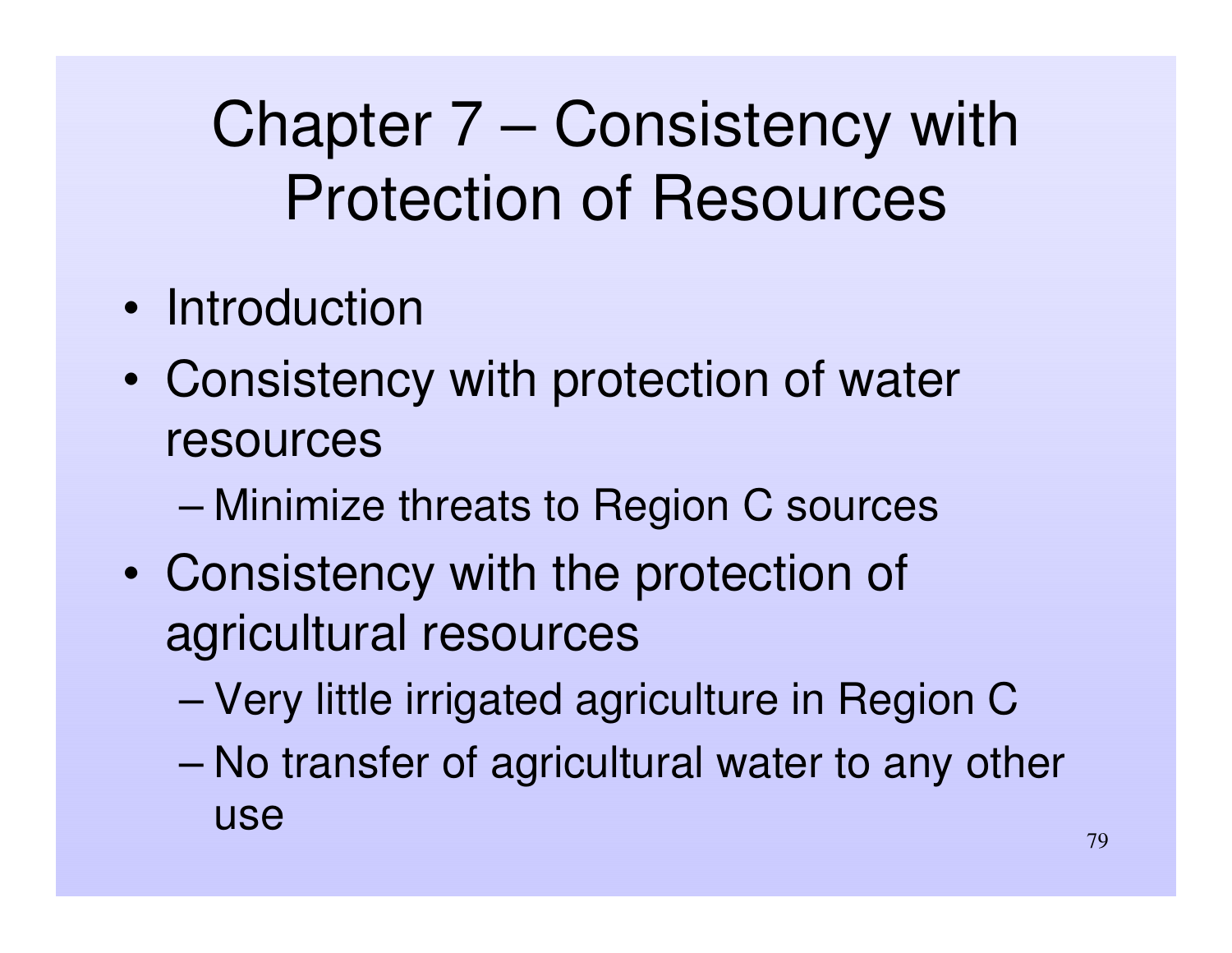#### Chapter 7 – Consistency with Protection of Resources

- • Consistency with protection of natural resources
	- –Threatened/endangered species
	- –Parks and public lands
	- –Energy reserves
- $\bullet$  Consistency with state water planning guidelines
	- – Texas Administrative Code Chapters 357 and 358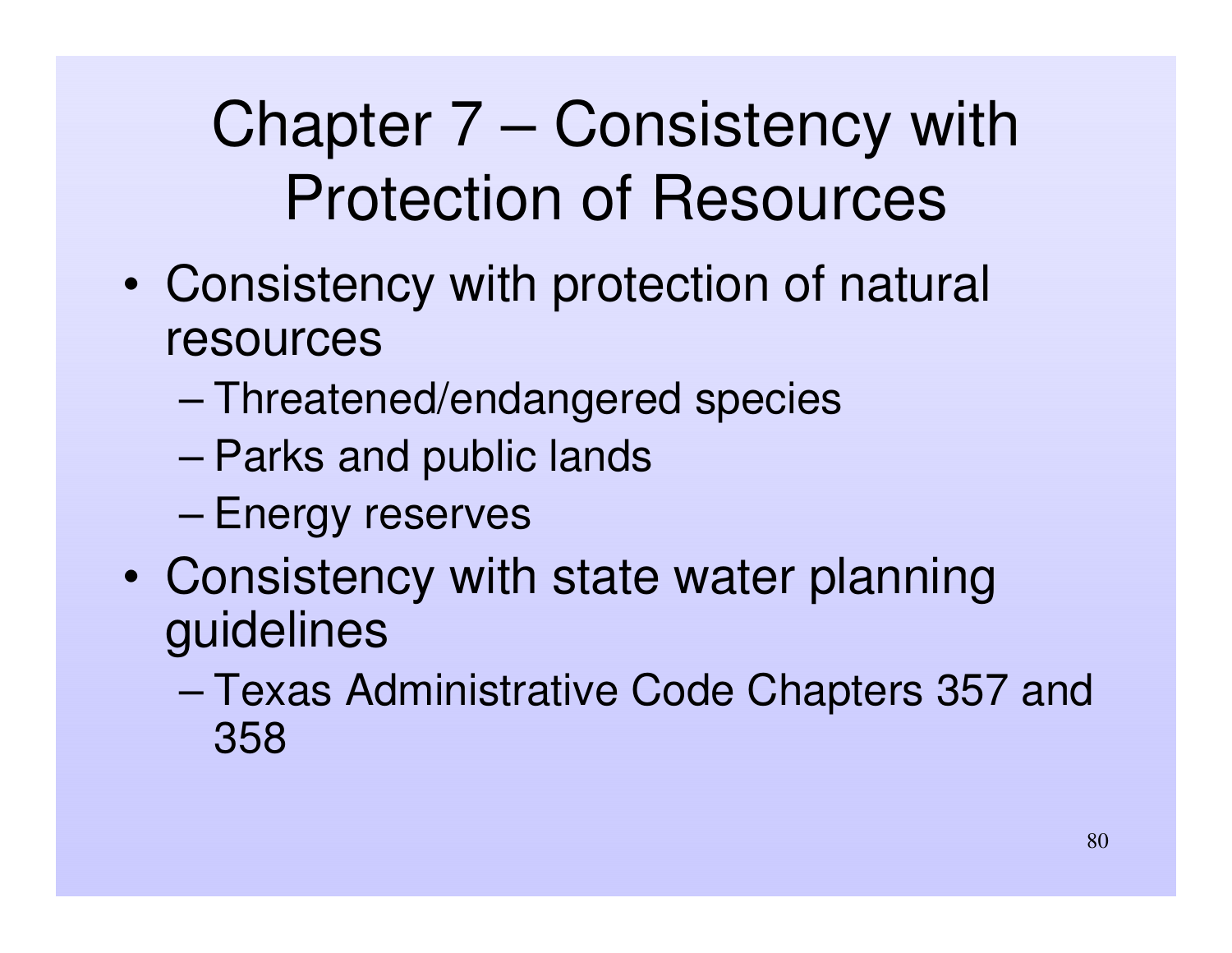- • Unique river and stream segments
	- Committee memo
	- –List of segments considered
	- RCWPG did <u>not</u> recommend any segments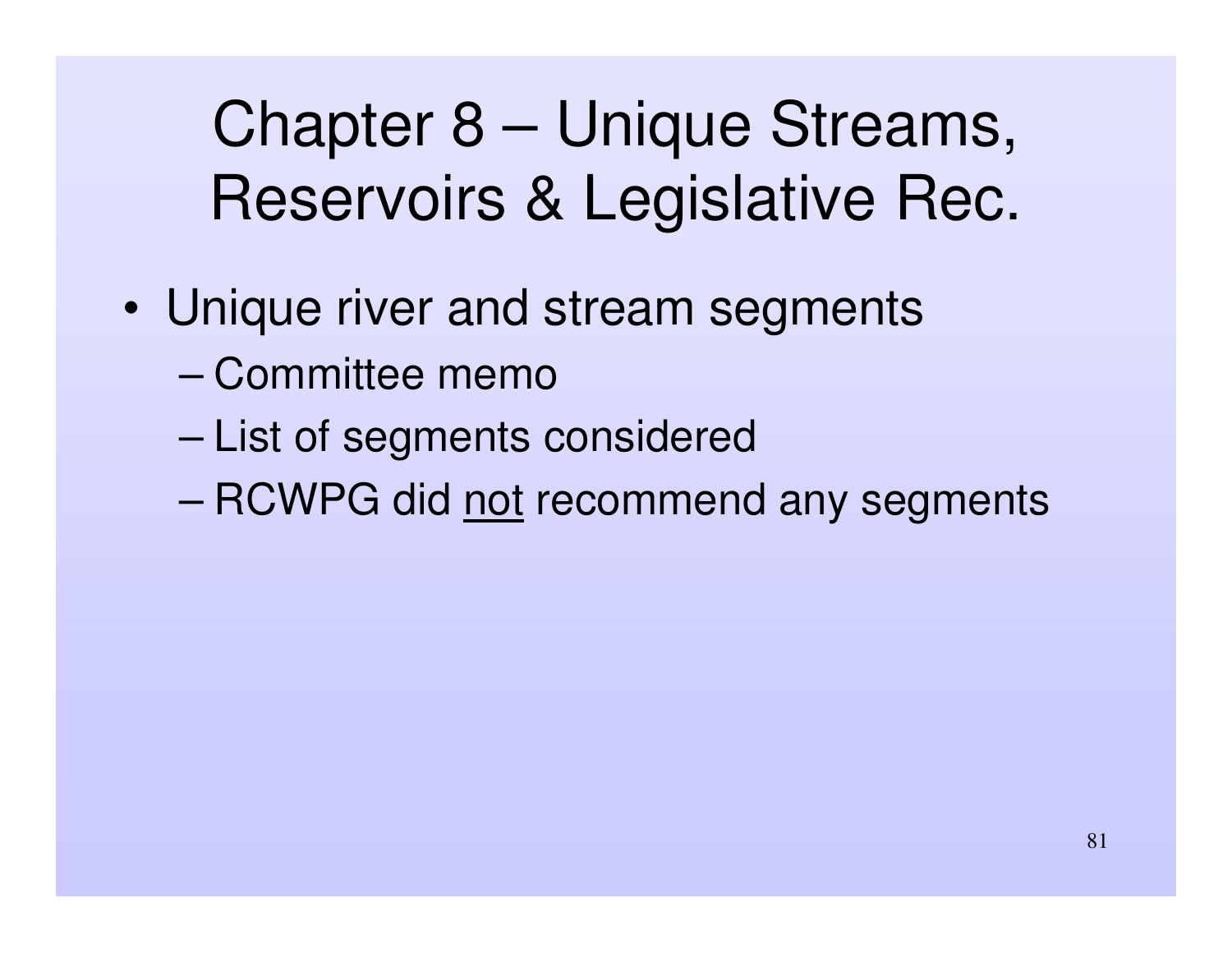- Unique reservoir sites
	- **Harry Committee** Muenster site on Brushy Elm Creek in Cooke County
	- **Harry Committee** – Ralph Hall site on the North Sulphur River in Fannin **County**
	- Lower Bois d'Arc Creek site on Bois d'Arc Creek in Fannin County
	- **However, Marketing Committee**  Marvin Nichols site on the Sulphur River in Red River, Titus, and Franklin Counties
	- Fastrill site on the Neches River in Anderson and Cherokee Counties
	- Tehuacana site on Tehuacana Creek in Freestone **County**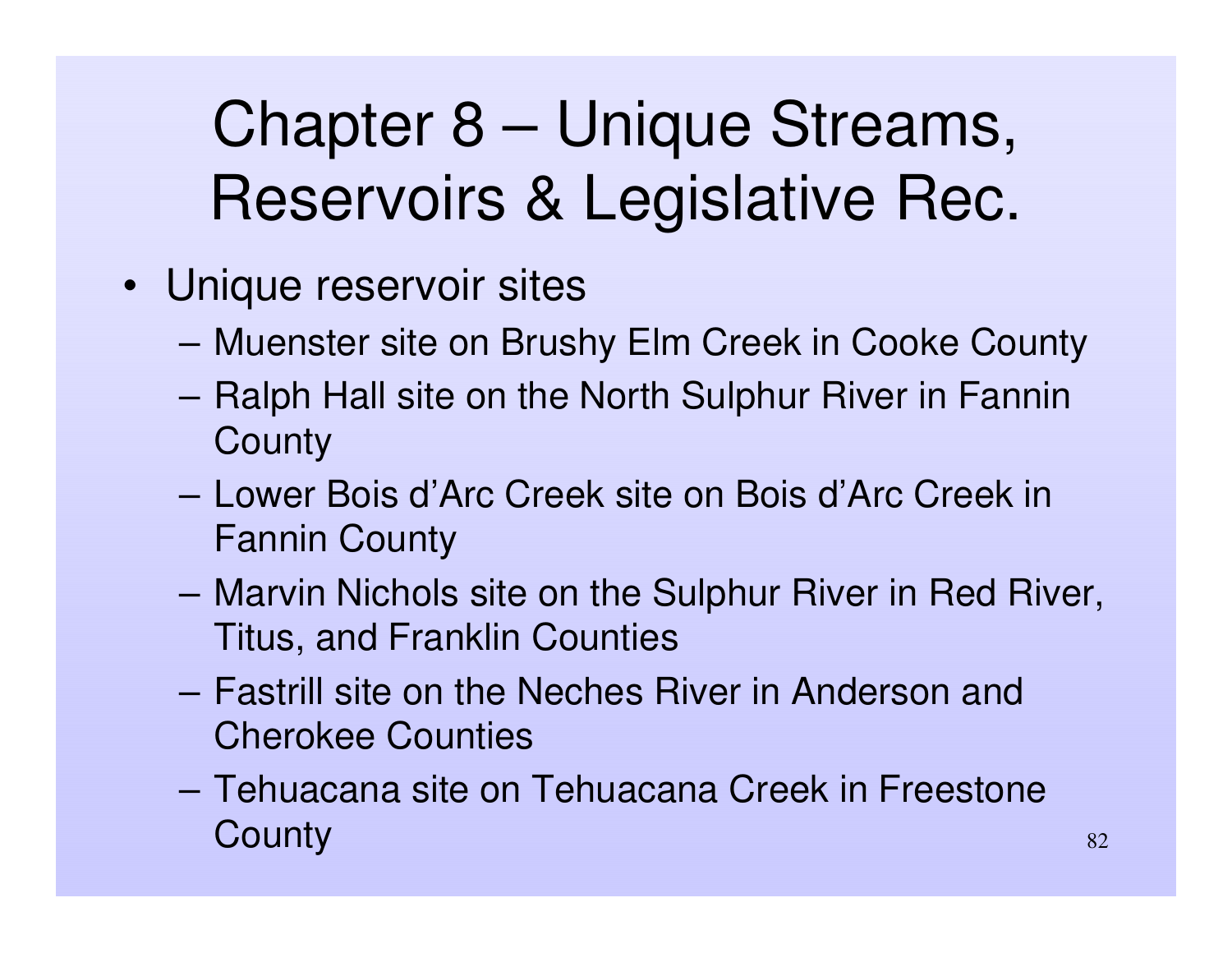- • Unique reservoir site information
	- –– Description of the site
	- –– Reasons for unique designation
	- –Expected beneficiaries of supply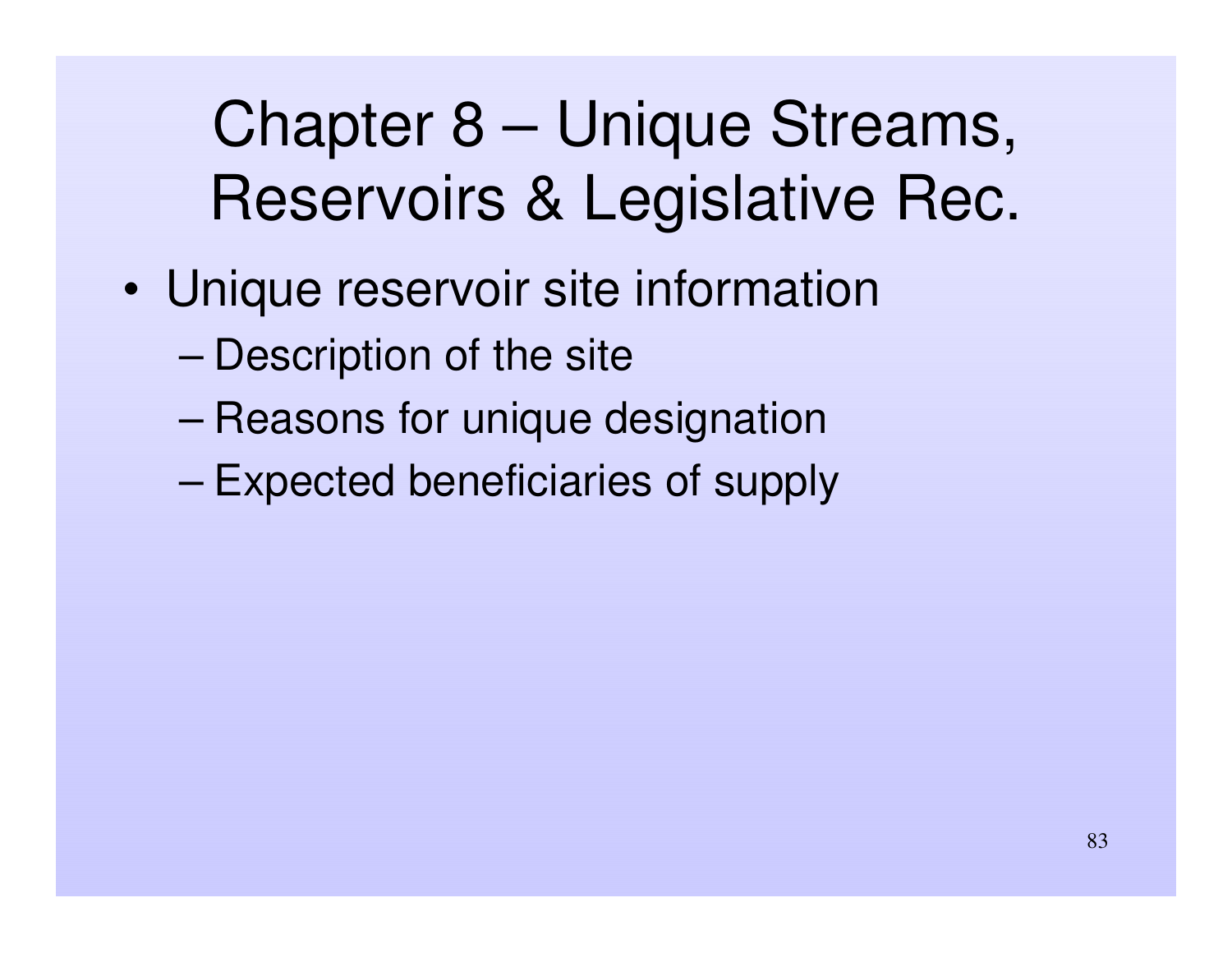- • Policy and legislative recommendations
	- Committee memo
	- RCWPG approved memo and all recommendations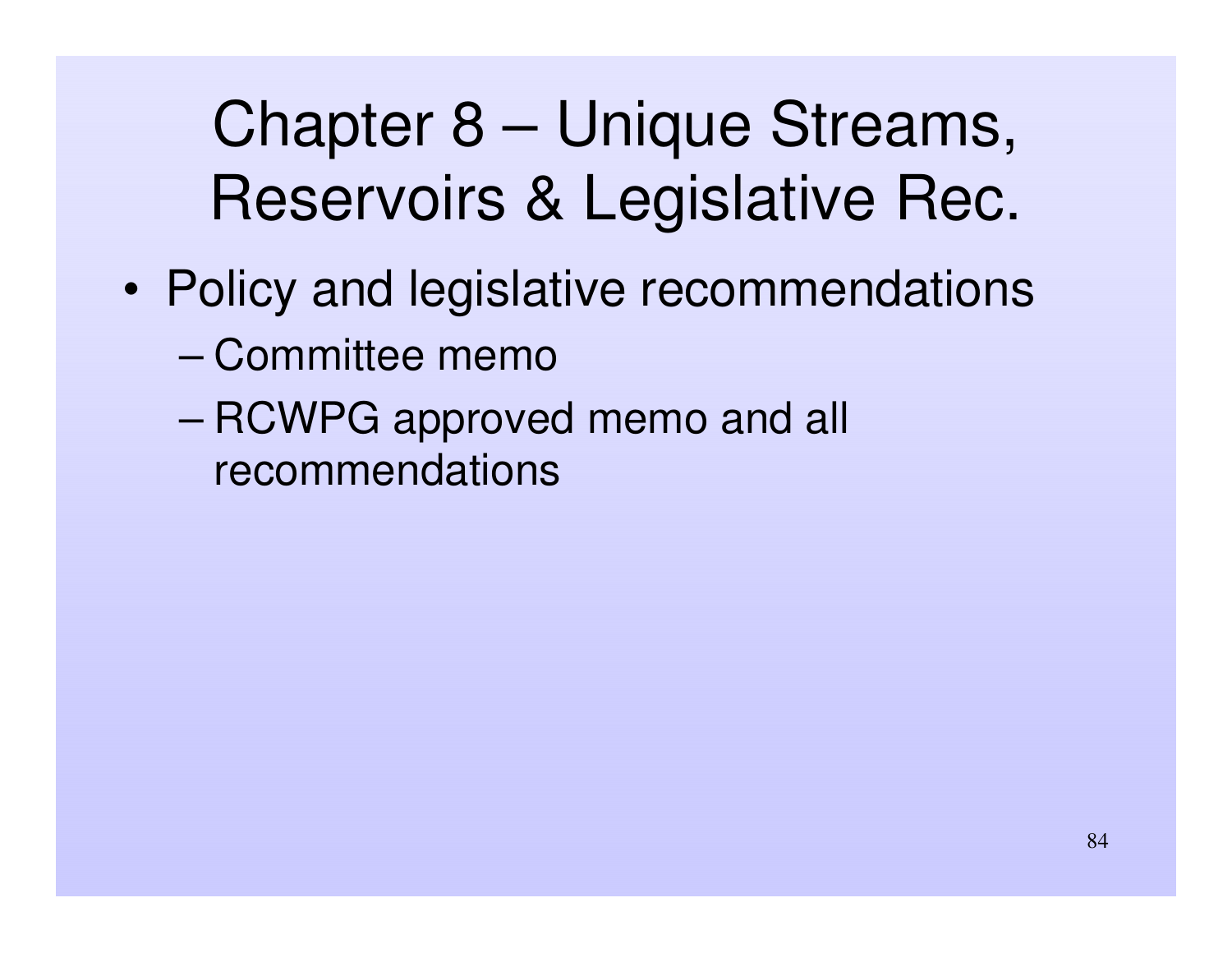- –– Senate Bill One Planning Process
	- Allow alternative strategies.
	- Provide clear guidance on resolving consistency issues.
	- Allow waivers of plan amendments for entities with small strategies.
	- Coordinate efforts between TWDB and TCEQ regarding use of the WAMs for planning.
	- Support the water conservation task force recommendation regarding targets for water conservation.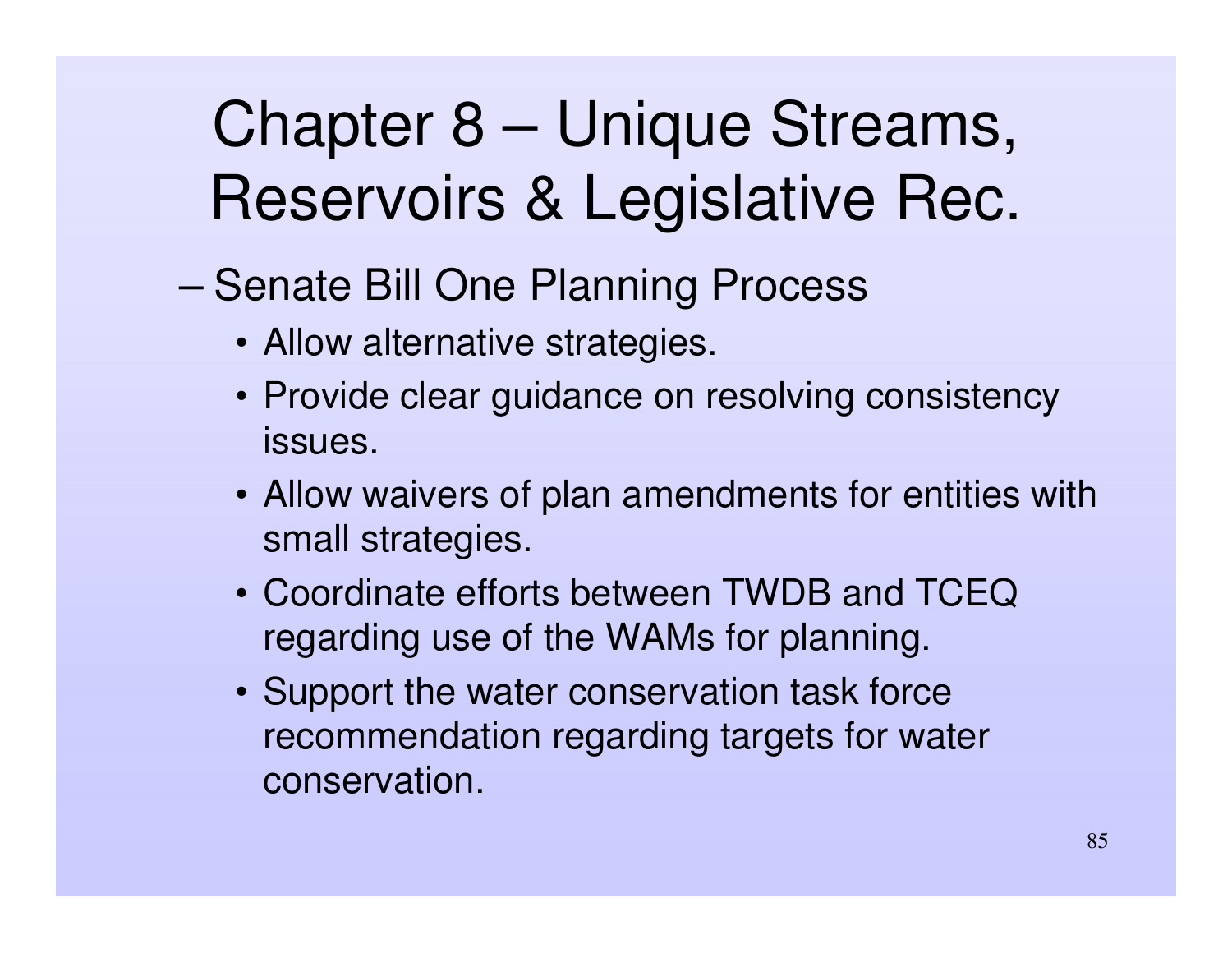#### –– TCEQ Policy and Water Rights

- Allow exemptions from the cancellation of water rights for non-use for certain types of water rights.
- Remove the unnecessary and counterproductive barriers for interbasin transfers.
- Dispose of municipal and industrial brine waste according to the same regulations as brine resulting from petroleum development activities.
- Reuse of Treated Wastewater
	- Remove obstacles to indirect reuse and clarify the permitting process.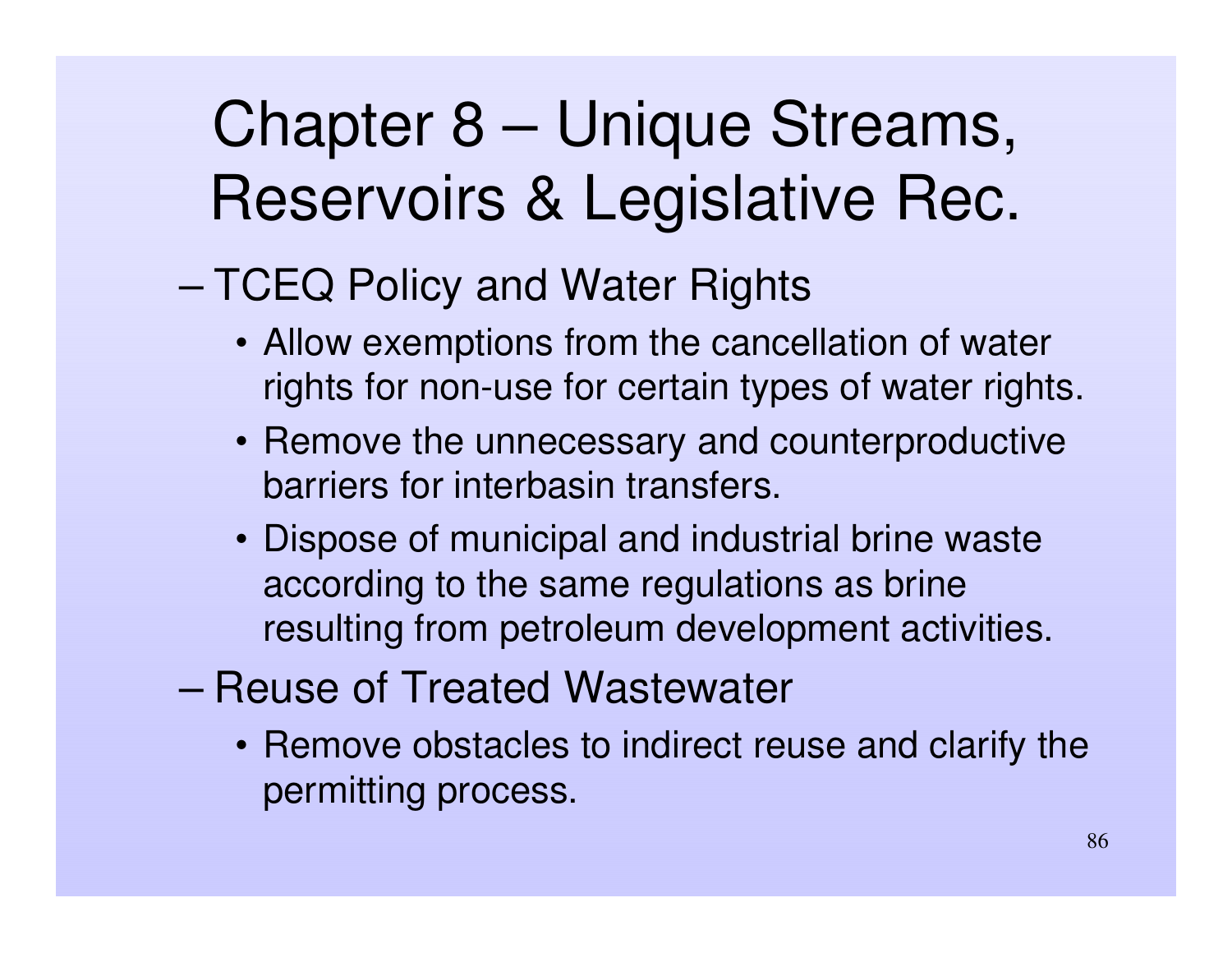- –– State and Federal Program – Water Supply **Issues** 
	- Increase state funding for Texas Water Development Board loans and the State Participation Program.
	- Provide state funding for water conservation efforts.
	- Provide funding for NRCS structures as <sup>a</sup> form of watershed protection.
	- Provide funding assistance for desalination projects.
	- Oversee rule making by groundwater conservation districts.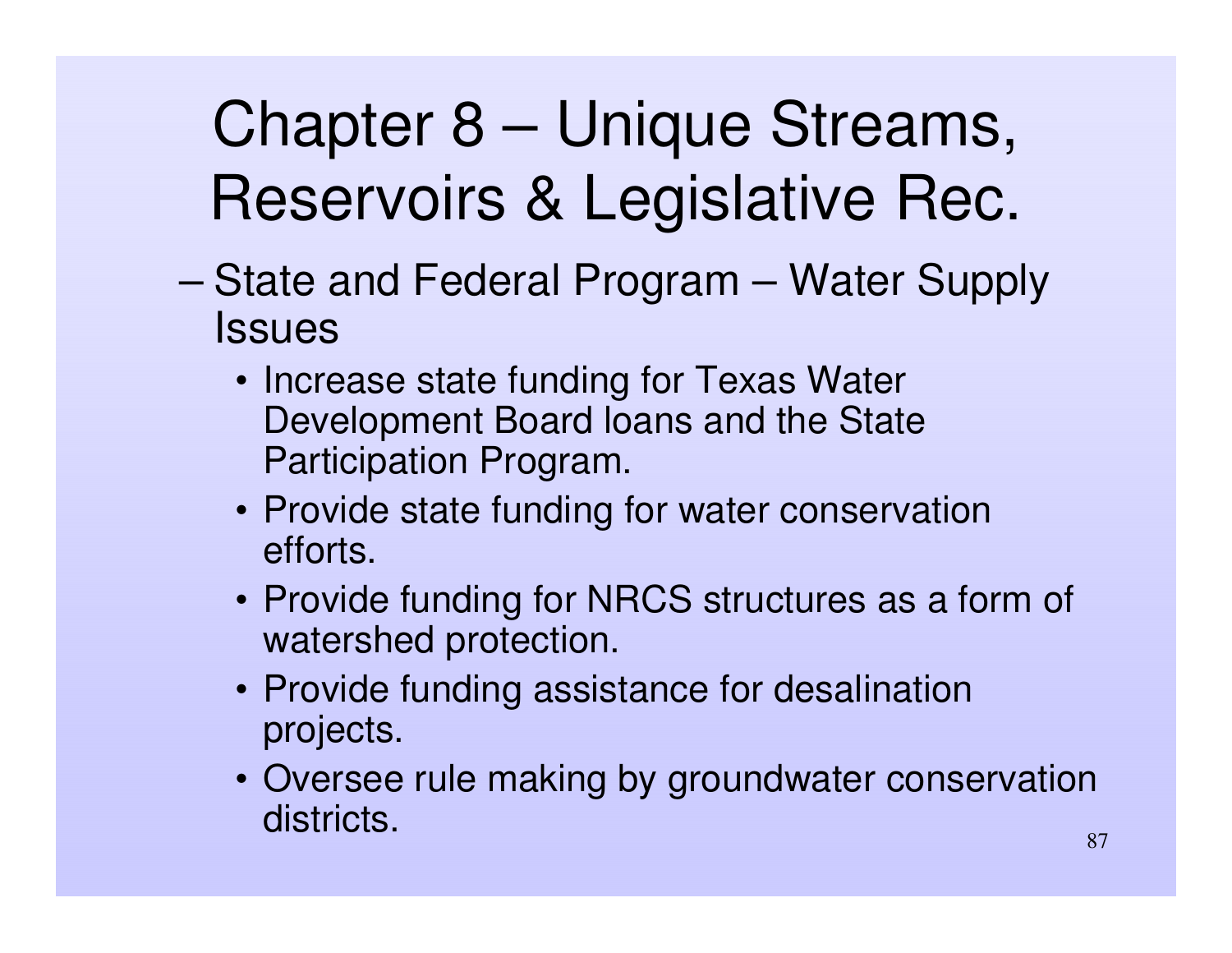#### Chapter 9 – Infrastructure Funding Recommendations

- IFR Questionnaires
	- – Questions related to recommended strategies, as well as funding
	- To be mailed to all WUGs and WWPs in June
	- –Results will be included in final plan
- •• Information on state and federal funding programs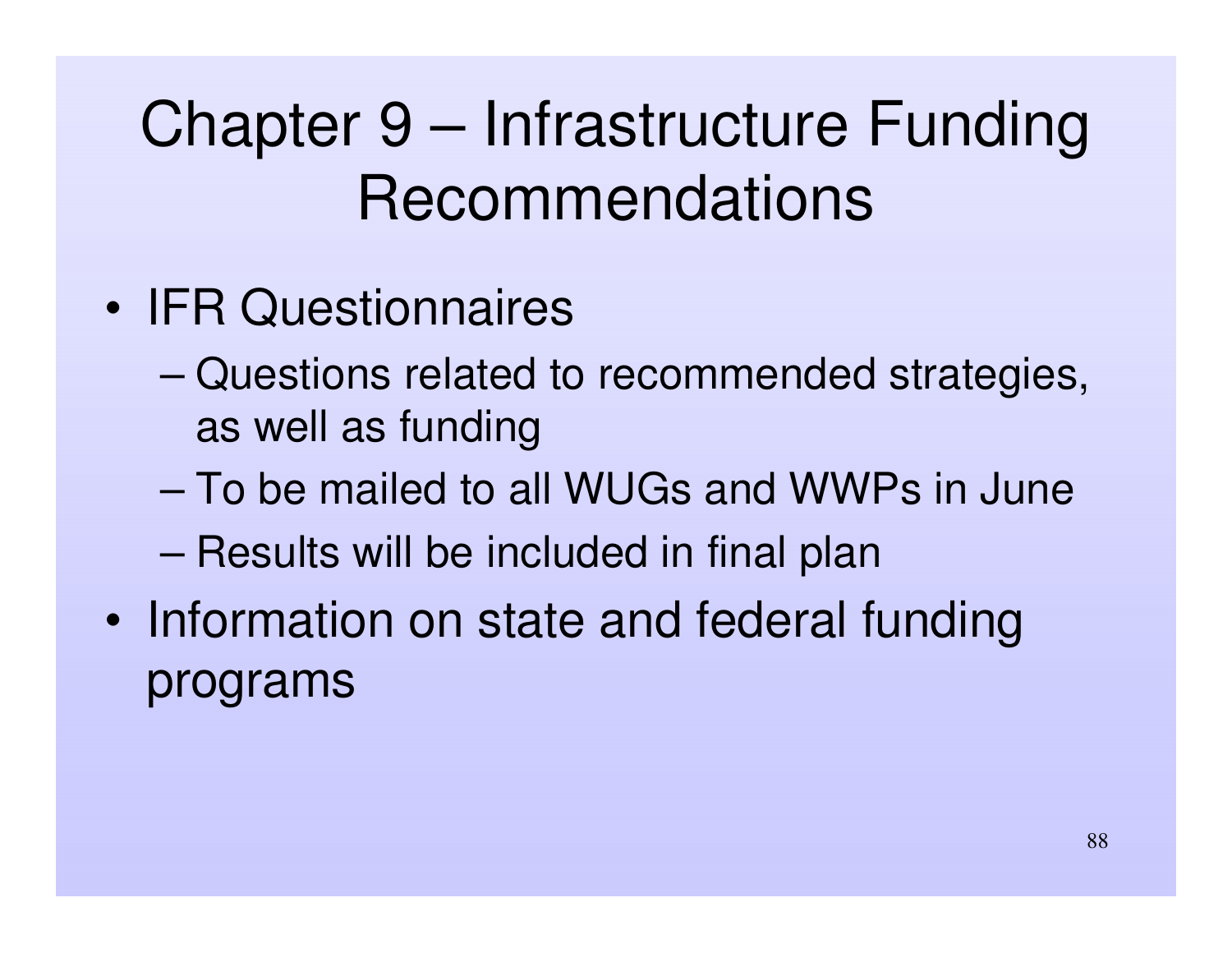#### Chapter 10 – Plan Approval Process and Public Participation

- •• Regional water planning group –19 members represent 11 interest groups
- •• Outreach to water suppliers, water user groups, and regional water planning groups
	- –Met with WWPs and other suppliers
	- –Corresponded with Regions D, G, H and I
	- Met with NCTCOG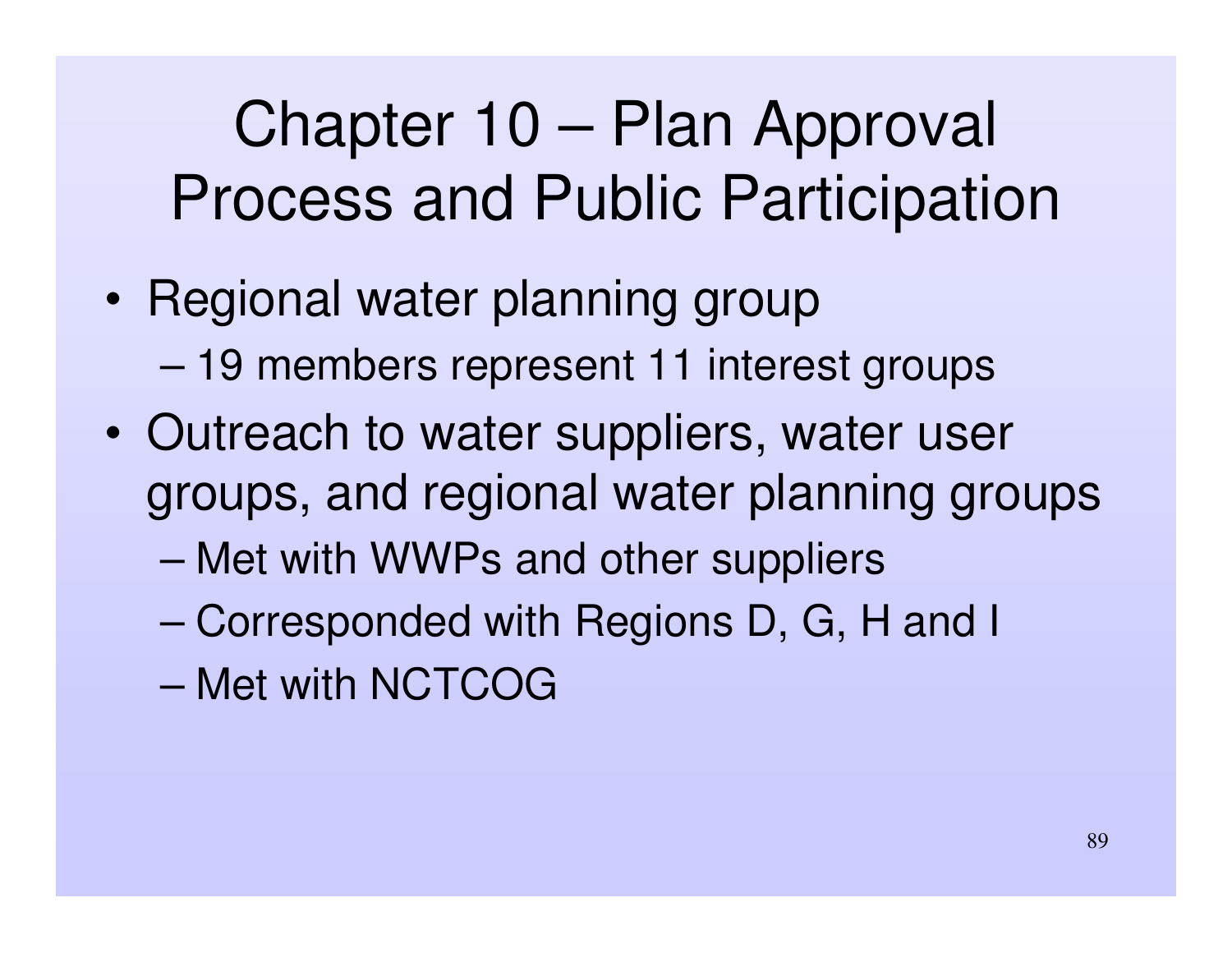#### Chapter 10 – Plan Approval Process and Public Participation

- – Questionnaires
	- Population and water planning issues survey
	- Water demand projections survey
	- Proposed strategies survey
	- Current water conservation practices strategies
	- IFR and recommended strategies to be sent in June 2005
- –Meetings with WWPs and other suppliers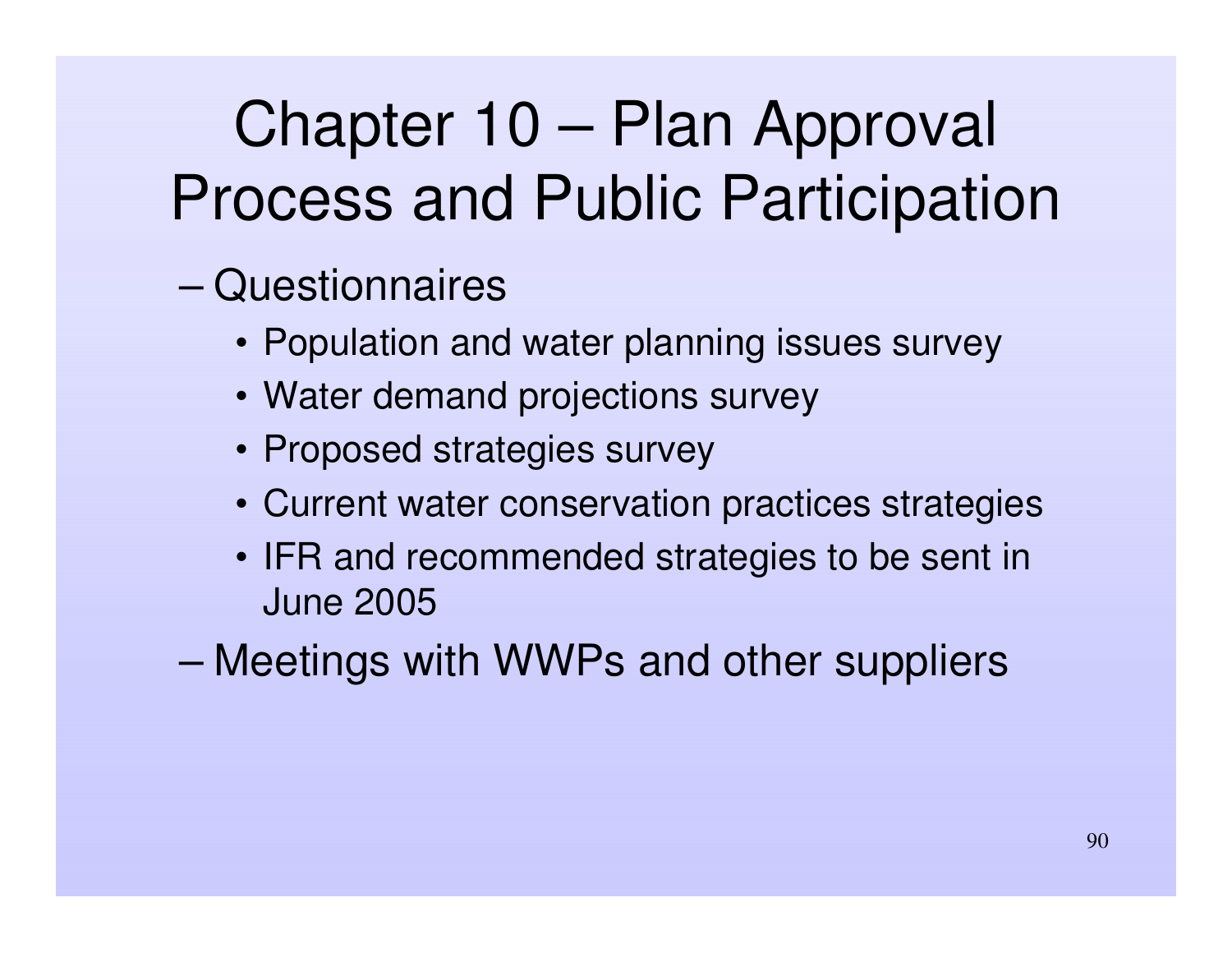#### Chapter 10 – Plan Approval Process and Public Participation

- •• Outreach to the public
	- –Newsletters (7, including June issue)
	- Media outreach
	- Web site
- $\bullet$ • Public meetings and public hearings
	- – $-$  3 public hearings (4<sup>th</sup> scheduled for July)
	- –21 public meetings, thus far
	- – All of these meetings posted according to TWDB requirements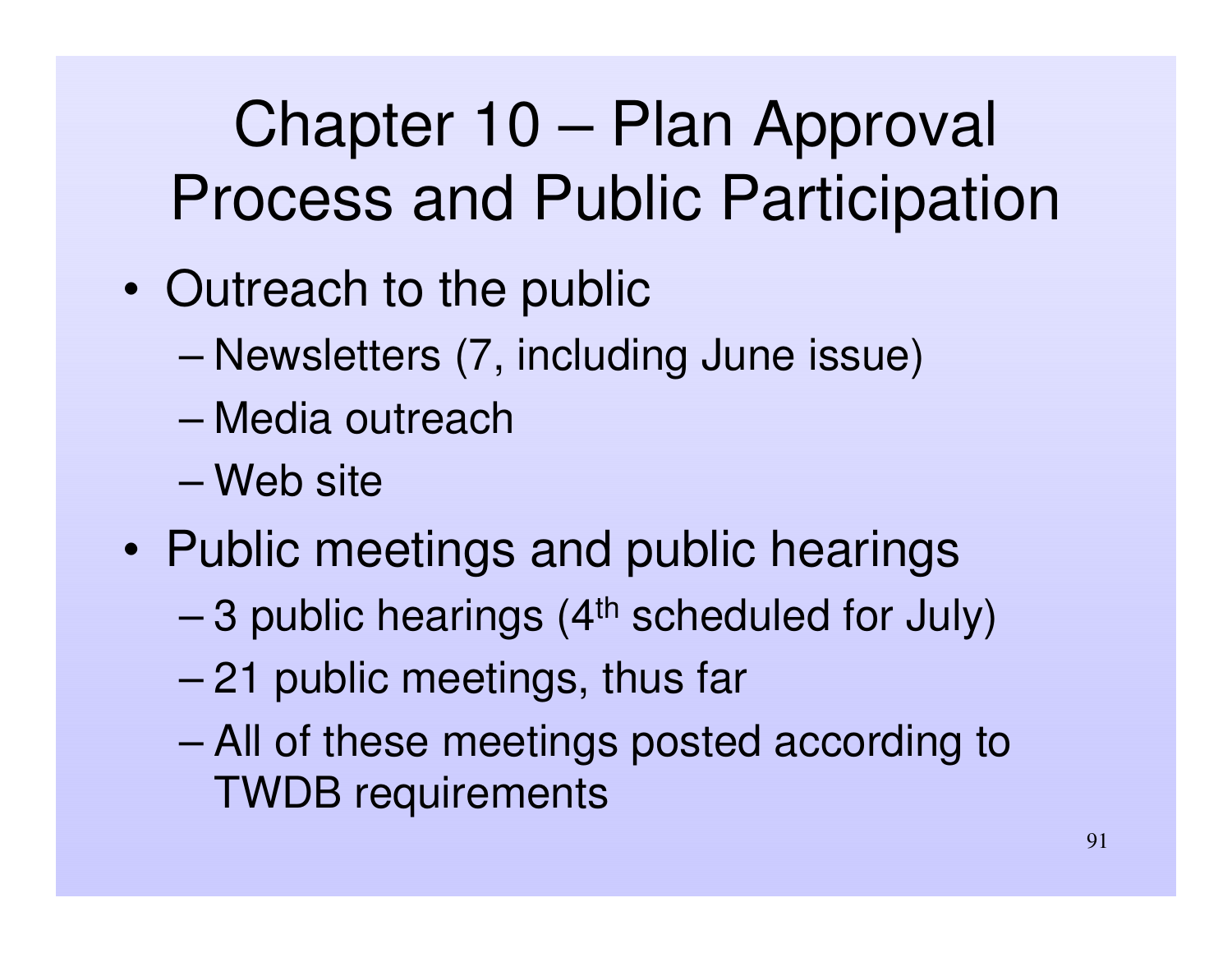#### Action Item

Additional Wholesale Water Providers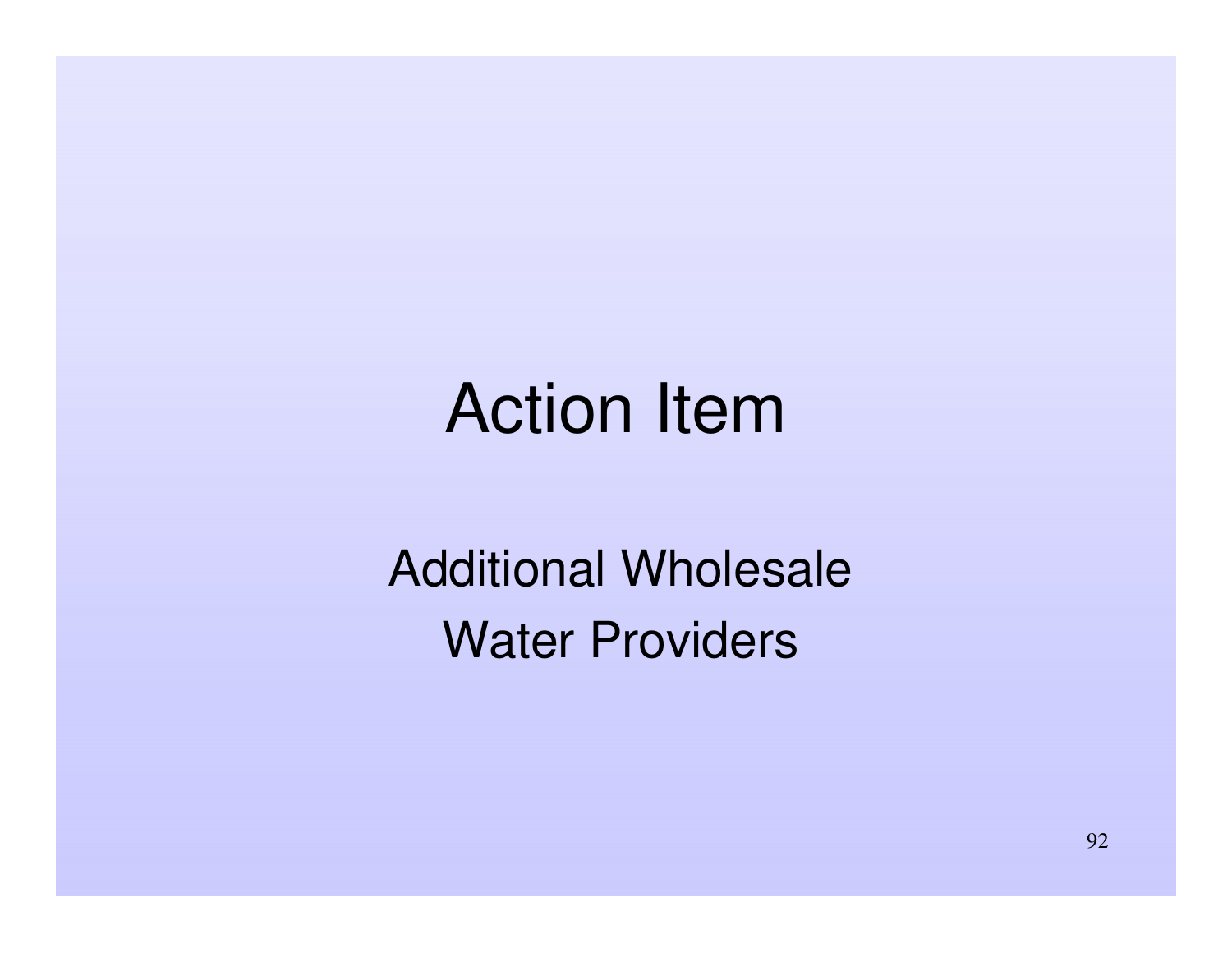## Additional Wholesale Providers

• Definition: any entity who has sold or is expected to sell 1,000 acre-feet per year of water wholesale during the planning period.

#### Add:

- $\bullet$ City of Ennis
- $\bullet$ City of Mansfield
- •City of Seagoville
- $\bullet$ City of Waxahachie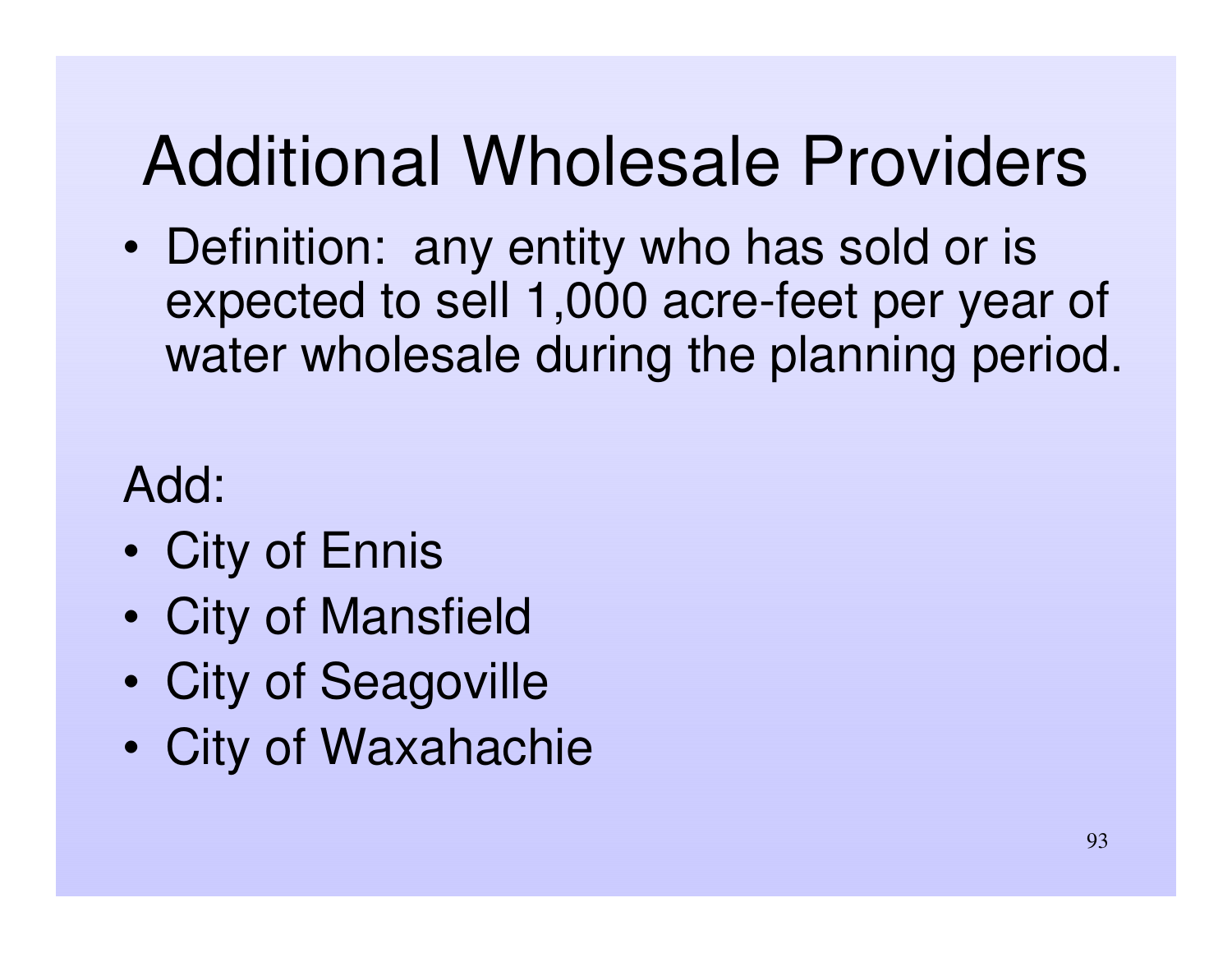#### Removal of Wholesale Water Providers

- • Entities approved as wholesale water providers that are not expected to qualify:
	- –– City of Arlington
	- –– City of Grand Prairie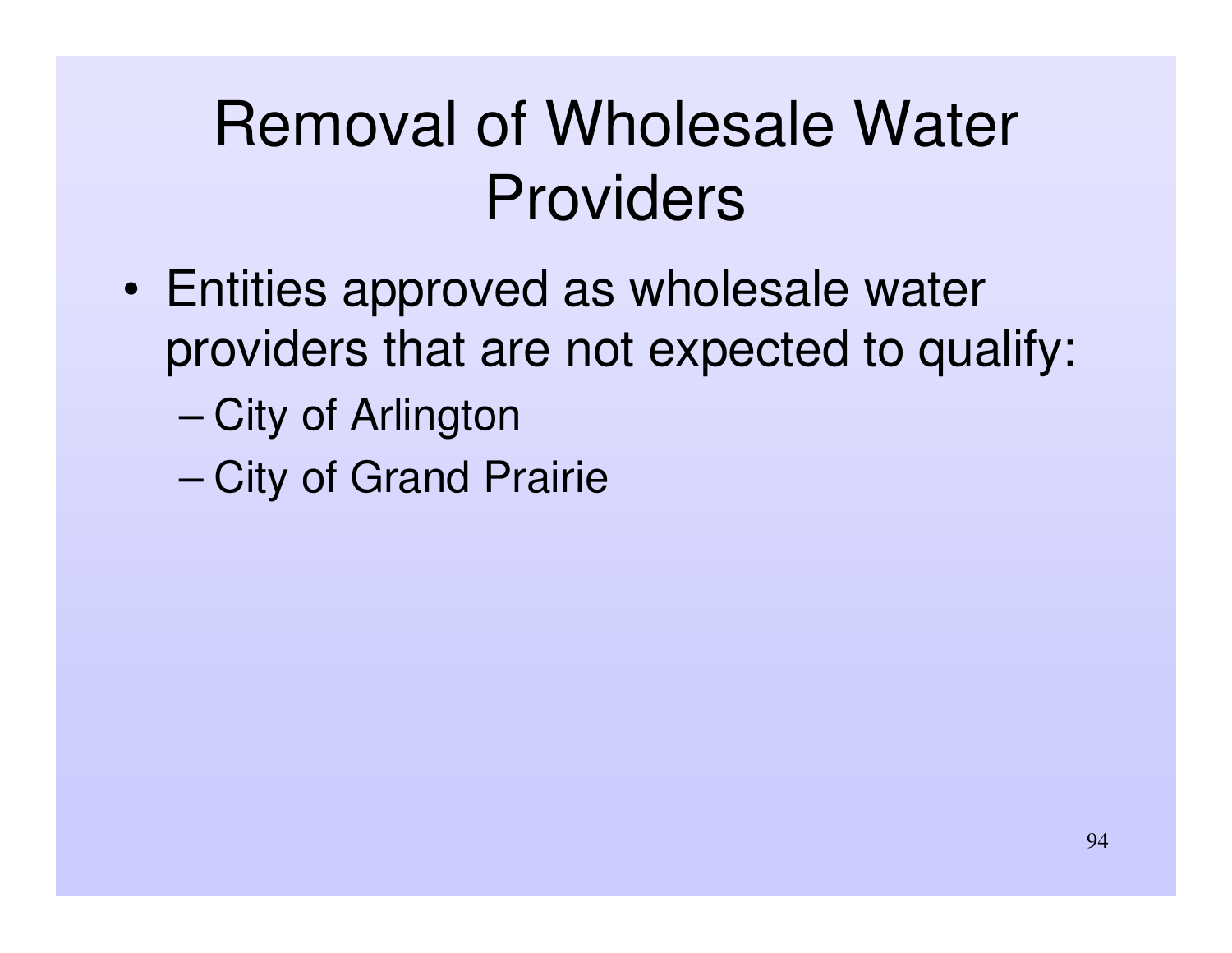#### Wholesale Providers

#### • RCWPG Action

- – Add City of Ennis, City of Mansfield, and City of Seagoville, and City of Waxahachie as Wholesale Water Providers
- –– Remove City of Arlington and City of Grand Prairie as Wholesale Water Providers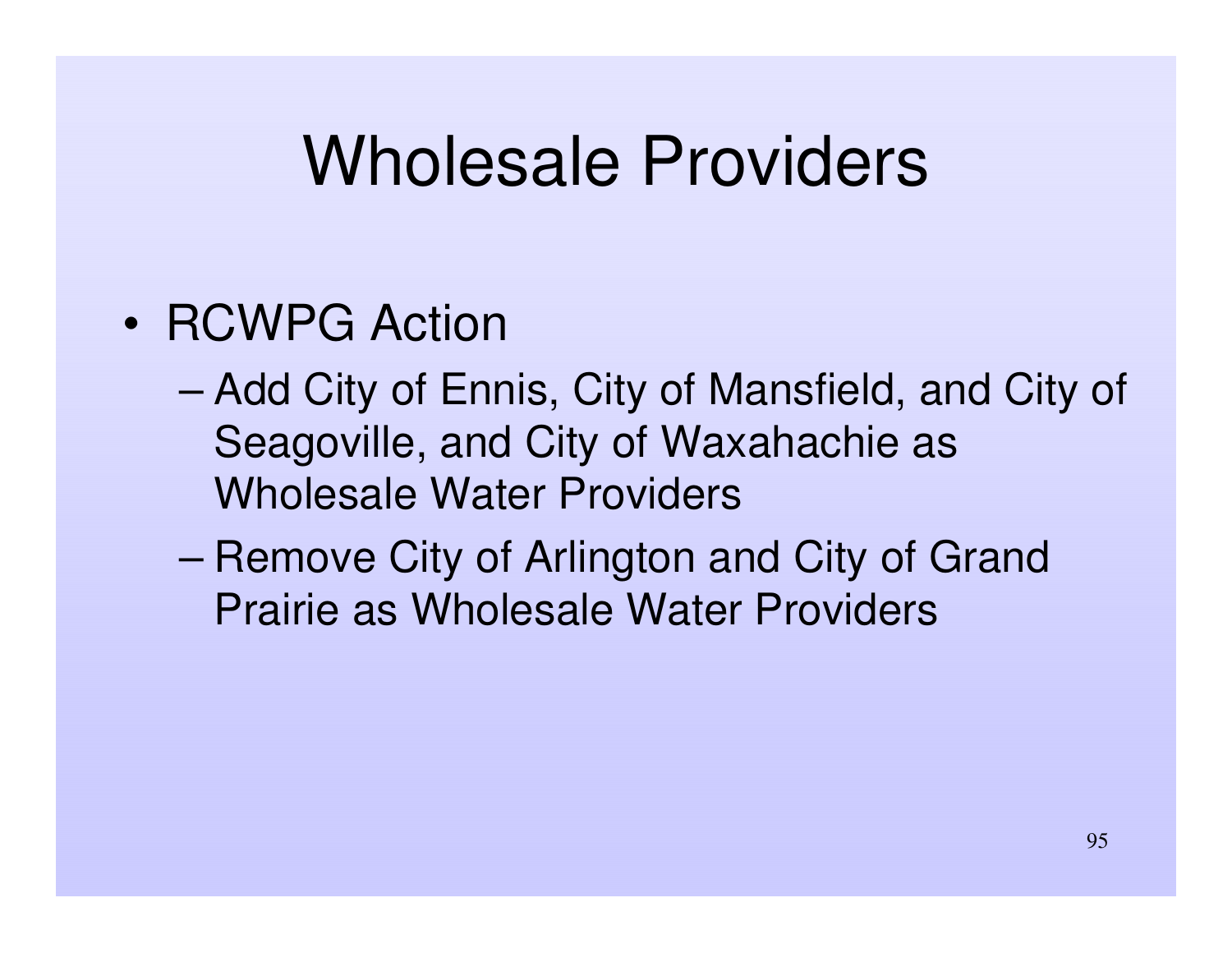#### Action Item

**Newsletter**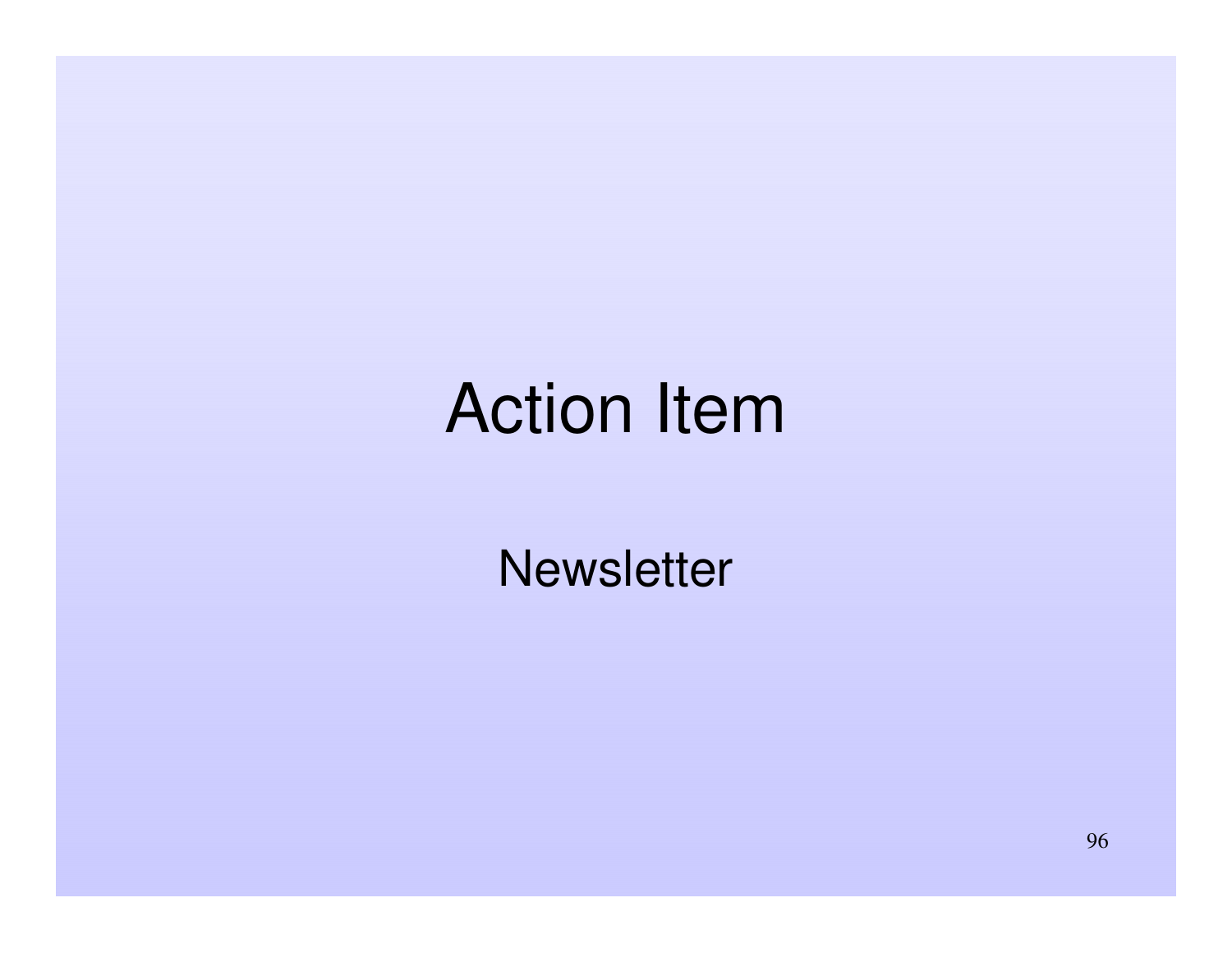#### Action Item

#### Infrastructure Financing Survey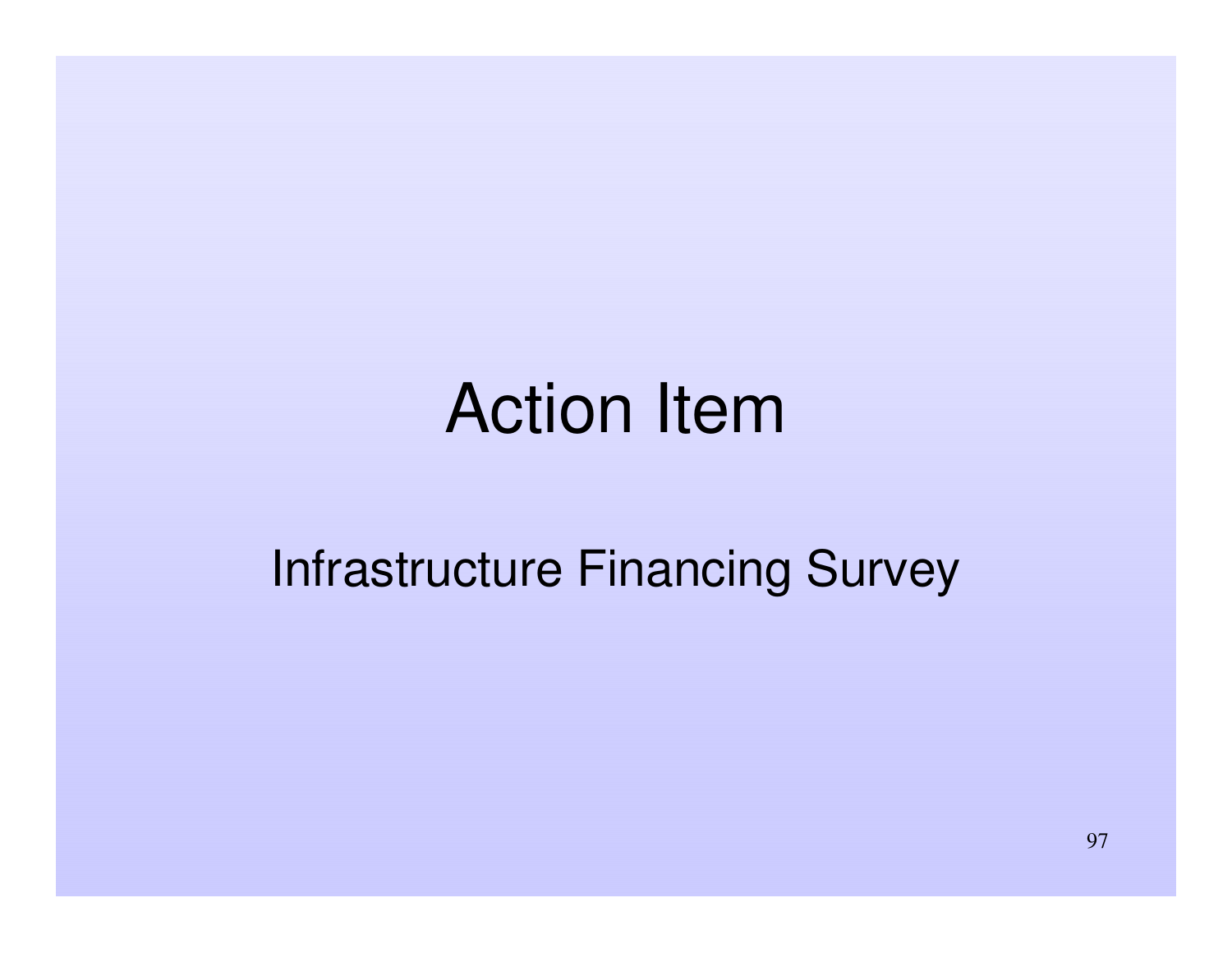## Infrastructure Financing Survey

#### • Schedule

- –– Send surveys in June. Allow entities 4 weeks to respond.
- –Follow-up phone calls in July-Aug.
- –Incorporate results into *Region C Water Plan*.
- RCWPG Action
	- – Approve cover letter and survey questions to be sent as the Infrastructure Financing Survey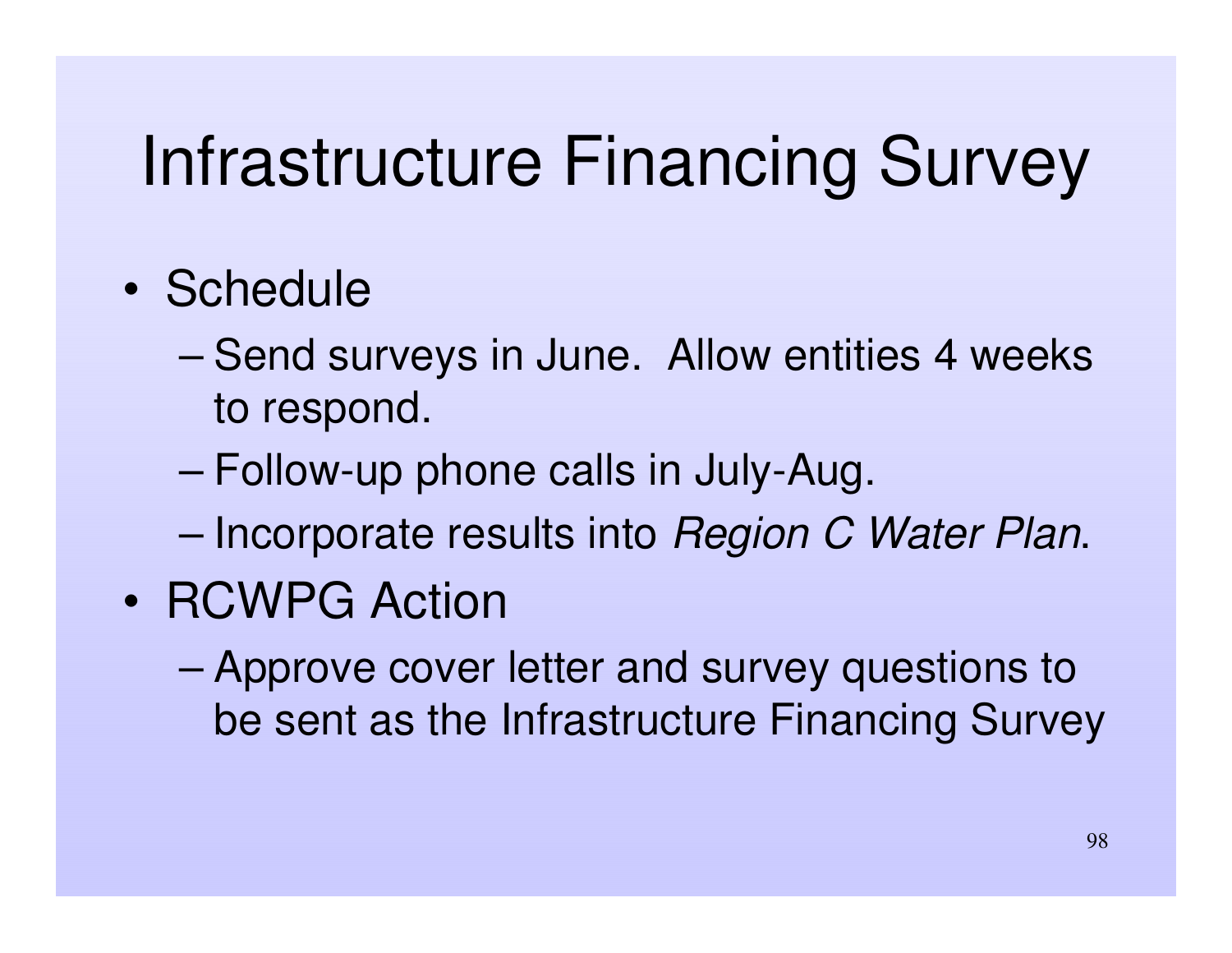#### Agenda

- Discussion Items
	- Schedule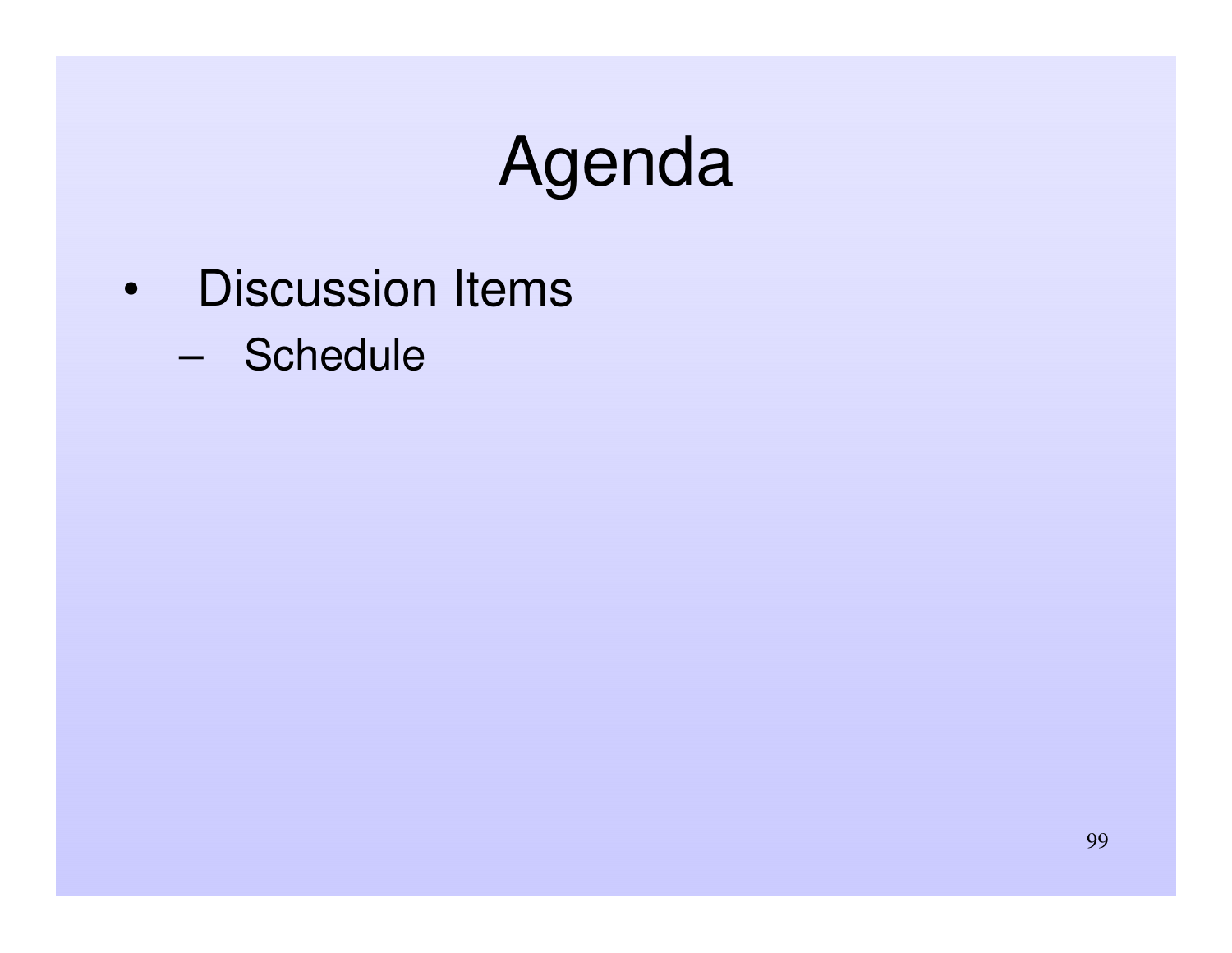#### Discussion Item

**Schedule**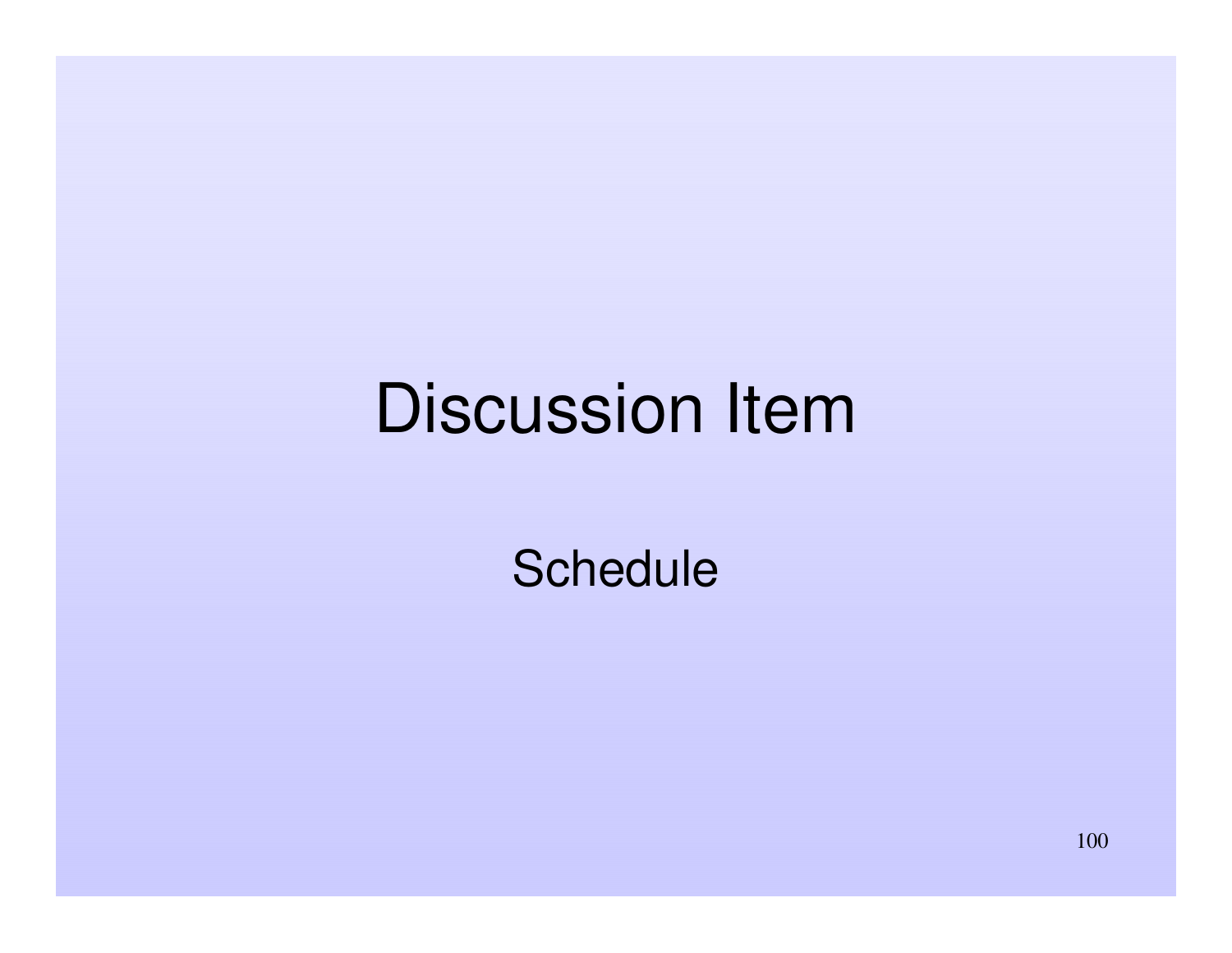# Schedule

- • June 1 – Initially Prepared Plan will be submitted to TWDB
- $\bullet$  Early June – send Initially Prepared Plan to libraries and county clerk's officer and post notice of public hearing
- • June – Infrastructure Financing Survey will be mailed out
- $\bullet$ July - Public Hearing
- $\bullet$ • Summer – database entry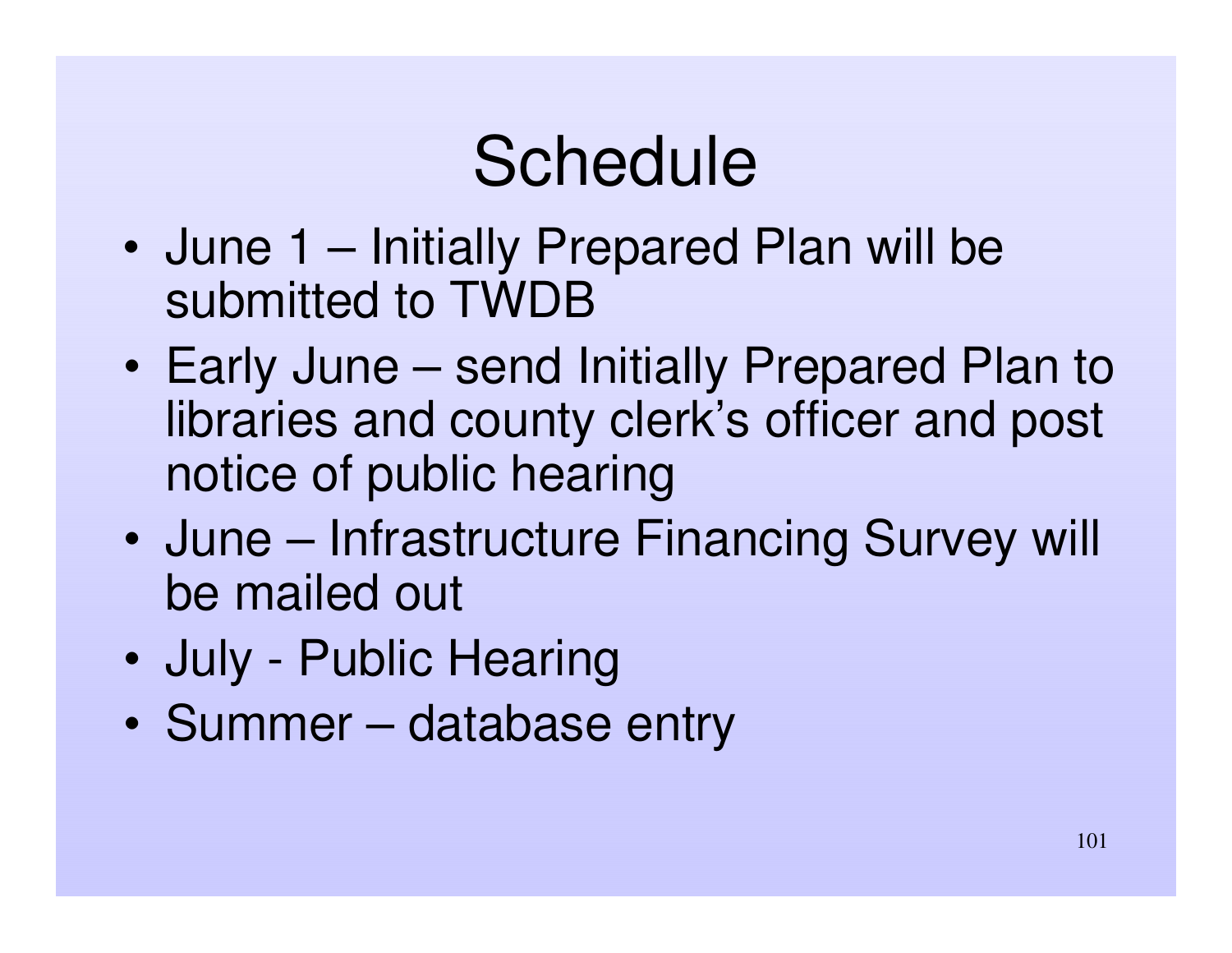#### Schedule

- • Mid-September – public comments on Initially Prepared Plan due to the RCWPG
- November RCWPG meeting to discuss adjustments to the plan
- $\bullet$  Early December – RCWPG meeting to approve final plan to send to the TWDB by January 5, 2006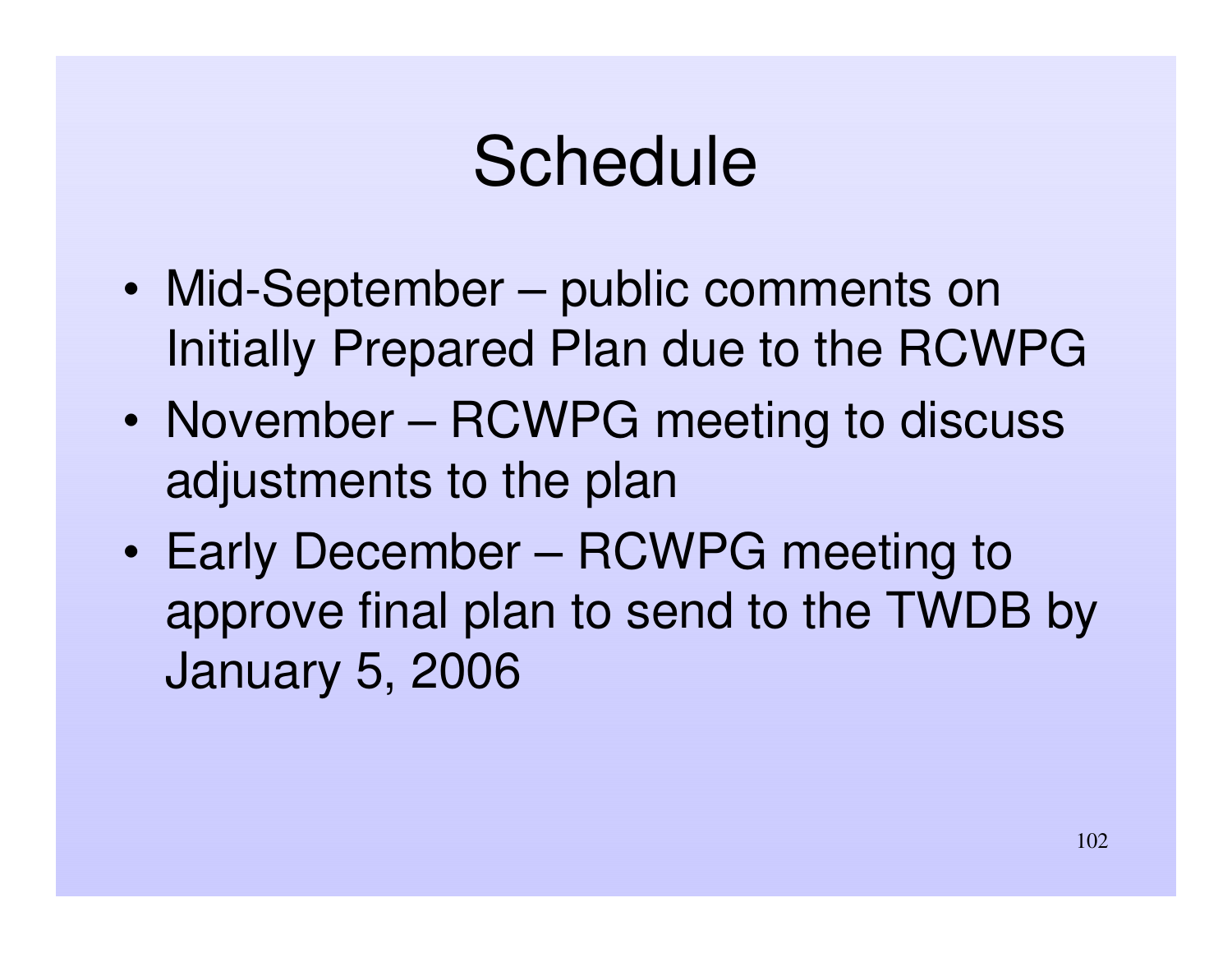# Summary of Speaker Comments-April 25 Meeting

- •• Summary of speaker comments were posted on the Region C web site in advance of today's meeting
- • www.regioncwater.org, see meeting data for 4-25-05